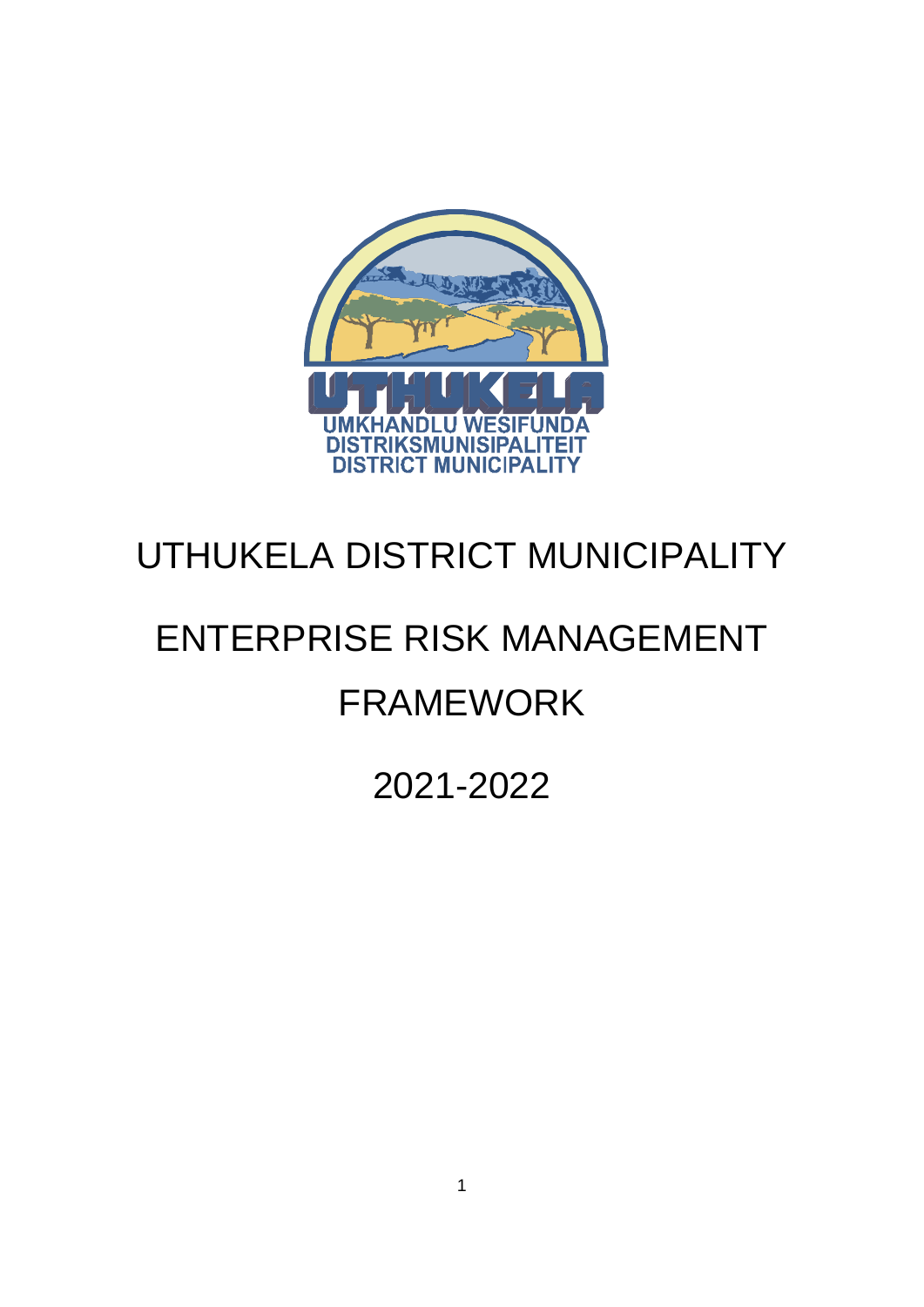## **CONTENTS**

| CHAPTER 2: INTRODUCTION AND BACKGROUND TO THE FRAMEWORK10                    |  |
|------------------------------------------------------------------------------|--|
|                                                                              |  |
|                                                                              |  |
|                                                                              |  |
|                                                                              |  |
|                                                                              |  |
|                                                                              |  |
|                                                                              |  |
| CHAPTER 4: INTEGRATION OF RISK MANAGEMENT WITH                               |  |
| THE PLANNING AND PERFORMANCE MANAGEMENT CYCLE21                              |  |
|                                                                              |  |
|                                                                              |  |
|                                                                              |  |
|                                                                              |  |
|                                                                              |  |
| 13. Compilation of service delivery and budget implementation plan (SDBIP)23 |  |
|                                                                              |  |
|                                                                              |  |
| 16. Mid-year budget and performance assessment for metropolitan cities       |  |
|                                                                              |  |
| CHAPTER 5: RISK IDENTIFICATION, ASSESSMENT AND RESPONSE26                    |  |
|                                                                              |  |
|                                                                              |  |
| CHAPTER 6: MONITORING, COMMUNICATION AND REPORTING35                         |  |
|                                                                              |  |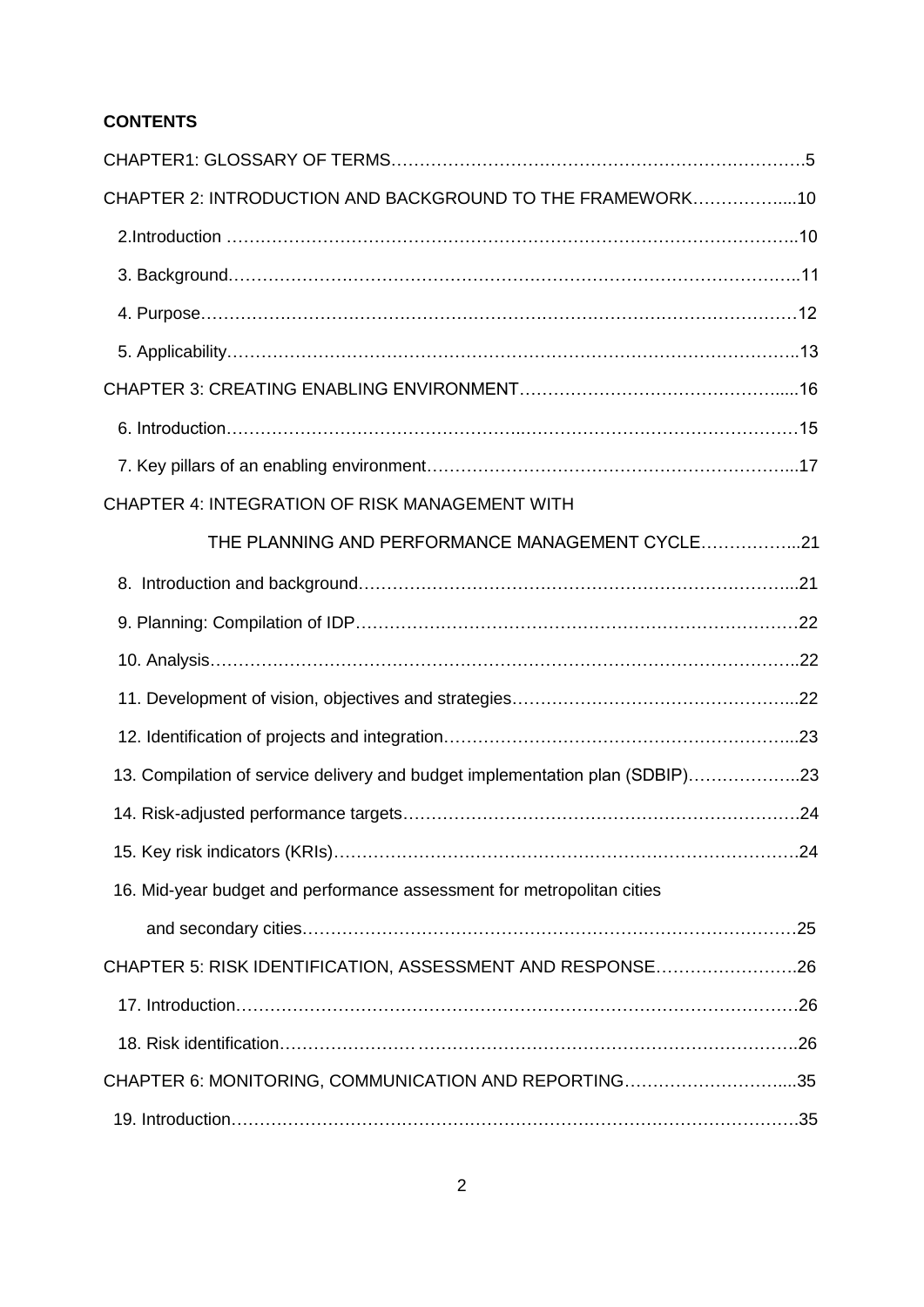| 22. Implementing an effective and efficient risk management reporting system36      |  |
|-------------------------------------------------------------------------------------|--|
|                                                                                     |  |
| CHAPTER 7: RSIK MANAGEMENT ROLES AND RESPONSIBILITIES OF                            |  |
|                                                                                     |  |
| 24. Functions of the Council/ Executive Authority with respect to risk management38 |  |
| 25. Functions of the Municipal Public Accounts Committee with                       |  |
|                                                                                     |  |
| 26. Functions of the Mayoral Committee with respect to risk management39            |  |
| 27. Functions of the Audit Committee with respect to risk management39              |  |
|                                                                                     |  |
| 29. Functions of the Cooperative Government and Traditional Affairs                 |  |
|                                                                                     |  |
| 30. Functions of the South African Local Government Association                     |  |
|                                                                                     |  |
| 31. Functions of the National Treasury with respect to risk management42            |  |
| 32. Functions of the Provincial Treasury with respect to risk management43          |  |
| 33. Functions of the City \ Municipal Manager with respect to risk management44     |  |
| 34. Functions of the Executive Committee with respect to risk management45          |  |
|                                                                                     |  |
|                                                                                     |  |
| 37. Functions of the Risk Champions with respect to risk management46               |  |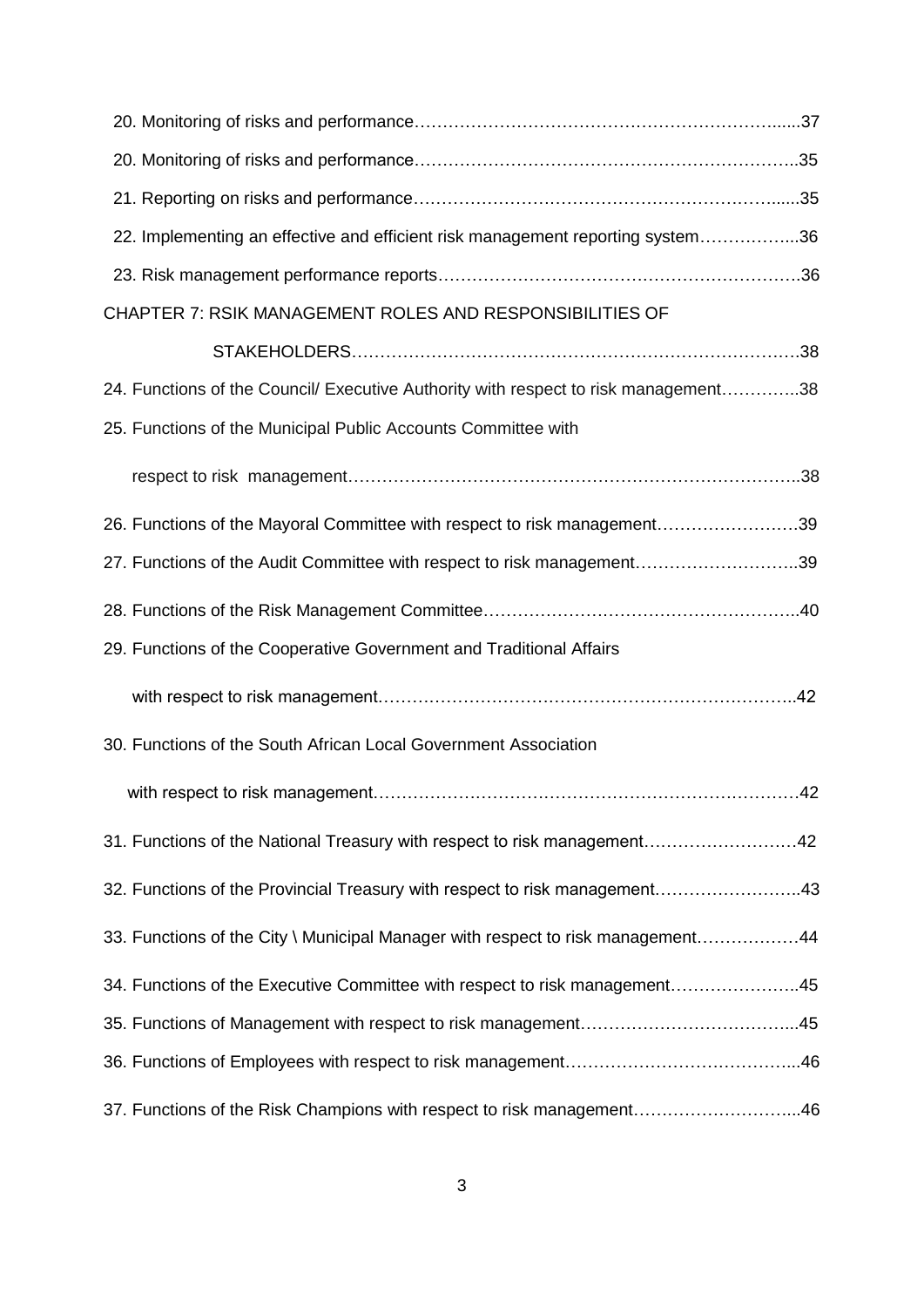<span id="page-3-0"></span>

| 38. Functions of the Office of the Accountant-General with respect to risk management47 |
|-----------------------------------------------------------------------------------------|
| 39. Functions of the Auditor - General/ External Auditor with respect                   |
|                                                                                         |
|                                                                                         |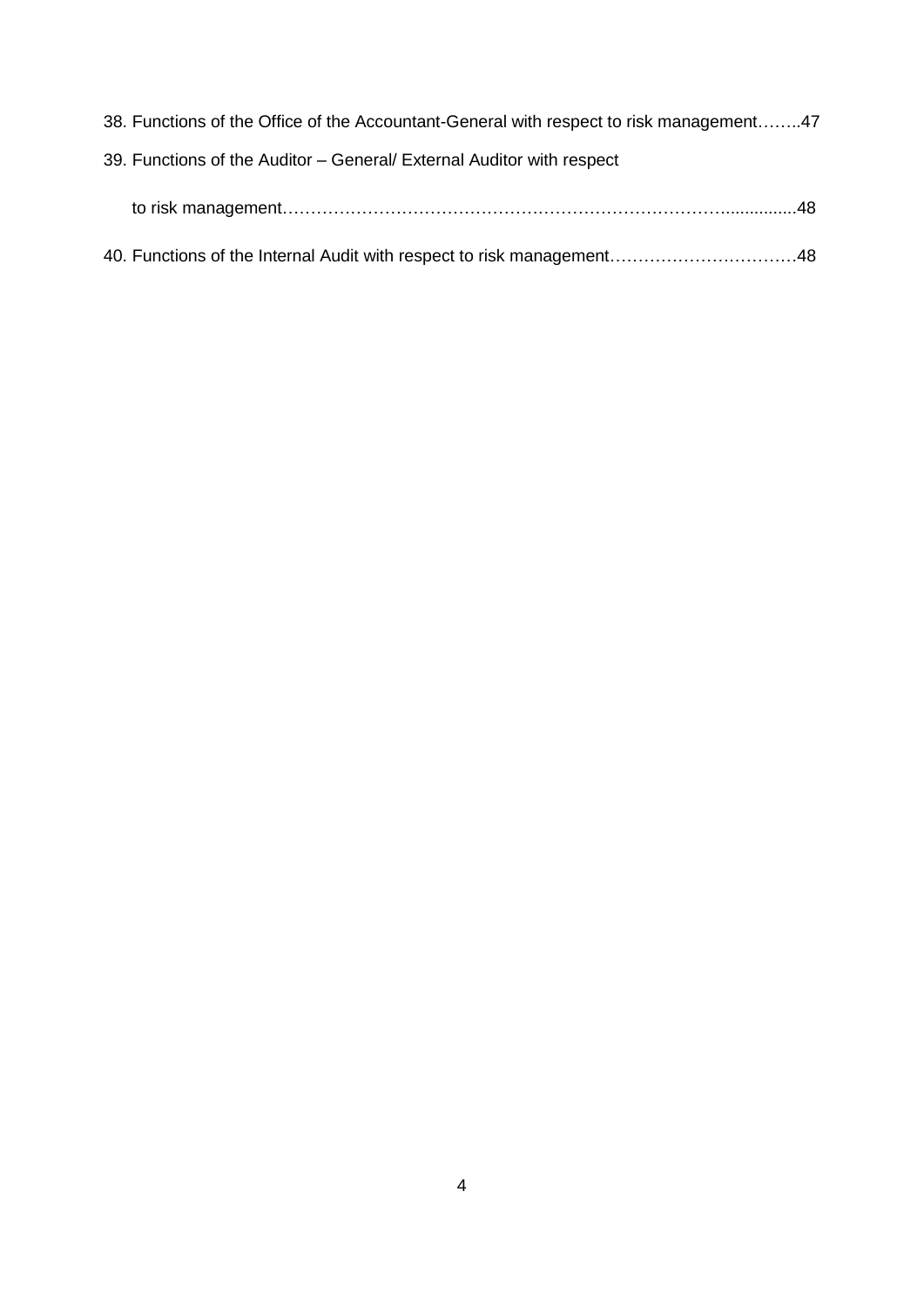## **CHAPTER 1:**

## **1 GLOSSARY OF TERMS**

| <b>Accounting Officer</b><br>(AO)                                       | In the Municipality: The Municipal Manager (sometime referred to<br>as City Manager) referred to in section 60 of the Municipal Finance                                                                                                                                                                                  |
|-------------------------------------------------------------------------|--------------------------------------------------------------------------------------------------------------------------------------------------------------------------------------------------------------------------------------------------------------------------------------------------------------------------|
|                                                                         | Management Act No. 56 of 2003 (MFMA).                                                                                                                                                                                                                                                                                    |
| (Auditor-General South<br>Africa (AGSA)                                 | The Auditor General of South Africa (AGSA) is the supreme audit<br>institution (SAI) of South Africa. It is the only institution that, by law,<br>has to audit and report on how the institutions are spending the<br>South African taxpayers' money.                                                                    |
| Audit Committee (AC)                                                    | An independent committee constituted to review the effectiveness of<br>controls, governance and risk management within each municipality,<br>established in terms of section 166 of the MFMA.                                                                                                                            |
| Categories of<br>municipalities                                         | Category A, B or C municipality referred to in Section 155 (1) of the<br>Constitution.                                                                                                                                                                                                                                   |
| <b>Chief Audit Executive</b><br>(CAE)                                   | A senior official within the municipality responsible for internal audit<br>activities (where internal audit activities are sourced from external<br>service providers, the Chief Audit Executive is the person<br>responsible for overseeing the service contract and the overall<br>quality of the services provided). |
| <b>Chief Risk Officer</b><br>(CRO)<br><b>Enterprise Risk</b><br>Manager | A senior official who is the head of the risk management unit,<br>responsible for the effectiveness and efficiency of the system of risk<br>management within the municipality.                                                                                                                                          |
| <b>COBIT</b>                                                            | COBIT is an acronym for the Control Objective for Information and<br>Related Technology, a good practice framework created by the<br>international profession for information technology (IT) management<br>and IT governance.                                                                                           |
| <b>Combined Assurance</b>                                               | Integrating and optimising all assurance services and functions, so<br>that taken as a whole, these enable an effective control environment,<br>support the integrity of the information used for decision-making by                                                                                                     |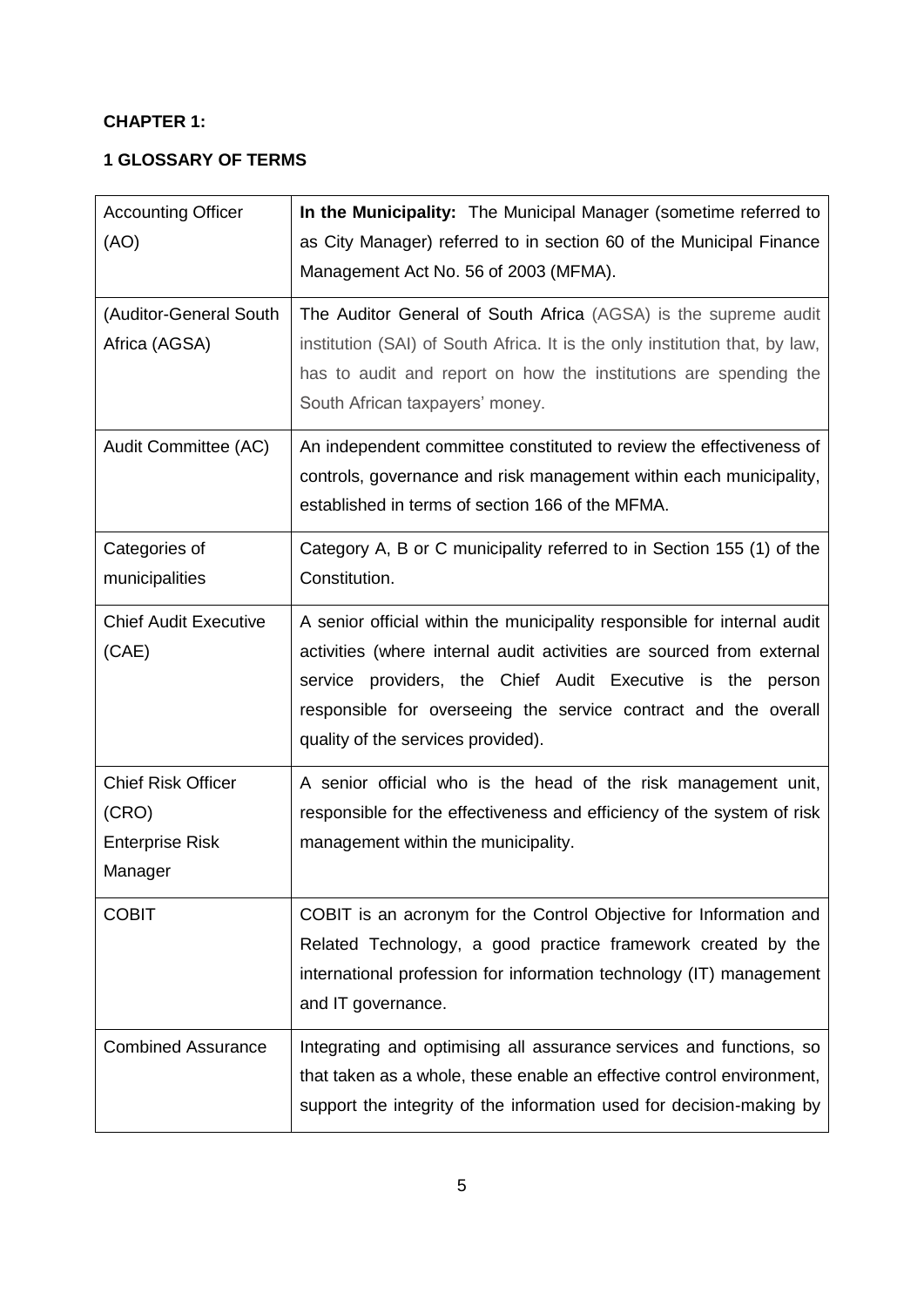|                                               | management, the Municipal Council (and municipal entity boards)<br>and it's committees to maximise risk and governance oversight and<br>control efficiencies, and optimise overall assurance to the Audit and<br>Risk Committee, within the municipality's risk appetite.                                                                                                                                                                                     |
|-----------------------------------------------|---------------------------------------------------------------------------------------------------------------------------------------------------------------------------------------------------------------------------------------------------------------------------------------------------------------------------------------------------------------------------------------------------------------------------------------------------------------|
| Constitution                                  | The Constitution of the Republic of South Africa is the supreme law<br>of the country. It provides legal foundation for the existence of the<br>republic sets out the right and duties of the citizens and defines the<br>structure of government                                                                                                                                                                                                             |
| <b>Combined Assurance</b><br>Plan (CAP)       | The CAP refers to a Combined Assurance Plan, designed to bring all<br>the combined assurance providers to working closely together to<br>ensure assurance in the right areas is obtained from the right<br>resources in the most effective and efficient manner.                                                                                                                                                                                              |
| <b>Institutional Risk</b><br>Management (IRM) | Institutional Risk Management (IRM) is an approach to risk<br>management that involves an institutional-wide view of all risk<br>management related processes, functions and activities.                                                                                                                                                                                                                                                                      |
| Framework                                     | The Local Government Risk Management Framework.                                                                                                                                                                                                                                                                                                                                                                                                               |
| Governance                                    | The act of directing, controlling and evaluating the culture, policies,<br>processes, laws, and mechanisms that defines the structure by<br>which municipalities are directed and managed.                                                                                                                                                                                                                                                                    |
| <b>Inherent Risk</b>                          | The exposure arising from risk factors in the absence of deliberate<br>management intervention(s)/controls to exercise control over such<br>factors.                                                                                                                                                                                                                                                                                                          |
| Institution                                   | The municipality as described in section 2 of the Municipal Systems<br>Act.                                                                                                                                                                                                                                                                                                                                                                                   |
| Integrated<br>Development Plan<br>(IDP)       | The Integrated Development Plan (IDP) of the municipality is an<br>elaborate and collaborative planning process which produces<br>integrated Development Plan designed to guide municipalities to<br>systematically eradicate backlogs of service delivery, encourage<br>socio economic developments, address spatial disparities of<br>development, and deliver on agreed priorities with clearly defined<br>outputs and targets within an agreed timeframe. |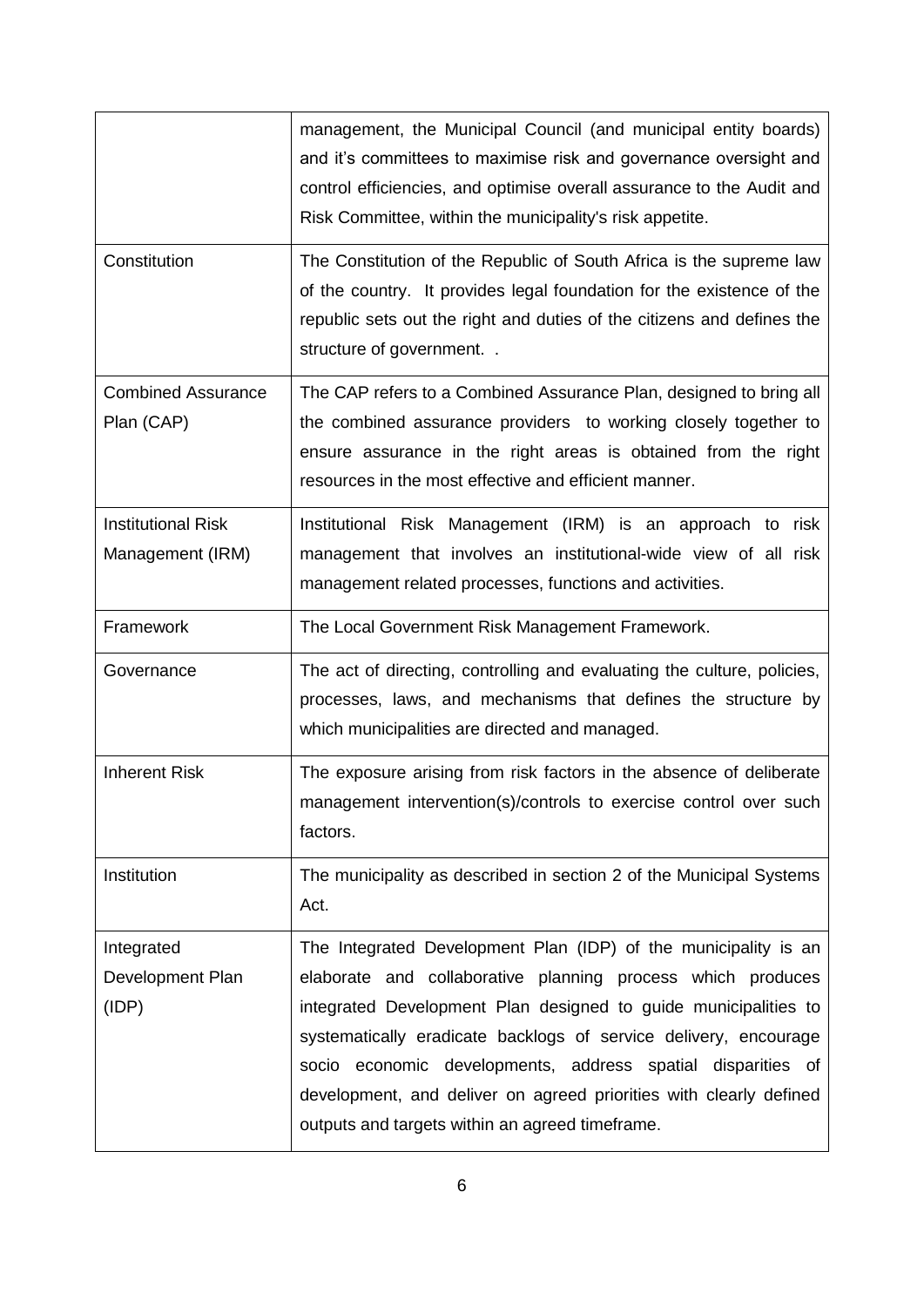| <b>Internal Audit</b>                                                          | An independent, objective assurance and advisory activity designed<br>to add value and improve a municipality's operations.                                                                                                                                                     |
|--------------------------------------------------------------------------------|---------------------------------------------------------------------------------------------------------------------------------------------------------------------------------------------------------------------------------------------------------------------------------|
| Municipality                                                                   | A geographic area, determined in terms of the<br>Municipal<br>Demarcation Act, 1998 (Act 27 of 1998).                                                                                                                                                                           |
| <b>Municipal Council</b>                                                       | Council of a municipality as referred to in Section 18 of the Municipal<br>Structures Act, as defined in Section 1 of the MFMA.                                                                                                                                                 |
| <b>Municipal Finance</b><br>Management Act 56 of<br>2003, as amended<br>(MFMA) | An Act aimed at modernising budget and financial management<br>practices in municipalities in order to maximise the capacity of<br>municipalities to deliver services.                                                                                                          |
| Municipal services                                                             | Any local government matters listed in Part B of Schedules 4 and<br>Part B in Schedules 5 to the Constitution, and any function<br>assignment to a municipality in Section 9 or 10 of the Municipal<br>Systems Act (Act 32 of 2000).                                            |
| King III                                                                       | King 3 report on governance in South Africa, 2009, corporate<br>governance for best practice.                                                                                                                                                                                   |
| King IV                                                                        | King 4 report on corporate governance in South Africa, 2016,<br>corporate governance for best practice.<br>"Part 6.2: Supplement for municipalities" has specific reference for<br>municipalities.                                                                              |
| Management                                                                     | Officials of the municipality responsible for the planning, organising,<br>controlling and leading municipal activities, in order to mitigate<br>municipal risks and achieving the municipalities' set objectives. This<br>excludes the CRO and officials reporting to him/her. |
| Operational risks                                                              | <b>Operational risks</b> could include the risk of loss resulting from<br>inadequate or failed internal processes, people and systems, or from<br>external events.                                                                                                              |
| <b>Residual Risk</b>                                                           | The remaining exposure after the mitigating effects of deliberate<br>management intervention(s) to control such exposure (the remaining<br>risk after management has put in place measures to control the                                                                       |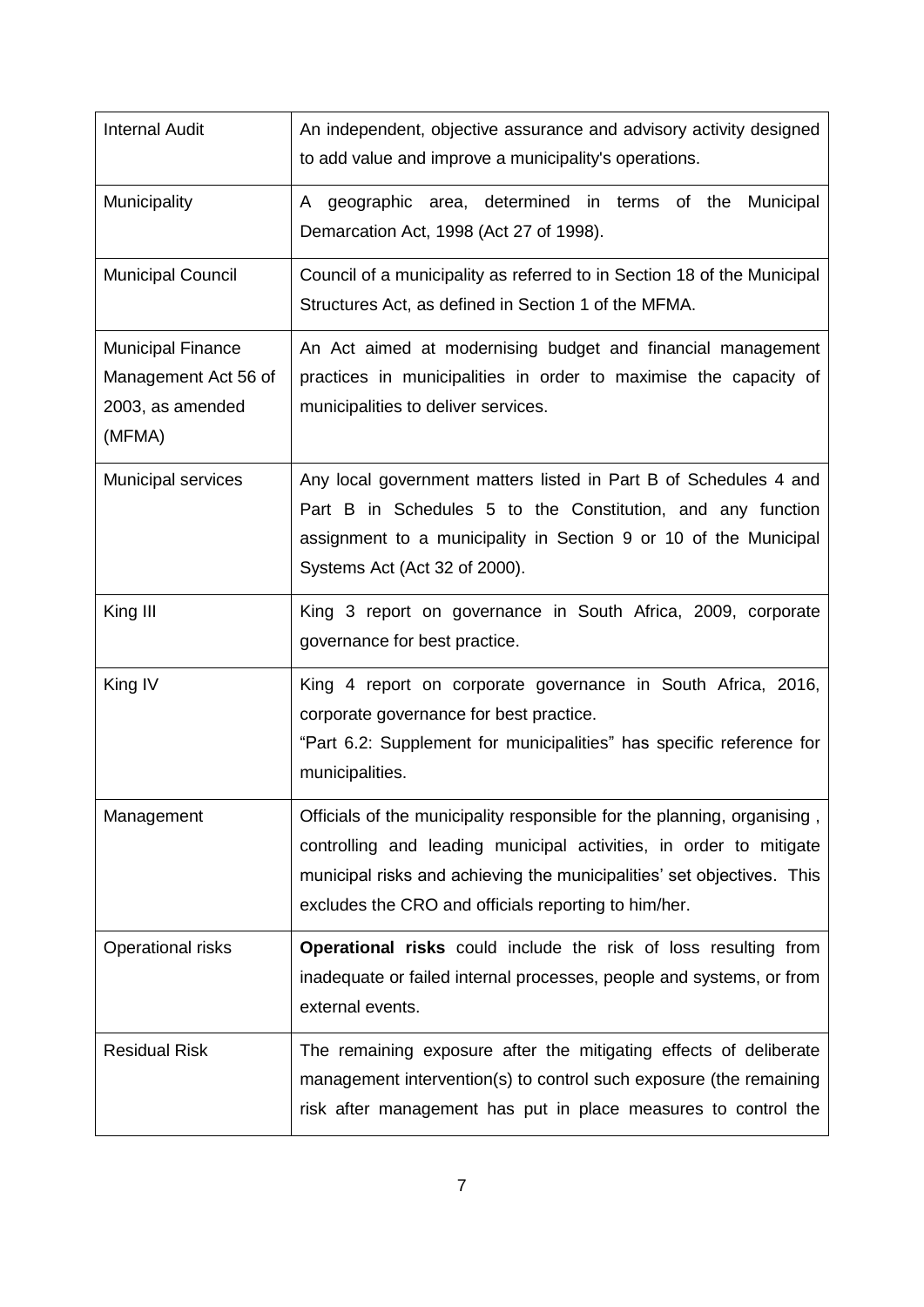|                                           | inherent risk).                                                                                                                                                                                                                                                              |
|-------------------------------------------|------------------------------------------------------------------------------------------------------------------------------------------------------------------------------------------------------------------------------------------------------------------------------|
| <b>Risk</b>                               | An unwanted outcome, actual or potential, to the municipality's<br>service delivery and other performance objectives, as a result of<br>uncertainty.<br>Some risk factors also present an upside potential, which<br>management must be aware of and be prepared to exploit. |
| <b>Risk Appetite</b>                      | The level of risk the municipality is required to take and/or willing to<br>accept in all municipal spheres in order to achieve its set objectives.                                                                                                                          |
| <b>Risk Champion</b>                      | A person who by virtue of his/her expertise or authority champions a<br>particular aspect of the risk management process, but who is not the<br>risk owner.                                                                                                                  |
| <b>Risk Factor</b>                        | Any threat or event which creates, or has the potential to create risk.                                                                                                                                                                                                      |
| Risk intelligence                         | It is a concept that generally means beyond risk management and<br>integrates risk governance, infrastructure and processes with<br>ultimate positive impact on the overall performance of the<br>municipality.                                                              |
| <b>Risk Management</b>                    | Systematic and formalised processes to identify, assess, manage<br>and monitor risks.                                                                                                                                                                                        |
| <b>Risk Management</b><br>Committee       | A committee appointed by the Municipal Manager to govern (guide,<br>monitor and review) the municipality's system of risk management.                                                                                                                                        |
| <b>Enterprise Risk</b><br>Management Unit | A business unit responsible for coordinating and supporting the<br>overall municipal risk management process, but which does not<br>assume the responsibilities of management for identifying, assessing<br>and managing risk.                                               |
| <b>Risk Owner</b>                         | The person accountable for managing a particular risk assigned to<br>him/her.                                                                                                                                                                                                |
| <b>Risk Management</b><br>Philosophy      | Set of shared beliefs and attitudes that characterises how the<br>municipal considers risk in everything it does, from strategy<br>development and implementation to its day-to-day activities. It                                                                           |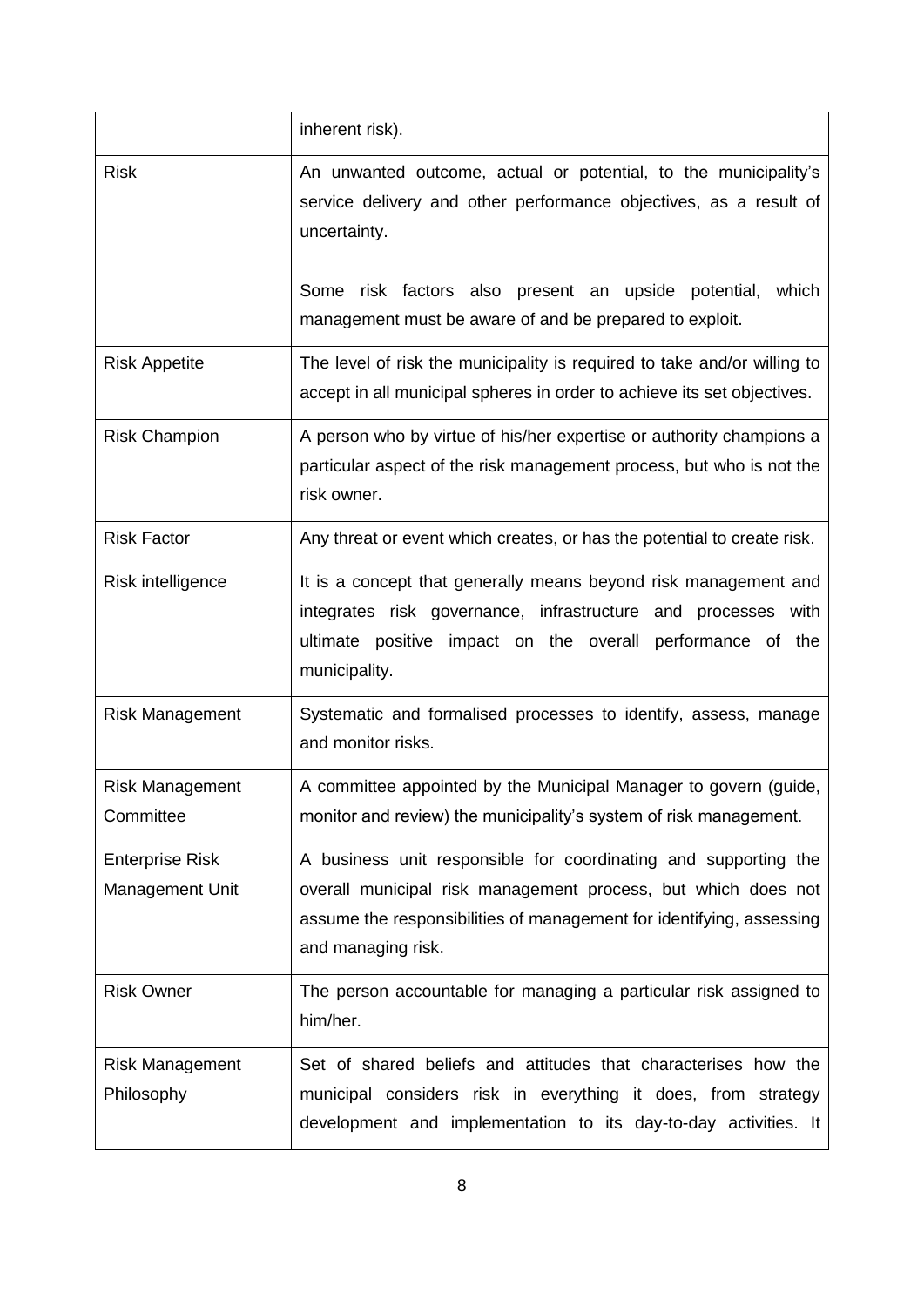|                                                                      | reflects the municipal's values, influencing its culture and operating<br>style, and affects how enterprise risk management components are<br>applied, including how risks are identified, the kind of risks accepted,<br>and how they are managed.                                                                                                                                                                                                                                                                                                                                                                                                                              |
|----------------------------------------------------------------------|----------------------------------------------------------------------------------------------------------------------------------------------------------------------------------------------------------------------------------------------------------------------------------------------------------------------------------------------------------------------------------------------------------------------------------------------------------------------------------------------------------------------------------------------------------------------------------------------------------------------------------------------------------------------------------|
| <b>Enterprise Risk Policy</b>                                        | The statement of the overall intentions and direction of a municipality<br>related to risk management.                                                                                                                                                                                                                                                                                                                                                                                                                                                                                                                                                                           |
| <b>Risk Tolerance</b>                                                | The undesirable level of risk variation relative to the achievement of<br>a specific objective.                                                                                                                                                                                                                                                                                                                                                                                                                                                                                                                                                                                  |
| Service Delivery and<br><b>Budget Implementation</b><br>Plan (SDBIP) | The Service Delivery and Budget Implementation Plan (SDBIP)<br>details the implementation of service delivery and the budget for the<br>financial year in compliance with the Municipal Finance Management<br>Act(MFMA), 2003 (Act 56 of 2003). The SDBIP serves as a contract<br>between the municipality, the Council and the community,<br>expressing the objectives set by the Council as quantifiable<br>outcomes that can be implemented by the municipality over the next<br>twelve months. The SDBIP facilitates the process of holding<br>management accountable for their performance. It provides the<br>basis for measuring performance in the delivery of services. |
| Strategic risk                                                       | Strategic risks are those internal and external events and scenarios<br>that can inhibit a municipality's ability to achieve its strategic<br>objectives. This would typically include risks associated with<br>governance, the business model and the industry/ economic<br>environment.                                                                                                                                                                                                                                                                                                                                                                                        |
| Technology                                                           | Comprises the infrastructure, devices, systems and software that is<br>used to record, analyse, report and maintain risk management<br>information, to enable risk management decision-making.                                                                                                                                                                                                                                                                                                                                                                                                                                                                                   |
| Risk adjusted strategy                                               | Strategy with<br>minimal risk exposure, thereby<br>enabling<br>the<br>municipality to maximize threats and opportunities                                                                                                                                                                                                                                                                                                                                                                                                                                                                                                                                                         |
| Risk adjusted<br>performance target                                  | Performance targets set in consideration of risks, thereby enabling<br>the municipality to set realistic performance targets and resources<br>(financial, physical and human)                                                                                                                                                                                                                                                                                                                                                                                                                                                                                                    |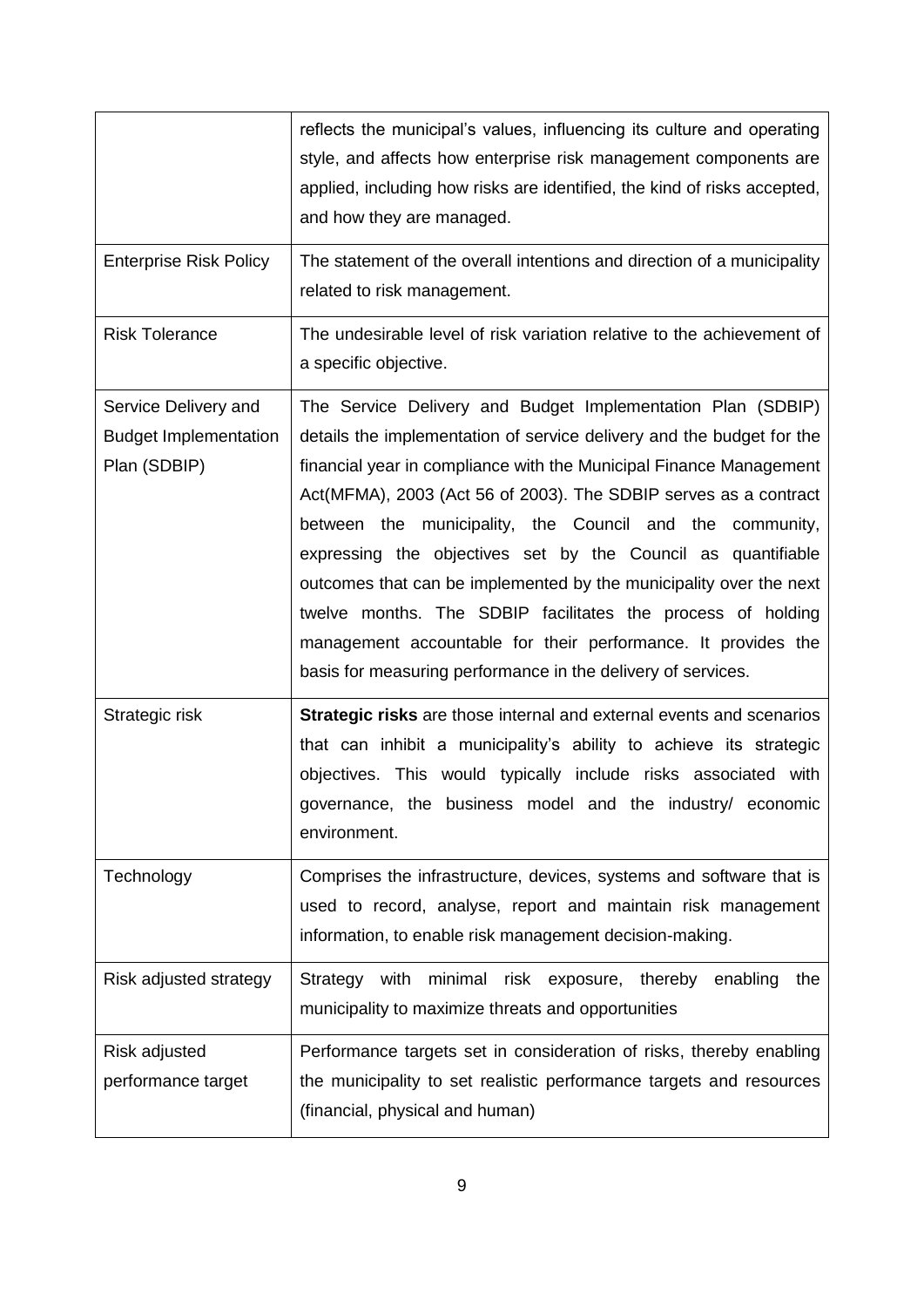## <span id="page-9-0"></span>**CHAPTER 2: INTRODUCTION AND BACKGROUND TO THE FRAMEWORK**

## **2. Introduction**

(1) The Office of the Accountant-General (OAG) within the National Treasury facilitate accountability, governance and oversight by promoting effective, efficient, economic and transparent management of revenue, expenditure, assets and liabilities across all spheres of government and public entities. The Municipal Finance Management Act (MFMA) empowers the OAG to promote and enforce transparency and effective management in respect of revenue, expenditure, assets and liabilities throughout the local government sphere. The MFMA also provides for the National Treasury to investigate breaches of system of financial management and internal control and take action where necessary. The OAG, through the Risk Management Support Function (RMS) is responsible for providing risk management support throughout the public sector, thereby enhancing effectiveness and uniformity of risk management through, among others, development and maintenance of the framework.

(2) In 2010, the OAG developed a Public Sector Risk Management Framework (PSRMF) to be used as a tool to facilitate risk management support. Subsequently RMS Function reviewed the 2010 PSRMF and identified a need to contextualize the framework to the different spheres of government. It was noted that the 2010 PSRMF was more inclined to the context of provincial and national spheres of government. It is common knowledge that the provincial and national context differs from that of local government sphere. Furthermore, it is common knowledge that municipalities across South Africa differ greatly in terms of their size, their threat and exposure profiles, Financial Management Capability Maturity, capacity, skill levels and budget for implementing sound risk management. It is against this backdrop that in 2017 the RMS Function embarked on developing Local Government Risk Management Framework (LGRMF) with tools to aid its implementation.

(3) The LGRMF is based on recent and widely adopted international standards and guidelines for institutional Risk Management, the most recent King codes on Corporate Governance, the prescripts of the Municipal Financial Management Act (MFMA), as well as the combined knowledge of a number of experts in risk management, having decades of experience in both the private and public sectors, and more specifically local government. The former (international standards, guidelines for institutional risk management, King Codes on Corporate Governance, MFMA and experts knowledge) are the building blocks for the LGRMF.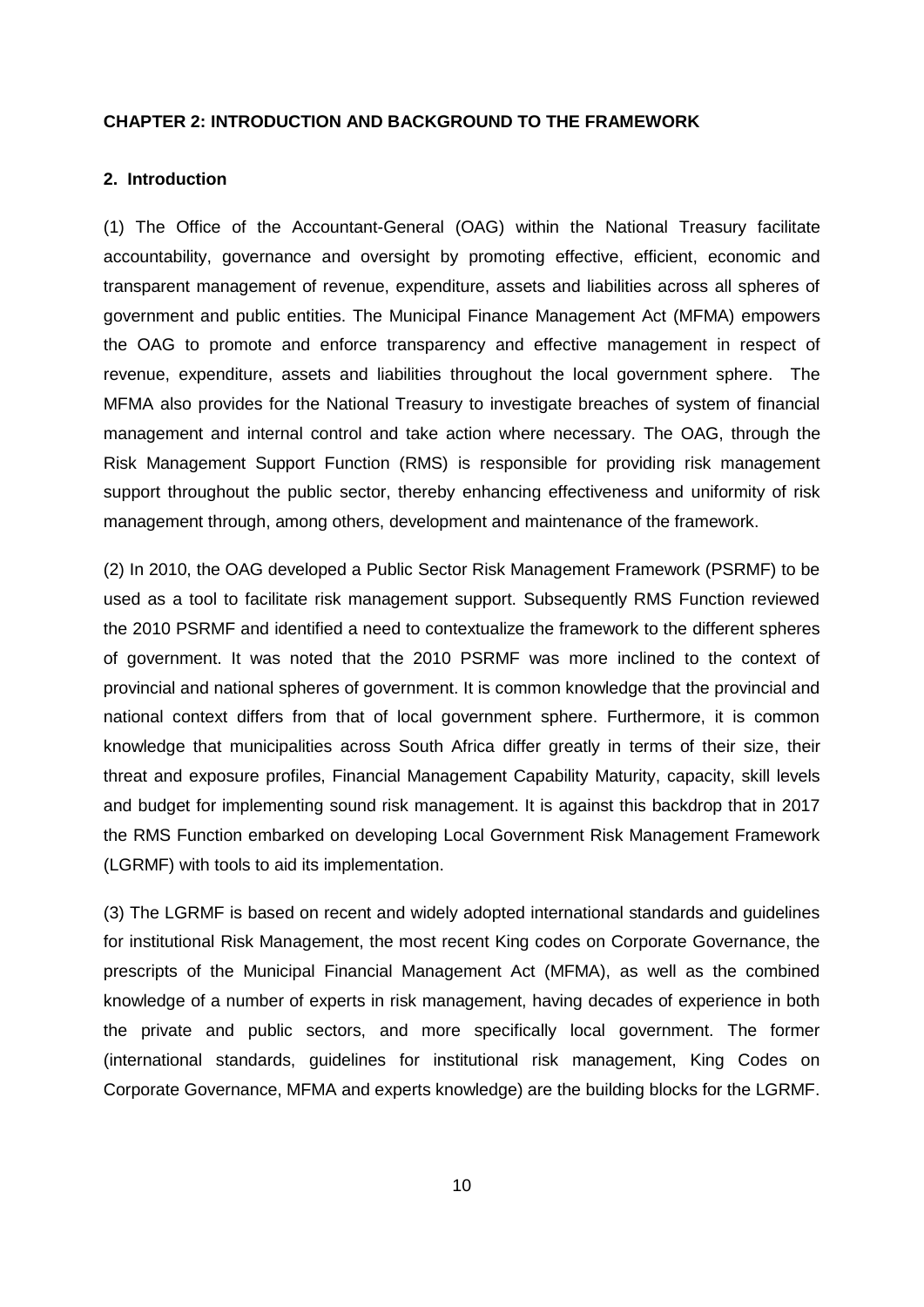Collectively, the building blocks set the scene for risk management in local government and assist municipalities to evaluate the operationalization of risk management.

(4) The primary reason for risk management is to empower Uthukela District Municipality to achieve service delivery objectives, thereby creating value to the recipients of the services. During planning; municipalities identify risks which may hinder it (municipality) from achieving its service delivery objectives. The identification of risks should be informed by the internal and external municipal context. The notion of the recognition of the municipal context attest to the fact that the municipal context is not static but changes in response to the citizenry needs. The municipal context can be incorporated successfully if, among others, risk management activities are transparent, inclusive and are an integral part of municipal processes.

(5) There is an expectation that municipalities should create value for the citizenry. This can be achieved through, among others, developing service delivery objectives that are informed by the needs of the citizens. Thus risk management plays a critical role in this regard since through the process of risk management, appropriate mitigating measures are developed, implemented and continuously monitored to, among others, prevent value erosion. Furthermore, municipalities should preserve value by taking risk informed decisions, facilitated by the availability of accurate and reliable information. In a nutshell; through risk management, municipalities continuously improve service delivery.

(6) The starting point for a journey towards a successful implementation of risk management (through the use of this framework) is an effective combined risk assurance, integration into planning activities, understanding of the municipality's risk maturity, internal controls and risk culture.

## **3. Background**

(1) In terms to Section 152 (1) of the Constitution of South Africa, the objective of Local Government is ensure that government is accountable to its local communities; ensure that services to communities are provided in a sustainable manner; promote social and economic development; promote a safe and healthy environment; and encourage the involvement of communities and community organisations in the matters of local government.

(2) In order to achieve the objectives stated in section (1), government introduced The Municipal Structures Act of 1998 which, among others, manages the risk of unfunded mandates and duplication of responsibilities. The Municipal Structures Act places different capacity municipalities into category A which consists of metropolitan cities, category B local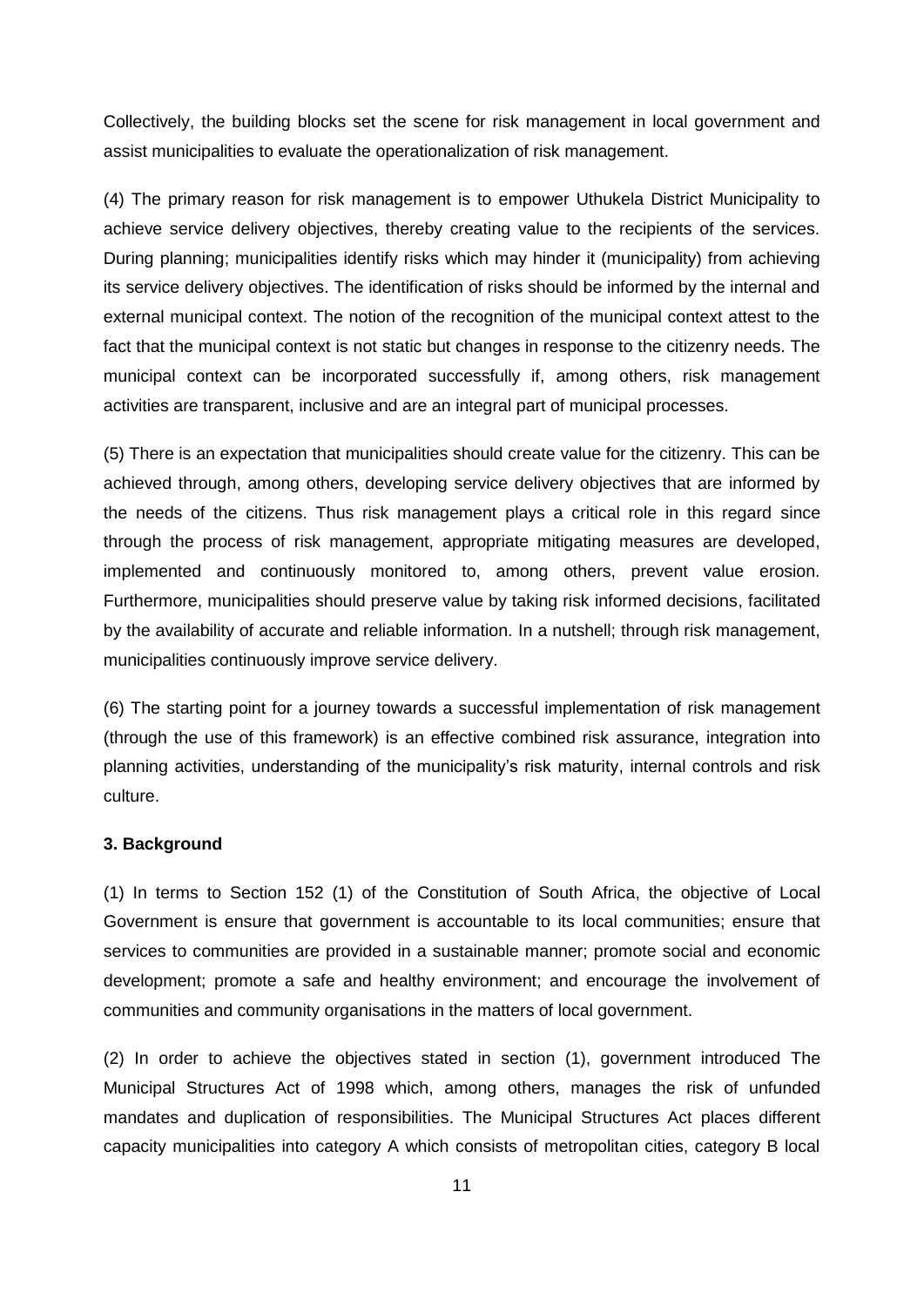municipalities and category C district municipalities. The powers and functions of the three categories of municipalities complement each other, hence a greater need for them (municipalities) to work closely together to ensure an integrated, focused and targeted service delivery plan.

(3) By virtue that the three categories of municipalities complement each other; interdependent risks are bound to arise. Thus, collaborative planning is imperative to ensure the development of a comprehensive plan to manage interdependent risks. Furthermore, the categories of municipalities differ in; among others, capacity, budget and risk maturity hence different challenges in various areas including risk management.

(4) Each category of municipality has risks that are unique to that category due to the powers and functions specific for a particular category. For example, the risk of immigration and mushrooming of informal settlement is more prominent to category A municipalities due to the fact that people are always looking for better opportunities of employment thus moving into the city is seen as a solution. This places a strain on the city's resources and ultimately its ability to services the communities. Category B and C experience the inverse of Category A. Due to lack/inadequate job opportunities; these municipalities experience emigration and this reduces their income earning capacity.

## **4. Purpose**

(1) The framework has been developed to facilitate the implementation of section 62(1)(c)(i) of the MFMA, which requires the Accounting Officers to ensure that their municipalities have and maintain effective, efficient and transparent systems of risk management; as well as section 20(1)(iv), (v) and (vi) of the Municipal Finance Management Act (MFMA), which empowers the Minister of Finance to prescribe uniform norms and standards.

(2) The framework is intended as a tool to enhance the **risk maturity, internal controls, risk culture** and **combined risk assurance** in municipalities. Thus the fore highlighted areas are the points of departure for the implementation of the framework. Municipality's risk maturity level can range from the basic compliance to the most mature and risk intelligent municipality. The municipality's risk maturity level should not be an obstacle for it (municipality) to implement risk management. Thus, irrespective of its level of maturity, the municipality can minimally apply a basic set of risk management principles and practices, to enable the identification, assessment, treatment and reporting of key risks affecting the achievement of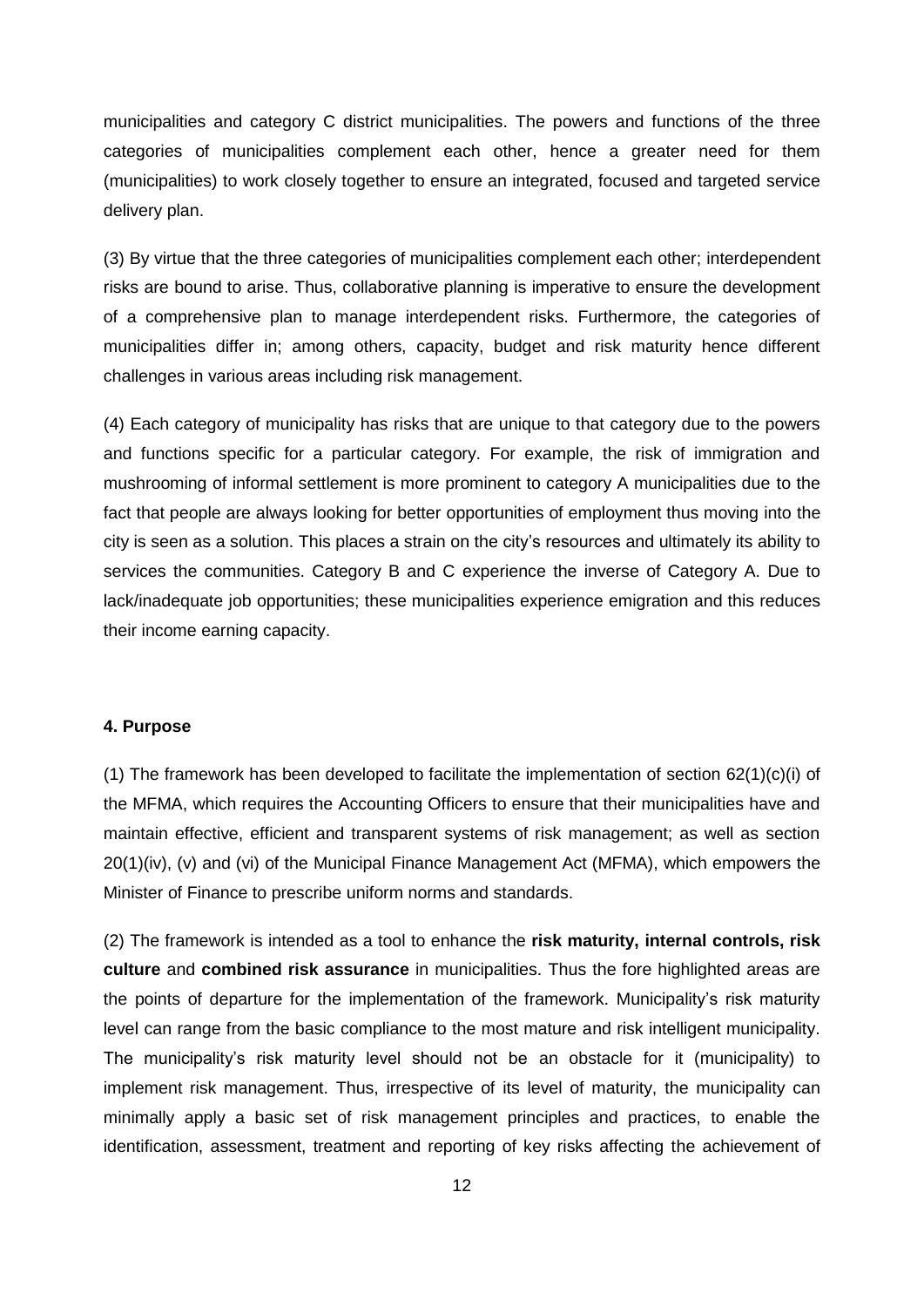municipal objectives and to enable the collection and aggregation of risk and risk management performance information across all municipalities in South Africa.

(3) Furthermore, the framework aims to facilitate improvement of the state of risk management in local government, as well as to empower risk officials and management by providing appropriate guidance on how to implement, monitor and evaluate the performance of risk management. The development of templates informed by the framework will facilitate the simplification of applicability and ease of use of the framework.

(4) Overall, the framework will facilitate benchmarking of risk management in municipalities across South Africa, thereby enabling the National Treasury to monitor and guide risk management performance and progress in local government.

## **5. Applicability**

(1) The framework applies to Uthukela District Municipality and its entity.

(2) Legal and regulatory context

The framework provides guidance on risk management principles. Furthermore, the framework supports the implementation of relevant legislations and prescripts within local government such as:

(a) The Constitution of the Republic of South Africa of 1996

(i) Section 195 (b) of the Constitution states that public administration must be governed by democratic values and principles and the efficient, economic and effective use of resources should be promoted.

(b) The Municipal Finance Management Act (No. 56 of 2003), as amended

(i) Section 62(1)(c)(i) requires the Accounting Officers to ensure that their municipalities have and maintain effective, efficient and transparent systems of risk management.

(ii) Section 20(1)(iv), (v) and (vi) empowers the Minister of Finance to prescribe uniform norms and standards in terms of this Act. Tools such as, among others, this framework should be developed facilitate the implementation of norms and standard; thereby enhancing accountability through allocation, management, monitoring and reporting of risks.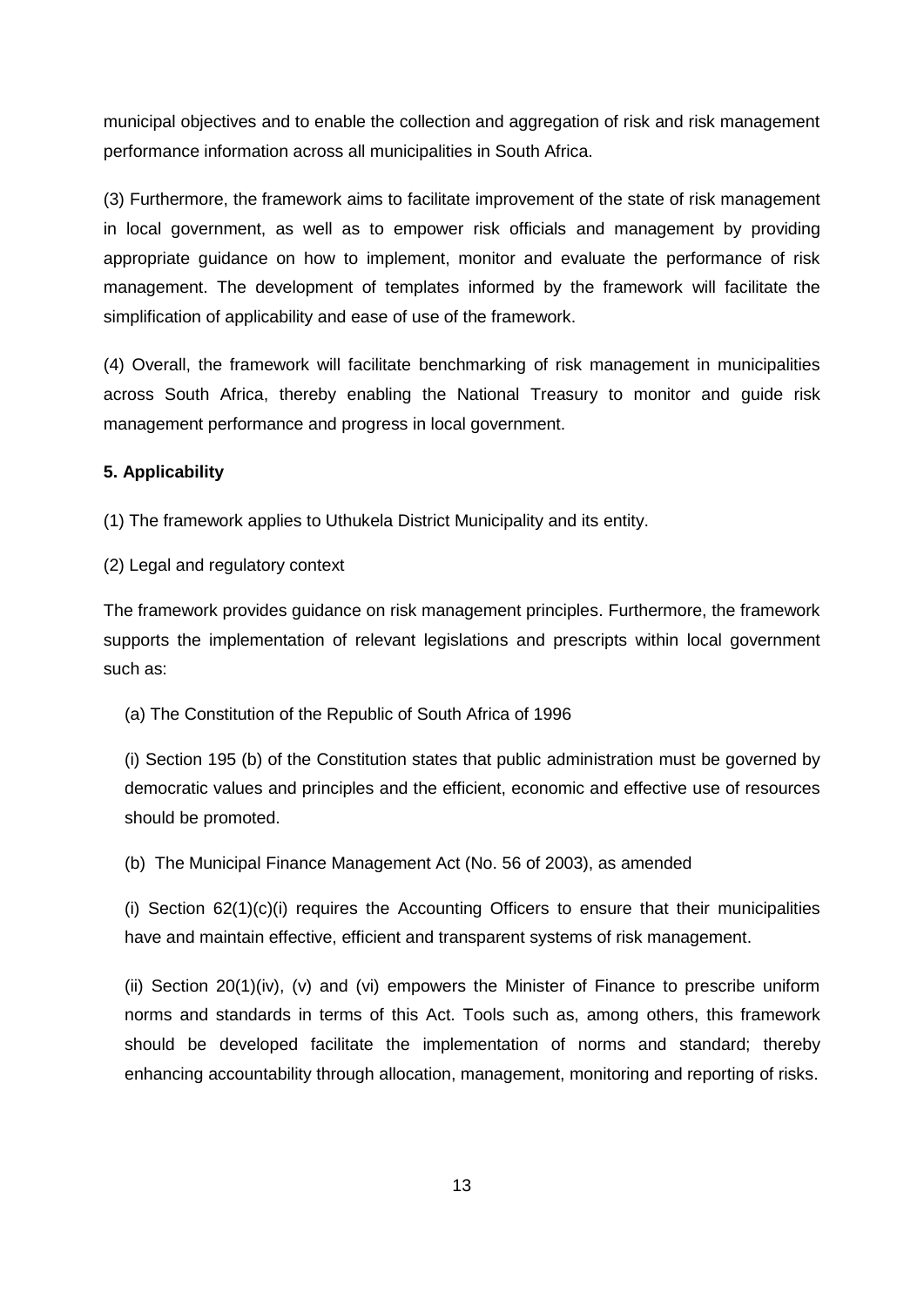(iii) In terms of Section 95 (a)(i), the accounting officer of a municipal entity is responsible for managing the financial administration of the entity, and must for this purpose take all reasonable steps to ensure that the entity has and maintains effective, efficient and transparent systems of financial and risk management and internal control.

(c) Local Government: Municipal Systems Act

(i) Section 9 states that the administration of a municipality must facilitate a culture of public service and accountability amongst staff and, take measures to prevent corruption.

(d) Natural Disaster Management Act

(i) The objective of the National Centre as stated in **Section 9** of the Act is to promote an integrated and co-ordinated system of disaster management, with special emphasis on prevention and mitigation.

(ii) According to **Section 17,** the Disaster management information system should include information on risk factors underlying disasters and ways and means to reduce such risks; measures to prevent and mitigate these risks as well as early warning systems. Early warning systems can be provided through the establishment of risk indicators.

(iii) **Section 47** of the Act requires The Municipal Disaster Management Centre, to the extent that it has the capacity, to give guidance to organs of state, the private sector, non-governmental organisations, communities and individuals to assess and prevent or reduce the risk of disasters, including the ways and means of determining levels of risk; the development and implementation of prevention and mitigating methods; the integration of prevention and mitigation methods with development plans and the management of high risk developments.

(iv)The process of determining the levels of risks as required by section 47 would be set out in the risk management framework of the municipality. The municipal framework would ensure that the manner in which risks are identified and presented is standardized throughout the municipality.

(e) Spatial Planning and Land Use Management Act, 2013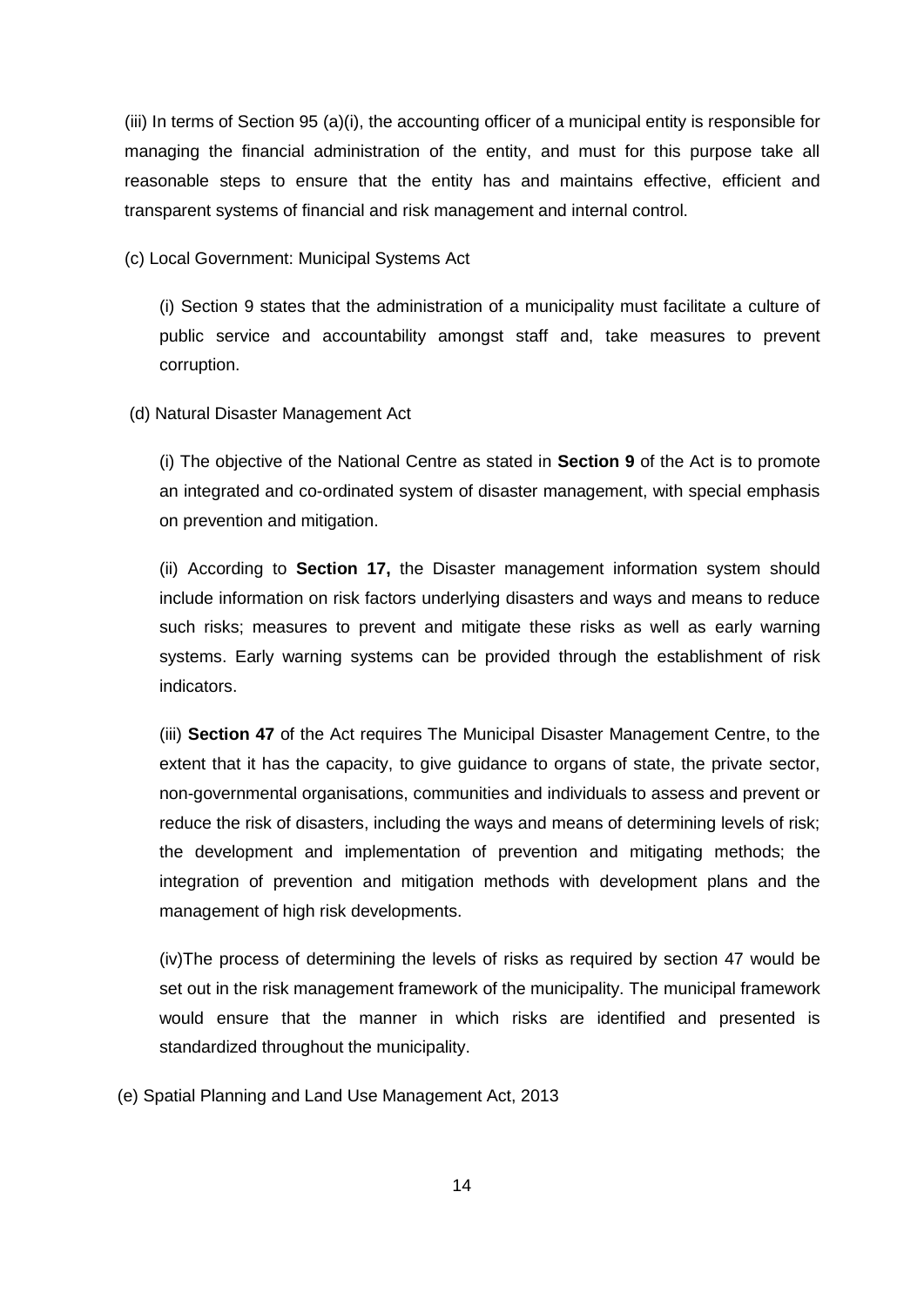(i) The principle of efficiency in **Section 7** states that decision making procedures must be designed to minimize negative financial, social, economic or environmental impacts.

(ii) **Section 12** requires the national and provincial spheres of government and each municipality to prepare spatial development framework that identifies long term risks of particular spatial patterns of growth and development and the policies and the strategies necessary to mitigate those risks.

**NB: The laws and regulations that inform the risk management in a municipal context is not limited to the above mentioned. These are considered key in shaping the context.**

#### **CHAPTER 3: CREATING ENABLING ENVIRONMENT**

## **6. Introduction**

(1) Section 62 of the MFMA places the responsibility of maintaining effective, efficient and transparent systems of risk management on the Accounting Officer (AO). In order for risk management system to be effective and achieve the intended purpose, the AO should create an environment that will enable risk management to thrive. The primary purpose of risk management is to identify risks and put in place controls to manage them (risks) with the ultimate goal of enabling the municipality to achieve its service delivery objectives as outlined in the Integrated Development Plan (IDP). The AO may delegate the responsibility of developing effective and efficient risk management systems to the risk official who is viewed as an expert in risk management. However, the accountability for risk management remains with the AO.

(2) There are various enablers of effective risk management such as among others, the risk management policy within which the municipality should operate, the risk management strategy that guides the implementation of risk management policy, adequate capacity (financial, human, information and physical), clearly defined roles and responsibilities and establishment of appropriate risk management structures and processes. Some organizations such as ESKOM, South African Airways, and Steinhoff have been in the media for questionable corporate governance practices.

(3) When an organization's corporate practices are questioned, issues such as, among others, organizational culture are put under scrutiny. Thus it seems an organizational culture is a glue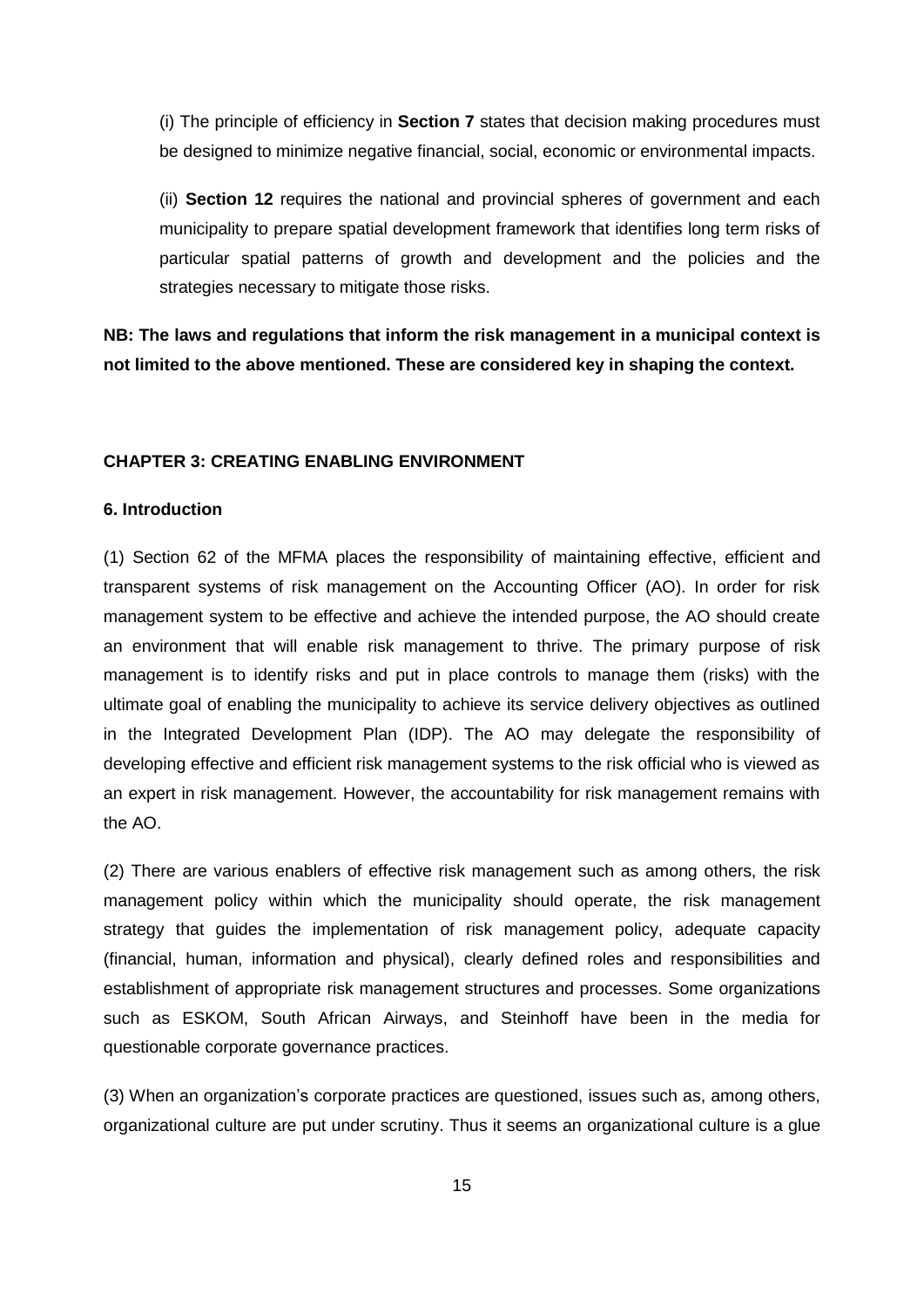that holds an organization together. It is posited that culture is important in ensuring, among others, internal<sup>1</sup> integration and external<sup>2</sup> adaptation. Thus culture can affect the organization's performance for better or for worse. It is against this backdrop that culture is considered as one of the key risk management enablers. If an organization has a proactive culture towards risk, all other enablers may fall into place and risk management may have a positive impact on the organization's performance.

(4) The management and functioning of an organization is guided by, among others, its policies, procedures, methods and standards. Collectively these (policies, procedures, methods and standards) are referred to as internal controls. Ineffective internal controls are also one of the prominent factors cited in organizational/corporate failures. The effectiveness of internal controls is influenced by, among others, the risk culture. It can be said risk culture and internal controls are tools for effective risk management.

(5) The management of risk is a day-to-day activity and every municipal official is responsible for managing risks in their functional areas. In some instances, certain risks cross-cut other functions. It is for this reason that a combined approach to the management and assurance of risks enhances the effectiveness of risk management. Thus an effective combined risk assurance is another key risk management enabler. The effectiveness of internal controls is also influenced by the level of risk maturity which is influenced by the risk culture.

(6) There seems to be a link between culture (organizational and risk), internal controls, combined risk assurance, risk maturity and effective risk management. This link can be articulated as follows: Risk culture is the foundation for effective internal controls, effective combined risk assurance, desired risk maturity and ultimately effective risk management. The effectiveness of internal controls, combined risk assurance and risk management are also influenced by the organization's level of risk maturity. The level of risk maturity is influenced by the culture (organizational and risk).

(7) Notwithstanding that there are numerous effective risk management enablers, the focus of this framework is on risk culture, internal controls , risk maturity and combined risk assurance as the strong foundation and key risk management enablers as well as the interplay between

-

<sup>&</sup>lt;sup>1</sup> employee collective identity and effective working together

<sup>&</sup>lt;sup>2</sup> responding to customer needs and competitor moves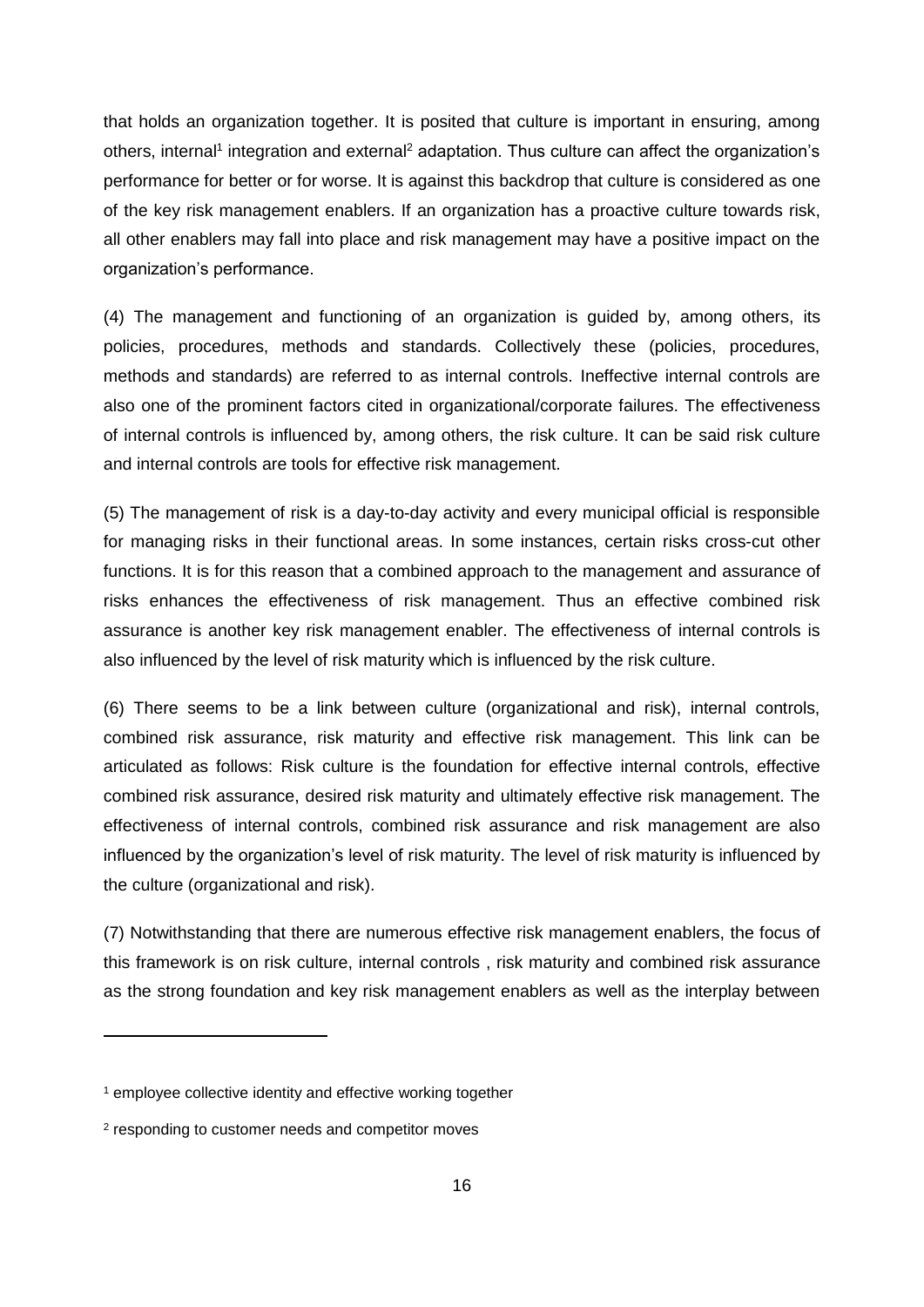culture, combined assurance, internal controls and the level of risk maturity in influencing the effectiveness of risk management.

## **7. Key pillars of an enabling environment**

(1) This framework focuses on culture (risk and organizational), internal controls, combined assurance and risk management maturity as the key pillars of an enabling environment. This is withstanding the fact that there are other factors that enable an environment for effective risk management

## **(a) Culture**

Broadly culture is viewed as the personality/character of an organization. There are visible (dress code, office layout, symbols, slogans) and invisible (values, beliefs) aspects of culture. A culture shape what an organization is, what it is to be, what is does and how it does what is does. A distinction is made between **organizational** and **risk** cultures. Organizational and risk cultures do not exist independently and are a product of the convergence and interaction of multiple individual and organizational facets. Below is a depiction of the interplay of various facets that informs the organizational culture and ultimately the risk culture:



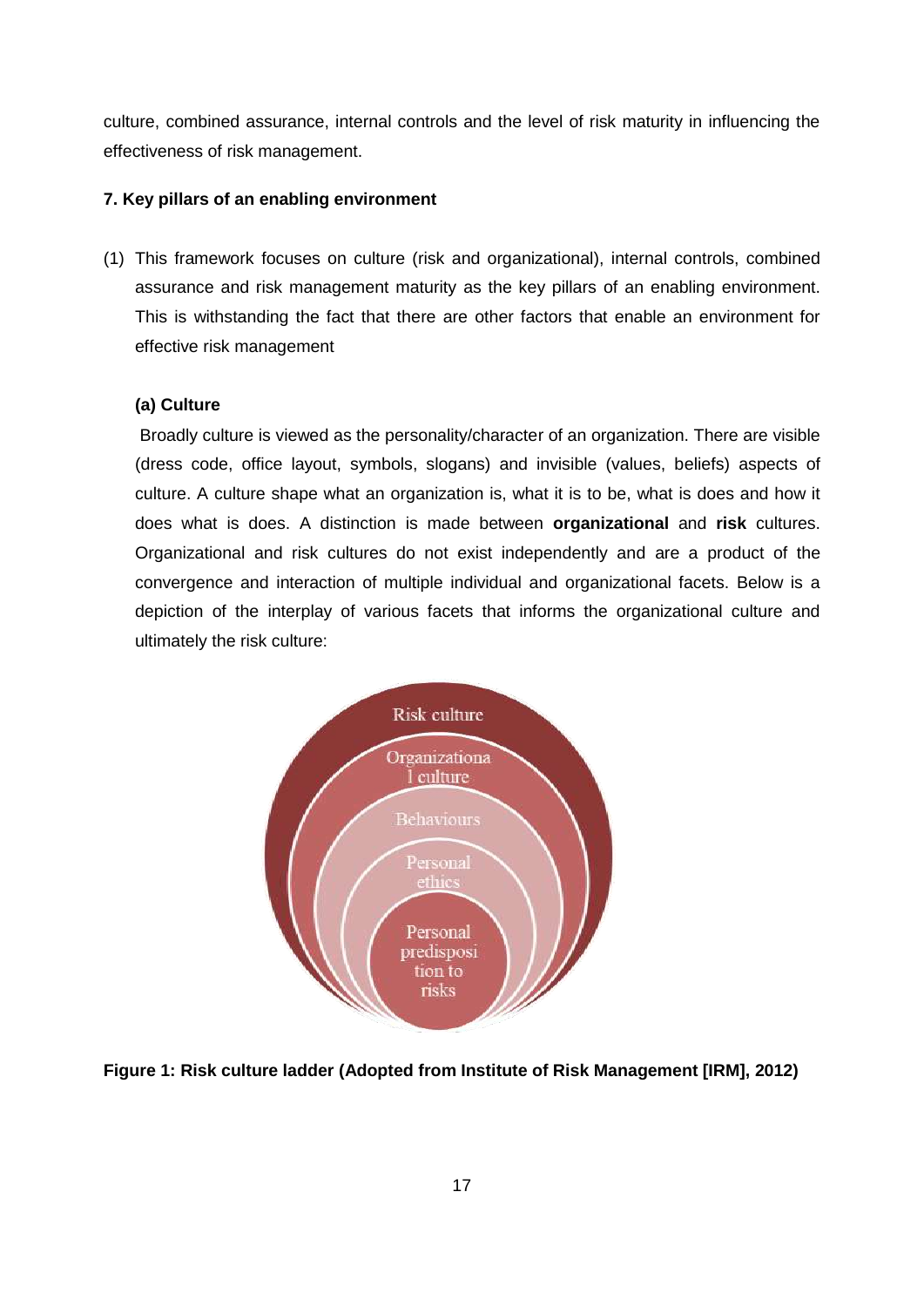### **(i) Organizational culture**

Organizational culture comprise of values, beliefs, standards and norms that influence the overall conduct of the business of the organization. According to Figure 1, an organizational culture shapes the risk culture. Understanding organizational culture precedes understanding the risk culture *(Refer to Table 1 for [the "Organizational](file:///C:/Users/3727/AppData/Local/Microsoft/Windows/Temporary%20Internet%20Files/Content.Outlook/DHSE31YP/2.%20Annexures%2001%20Feb%202019.docx)  [Culture Assessment Tool\)](file:///C:/Users/3727/AppData/Local/Microsoft/Windows/Temporary%20Internet%20Files/Content.Outlook/DHSE31YP/2.%20Annexures%2001%20Feb%202019.docx)***.** Culture is dynamic and not static, hence the need to reassess culture on a frequent basis. Once an organizational culture has been established, the risk culture can be determined since organizational culture influence risk culture.

## **(ii) Risk culture**

Risk culture is influenced by the overall culture of the municipality. Thus it (risk culture) is the beliefs, values and behaviors of employees which translate into the collective ability of the employees/municipality to manage risks (IRM, 2012). Over and above understanding the municipality's culture, risk officials should also understand the municipality's risk culture. **(***Refer to* **Table 2** *[for risk culture evaluation tool\)](file:///C:/Users/3727/AppData/Local/Microsoft/Windows/Temporary%20Internet%20Files/Content.Outlook/DHSE31YP/2.%20Annexures%2001%20Feb%202019.docx)***.** It does not end by evaluating the risk culture but further a plan must be put in place to address the risk culture weaknesses identified during risk culture diagnosis **(***[Refer to](file:///C:/Users/3727/AppData/Local/Microsoft/Windows/Temporary%20Internet%20Files/Content.Outlook/DHSE31YP/2.%20Annexures%2001%20Feb%202019.docx) Table 3 [for the risk culture planning tool\).](file:///C:/Users/3727/AppData/Local/Microsoft/Windows/Temporary%20Internet%20Files/Content.Outlook/DHSE31YP/2.%20Annexures%2001%20Feb%202019.docx)*

#### **(b) Internal controls**

Internal controls are the policies, procedures and methods used by management to ensure that the municipality is run in an efficient and orderly manner. They (internal controls) are shaped by organizational culture, risk culture, risk maturity and the effectiveness combined risk assurance. Ineffectiveness of internal controls expose the municipality to risks, hence the need for frequent evaluation of internal controls to enable timeous identification of risks and development of appropriate risk mitigating measures. Other municipalities have internal control unit which focus on, among others, advising management on internal controls. In municipalities where there is an internal control unit, the risk official may place reliance on the result of the internal control unit's assessment. If the municipality does not have an internal control unit, risk officials should assess controls to get a sense of the extent of their implementation and effectiveness **(***Refer to Table 4 for internal [control assessment tool](file:///C:/Users/3727/AppData/Local/Microsoft/Windows/Temporary%20Internet%20Files/Content.Outlook/DHSE31YP/2.%20Annexures%2001%20Feb%202019.docx)***).**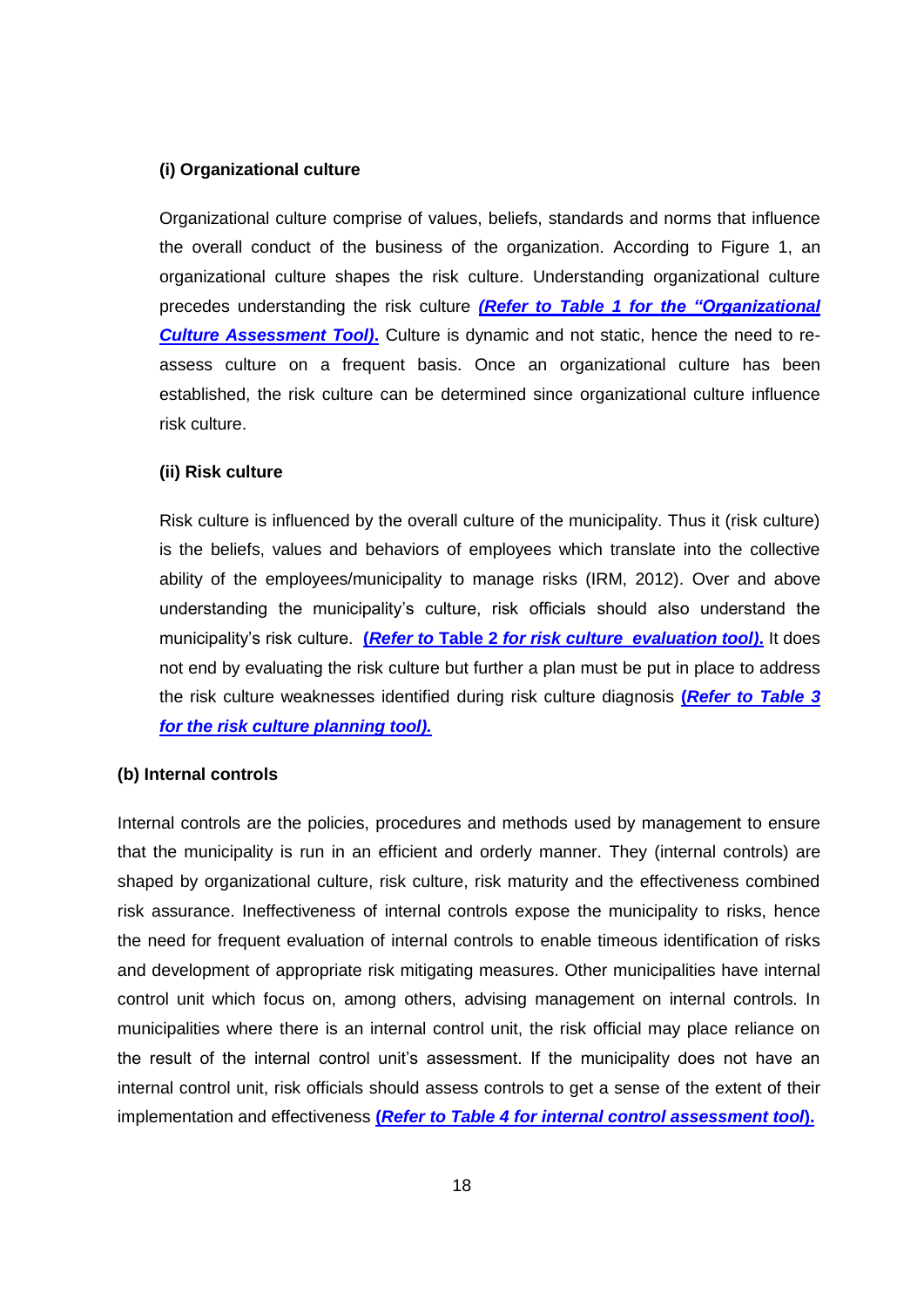#### **(c) Combined risk assurance**

Combined risk assurance entails an integrated management of risks, recognises management as experts in their area of responsibility and endorses the notion that every municipal employee is responsible for managing risks. Lack of coordinated and integrated risk management poses a risk of silo approach to risk management. Combined risk assurance can be viewed as a tool that enhances a coordinated effort towards integrated risk management, thereby enhancing the effectiveness of risk management and managing the risk of silo approach to risk management. Risk officials should know the risk management responsibilities of the various role players and where everybody fits within combined risk assurance **(***[Refer to](file:///C:/Users/3727/AppData/Local/Microsoft/Windows/Temporary%20Internet%20Files/Content.Outlook/DHSE31YP/2.%20Annexures%2001%20Feb%202019.docx) Table 5 for Combined Assurance- [roles and responsibilities of the various assurance](file:///C:/Users/3727/AppData/Local/Microsoft/Windows/Temporary%20Internet%20Files/Content.Outlook/DHSE31YP/2.%20Annexures%2001%20Feb%202019.docx)  [providers](file:///C:/Users/3727/AppData/Local/Microsoft/Windows/Temporary%20Internet%20Files/Content.Outlook/DHSE31YP/2.%20Annexures%2001%20Feb%202019.docx)***).** The figure below indicates the layers of the five lines of assurance and the location of risk officials within combine risk assurance:



#### **Figure 2: Layers of the five lines of assurance**

The five lines of assurance are summarized as follows:

**(i) The first line of assurance** is primarily handled by front-line and mid-line managers who have day-to-day ownership and management of risk and control. Operational managers develop and implement the municipality's control and risk management processes.

**(ii) These second line of assurance** support functions are essentially advisory and oversight functions of their expertise applied to management processes, for example Risk Management 'owns' the Risk Management process methodology, and provides both guidance and oversight to the risk owners.

**(iii) The third line** has a primary reporting line to the Municipal Council by reporting to the Audit Committee. As such, the third line is purely an assurance function and not a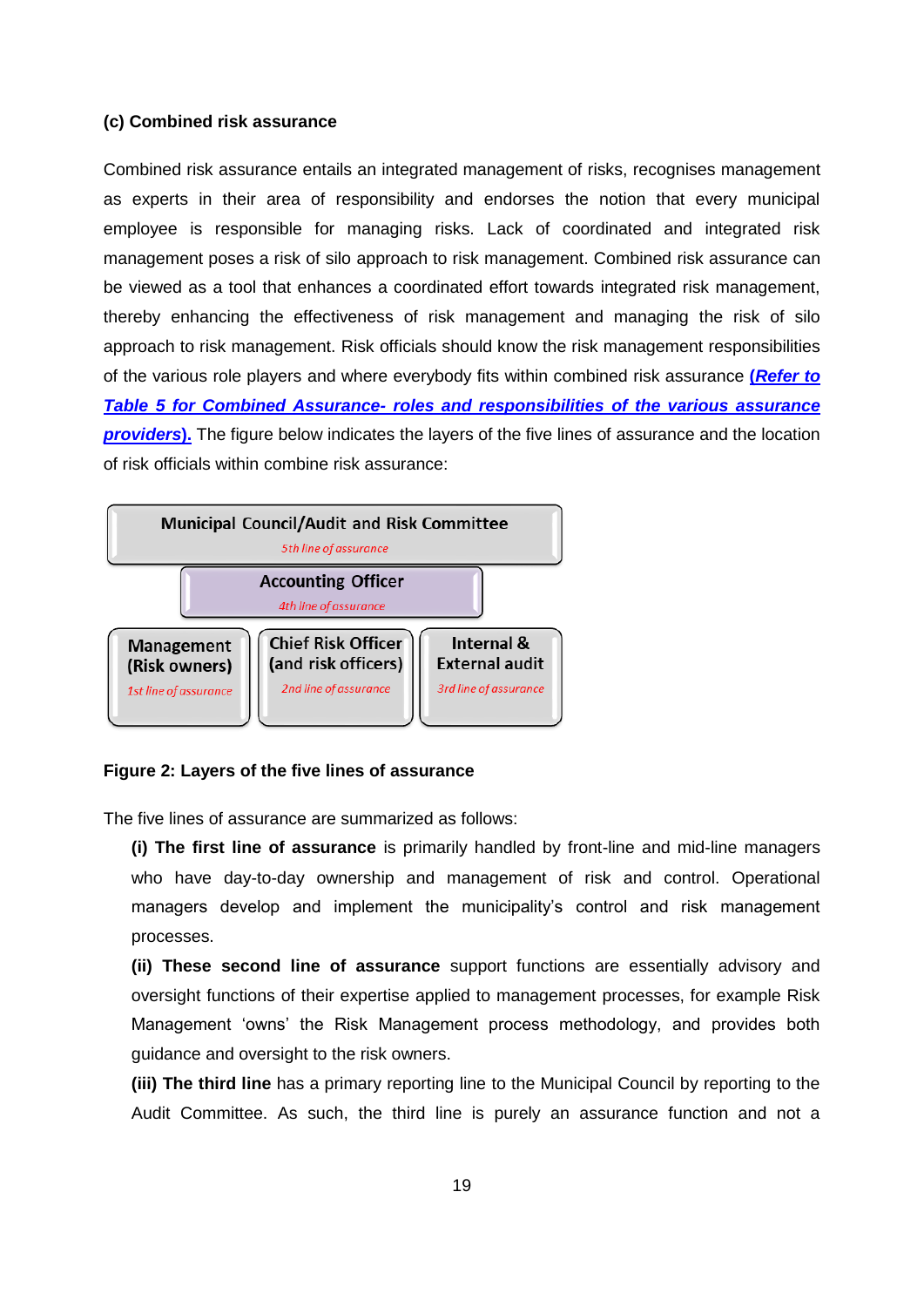management function, which separates it from the second line of assurance. Internal auditors serve as a municipality's third line of assurance.

**(iv) Senior management** have ultimate responsibility for the activities of the first and second lines of assurance. Their engagement is critical for success of the overall model.

**(v) The Municipal Council and the Audit Committee** fulfil the fifth line of assurance as oversight structures.

## **(d) Risk Management Maturity Assessment**

(i) Risk maturity is a benchmarking tool which measures to what extent an organization has implemented Enterprise Risk Management (ERM) in accordance with best practice. It helps establish the current risk maturity of the organization's ERM framework so as to determine the desire future state of the ERM framework that will support the organization's strategies and ultimately effect improvements on the ERM gaps identified.

(ii) For an institution to achieve its desired risk maturity level, it requires, among others, adequate risk management capacity. The majority of municipalities do not have adequate risk management capacity hence they struggle to achieve the desired risk maturity level. Prior to an institution implementing the ERM framework, it should assess if it has the risk management capacity that will enable it to implement the ERM framework and consequently achieve its desired level of risk maturity **(***[Refer to Table 6](file:///C:/Users/3727/AppData/Local/Microsoft/Windows/Temporary%20Internet%20Files/Content.Outlook/DHSE31YP/2.%20Annexures%2001%20Feb%202019.docx) [for risk management capacity assessment\).](file:///C:/Users/3727/AppData/Local/Microsoft/Windows/Temporary%20Internet%20Files/Content.Outlook/DHSE31YP/2.%20Annexures%2001%20Feb%202019.docx)*

(iii) The differences in municipality's size (categories A, B and C) and capacity may impact on the level of risk maturity. However, it is not typical that a big municipality will be at a high maturity level and vice versa. Various factors such as, among others; risk culture, combined risk assurance and internal controls may impact on the level of risk maturity. (*[Refer to Table 7 for risk](file:///C:/Users/3727/AppData/Local/Microsoft/Windows/Temporary%20Internet%20Files/Content.Outlook/DHSE31YP/2.%20Annexures%2001%20Feb%202019.docx) maturity assessment tool).*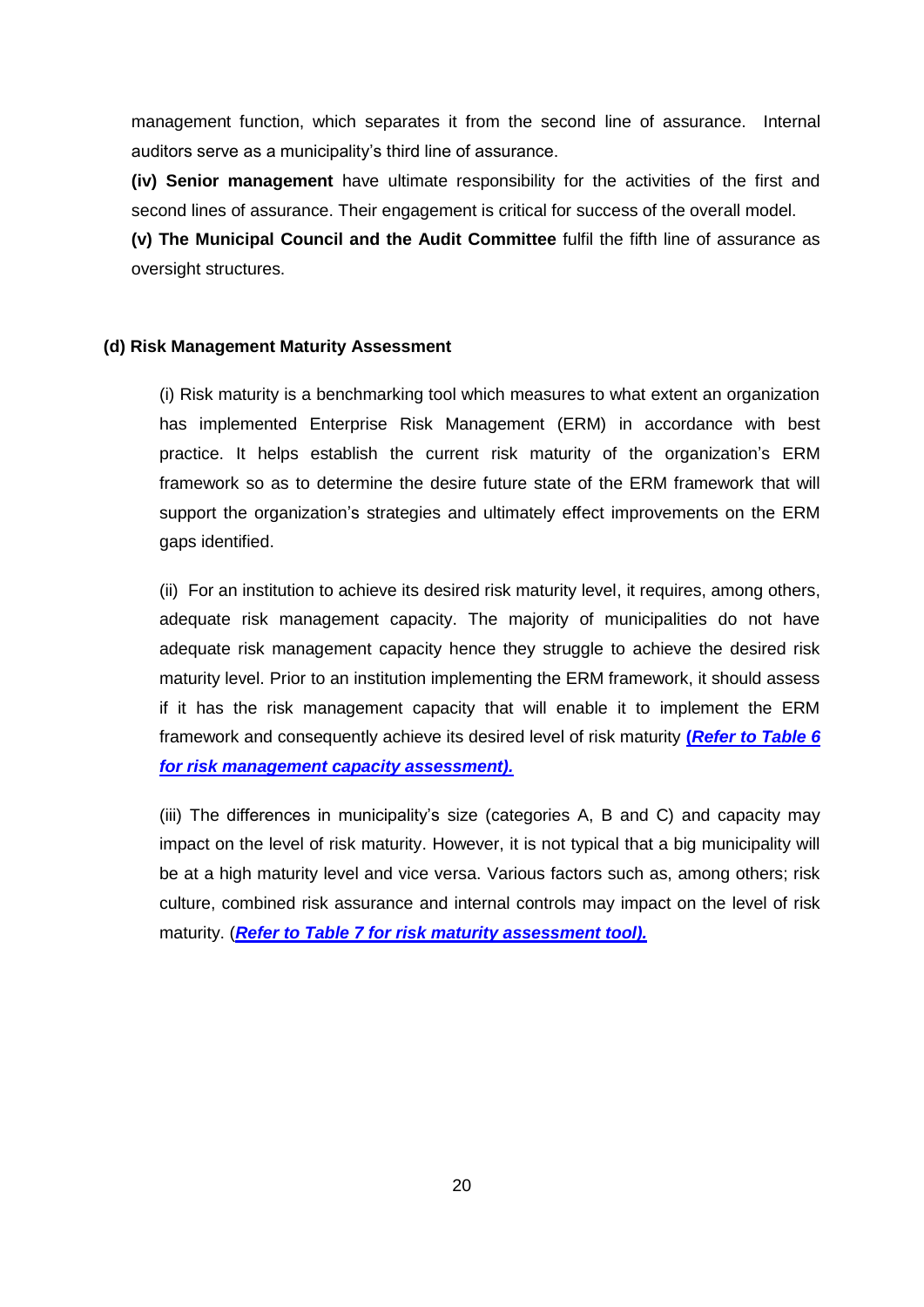## **CHAPTER 4: INTEGRATION OF RISK MANAGEMENT WITH THE PLANNING AND PERFORMANCE MANAGEMENT CYCLE**

## **8. Introduction and background**

(1)The municipality's performance management system should support the achievement of performance goals as determined in the Integrated Development Plan (IDP). More often than not it happens that the planned performance does not materialize and in such instances management can leverage on the benefit of risk management.

(2) Risk management is the process of identifying, assessing, evaluating and treating risks that might hinder the municipality from achieving its planned performance objectives. It is both backward and forward looking taking into consideration what happened in the past that impacted negatively in the planning and performance process of the municipality as well as what could happen in the future that might impact these processes.

(3) Effective risk management is enhanced by implementation of a combined risk assurance. This chapter seeks to address the alignment of risk management with the processes of planning and performance in local government.

(4) The Municipal Systems Act prescribes what performance in the local government sphere should entail as well as the general key performance indicators while the Local Government Municipal Structures Act No.117 of 1998 describes the different categories of municipalities and their functions and powers. These municipalities differ in terms of their size, capacity and budget. This result in differences in risk maturity and in the way they operate.

(5) The role of risk officials is to assist management to identify risks within the various activities of the performance management cycle and advise accordingly on matters pertaining to risk management**.** The performance management cycle comprises four main activities namely:

- (a) Planning: development of Integrated Development Plan (IDP)
- (b) Implementation of IDP.
- (c) Monitoring IDP implementation
- (d) Reporting on IDP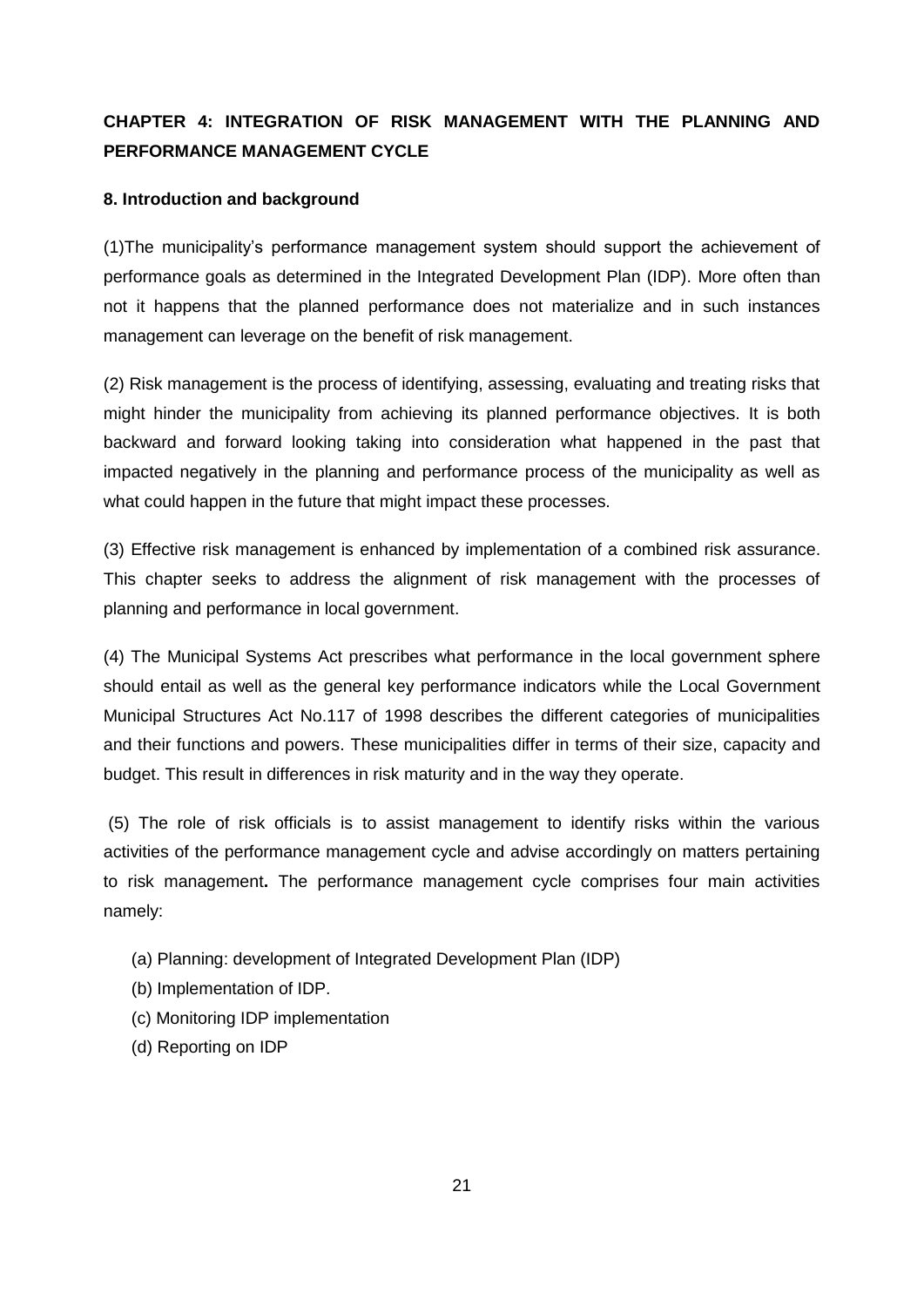## **9. Planning: Development of IDP**

## *[\(Refer to Tables 8, 9, 10, 11, 12, 13 and 14](file:///C:/Users/3727/AppData/Local/Microsoft/Windows/Temporary%20Internet%20Files/Content.Outlook/DHSE31YP/2.%20Annexures%2001%20Feb%202019.docx) for the possible risks relating to the [planning/IDP development\)](file:///C:/Users/3727/AppData/Local/Microsoft/Windows/Temporary%20Internet%20Files/Content.Outlook/DHSE31YP/2.%20Annexures%2001%20Feb%202019.docx)*

(1) Planning in municipalities involves community consultation as they are the main stakeholders in the municipality. During consultations, communities communicate what developments they would like to see taking place and also voice their challenges. Ideally the risk officer should attend one or two of these consultations as this will provide him/her with first -hand information. This will assist during risk identification process as supplementary information for management's perception**.** If the risk officer cannot attend then they should request the relevant information from the relevant office. The planning process for municipalities consists of five phases, namely:

- (a) Analysis
- (b) Vision, objectives and strategies
- (c) Projects
- (d) Integration
- (e) Approval

## **10. Analysis**

-

(1) As part of IDP development, management would have analysed the level of existing development, priorities and problems, causes of the problems and information on available resources. These analysed areas may be used by risk officials to inform the assessment of internal and external contexts (*Refer to Figure 3 for Tools and documents for analysis of internal and external environments)*

## **11. Development of vision, objectives and strategies**

(1) Management develops the municipal vision and objectives through, among others, community consultations. Further, strategies are developed to provide a plan of action on "how" the vision and objectives will be achieved. The risk official should assist management to develop risk-adjusted strategies<sup>3</sup> i.e. In practice, risk adjusted strategy may be arrived at by using the "what if" to the consequence of the initial risk response emanating from the strategy,

<sup>3</sup> strategies after the impact of risk has been considered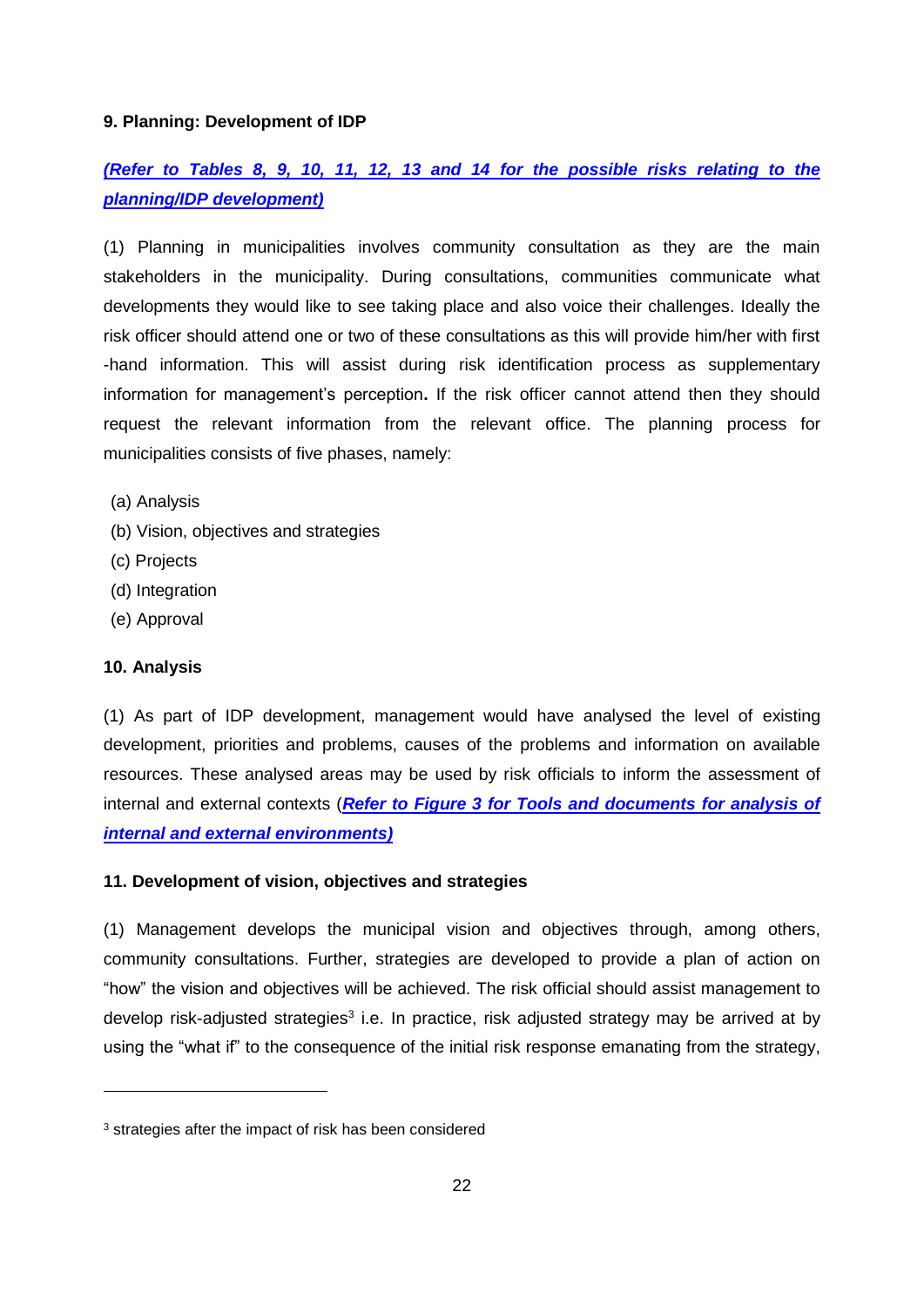which will give rise to another consequence, to which the "what if" is asked, then another consequence is established, etc. (*Refer to Example 1 for Illustration of risk adjusted strategy)*

(2) This process is engaged on until the risk considered acceptable to the municipality is arrived at. Thus a risk adjusted strategy does not mean that the strategy is risk free. The risk adjusted strategy should also be established in consideration of the municipality's risk appetite and tolerance.

## **12. Identification of projects and their integration**

(1). Management identifies projects to be embarked on to facilitate the delivery of services. The projects are consolidated and a Service Delivery and Budget Implementation Plan (SDBIP) are compiled. Project targets, indicators (key performance and risk indicators) and budget estimates are developed.

(2) Key Performance Indicators (KPIs) are developed by management and they describe the performance dimension that is considered key in measuring performance. Risk officials assist management to develop risk-adjusted targets and Key Risk Indicators (KRI) for risk monitoring and identification of emerging risks in order to enhance performance.

## **13. Compilation of Service Delivery and Budget Implementation Plan (SDBIP)**

(1) SDBIP is the centrality of service delivery and gives effect to the implementation of IDP and strategies. Among others, the following are the importance of SDBIP:

- (a) Facilitates accountability with regards to performance;
- (b) Serves as a management, implementation and monitoring tool;
- (c) Sets in-year targets (quarterly service delivery and budget targets);
- (d) Links service delivery outputs to budget;

(e) Provide a detailed plan on how the municipality will provide services considering inputs and financial resources;

- (f) Informs the performance agreements of senior managers and municipal managers; and
- (g) Provides expenditure information per ward.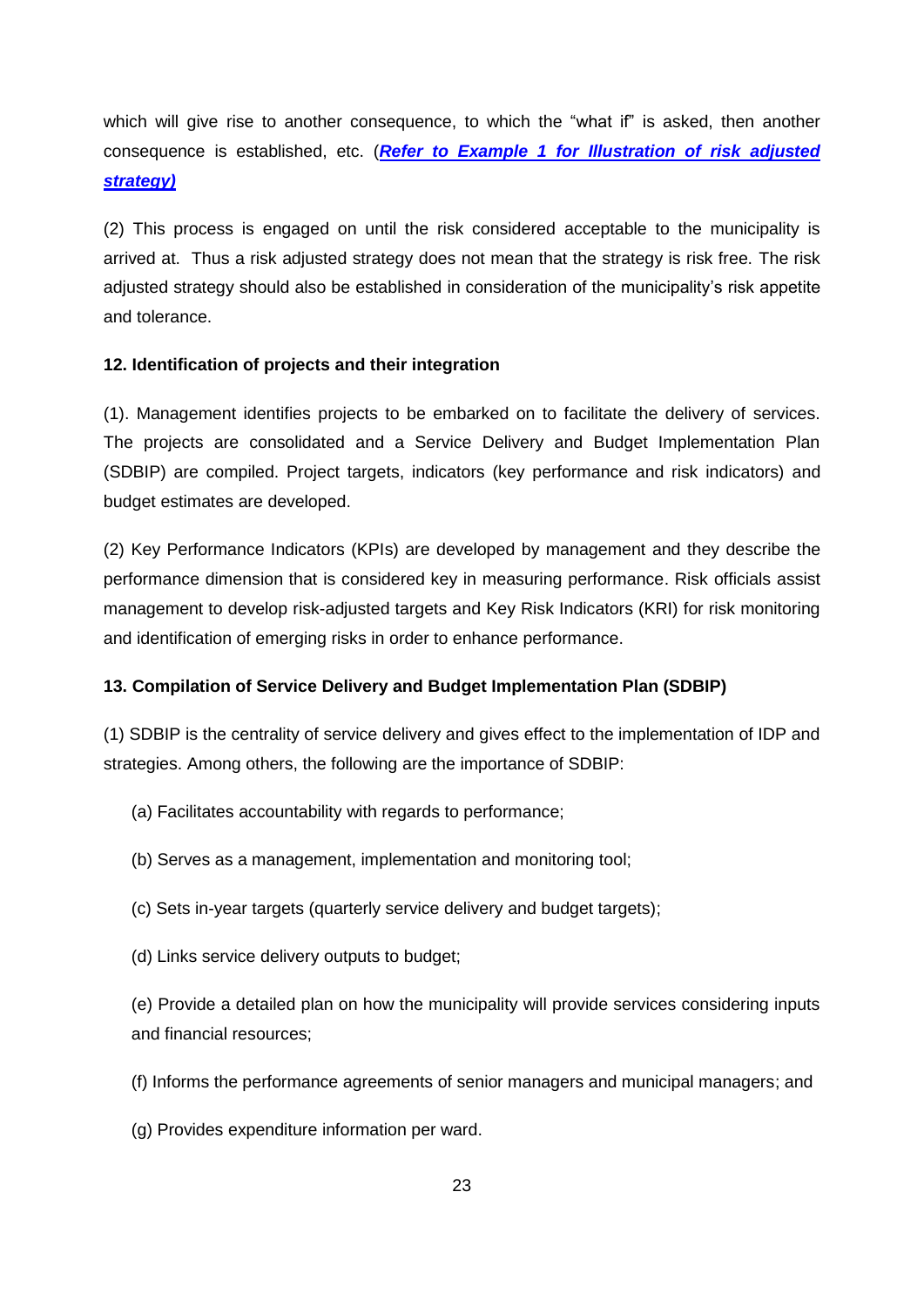(2) The day-to-day functioning of the municipality and effective service delivery depend on the effective implementation of the SDBIP. Risks emanating from the various service delivery components (electricity, water, sewage, etc.) captured in the SDBIP may hinder effective implementation of the SDBIP and consequently service delivery. Risk officials play a crucial role in assisting management to identify risks related to each service delivery component to ensure effective and efficient service delivery **(***[Refer to Table 14 for examples of](file:///C:/Users/3727/AppData/Local/Microsoft/Windows/Temporary%20Internet%20Files/Content.Outlook/DHSE31YP/2.%20Annexures%2001%20Feb%202019.docx) risks [relating to various service delivery components\).](file:///C:/Users/3727/AppData/Local/Microsoft/Windows/Temporary%20Internet%20Files/Content.Outlook/DHSE31YP/2.%20Annexures%2001%20Feb%202019.docx)*

### **14. Risk-adjusted performance targets**

(1) Targets facilitate measuring and monitoring of performance. Prior year performance targets are used as a base to set current year targets. When setting targets, management should take into consideration events that hindered/enhanced the achievement of prior year targets and their impact.

(2) Furthermore, events that may possibly hinder/enhance achievement of the current year performance targets and their possible impacts should be considered. Such a consideration is effectively an acknowledgement that risks may impact performance positively/negatively and as such performance targets should be adjusted accordingly *(Refer to Example 2 for illustration of risk-adjusted performance targets).*

(3) Management and risk officials may agree on the events that will always be considered for setting various performance targets especially when such events recur. Thus a database of such could be established.

## **15. Key risk indicators (KRI)**

(1) KRIs monitor the trend of the risk exposure i.e. whether the risk exposure is increasing/ decreasing/moving upward/moving downward whereas KPIs monitor performance targets. KRIs should be aligned with key performance indicators (KPIs) i.e. the KRI should not be significantly different from KPI.

(2) It is the responsibility of management to develop KPIs whereas risk officials should assist management to develop KRIs. Risk officials and management should agree on the data that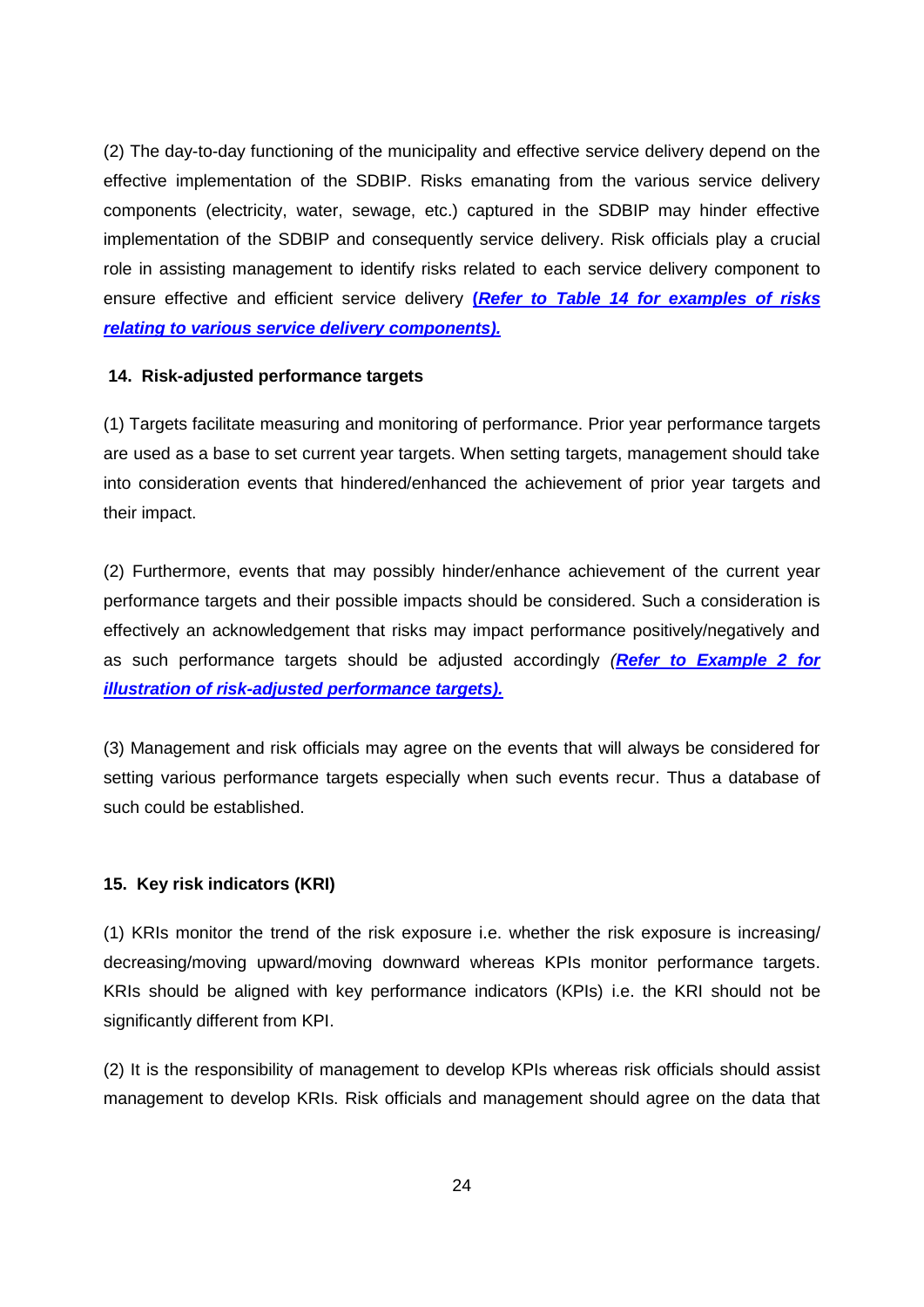will be suitable and used to monitor a certain KRI. **(***Refer to Example 3 for [illustration of the](file:///C:/Users/3727/AppData/Local/Microsoft/Windows/Temporary%20Internet%20Files/Content.Outlook/DHSE31YP/2.%20Annexures%2001%20Feb%202019.docx)  use KRIs [linked to risk adjusted performance targets\)](file:///C:/Users/3727/AppData/Local/Microsoft/Windows/Temporary%20Internet%20Files/Content.Outlook/DHSE31YP/2.%20Annexures%2001%20Feb%202019.docx).*

## **16. Mid-year budget and performance management assessment for metropolitan cities and secondary cities.**

(1) Section 71 of the MFMA requires the city/municipal manager to assess the performance of the municipality during the first half of the financial year, taking into account the municipality's service delivery performance during the first half of financial year, and the service delivery targets and performance indicators set in the service delivery and budget implementation plan; the previous year's annual report and progress on resolving problems identified in the annual report.

(2) In practice, the mid-year budget and performance assessment is a process undertaken by cities and district municipalities, led by management that essentially identifies risks, challenges and uncertainties that the municipality is facing as well actions to address these issues without assigning ratings.

(3) The involvement of risk officers in this process is crucial as some of management's concerns and information obtained during the process will empower risk officers to guide management on, among others, prospective risks and implementation of relevant risk management strategies. Furthermore, through this process; risk officers assist management to align employees' risk responsibilities, manage allocation of resources and promote accountability of the various stakeholders involved in risk management.

(4) In essence the mid-year budget and performance assessment assists the risk officer in elevating risks that could have been previously viewed as non-priority to priority and escalate to the strategic risk register.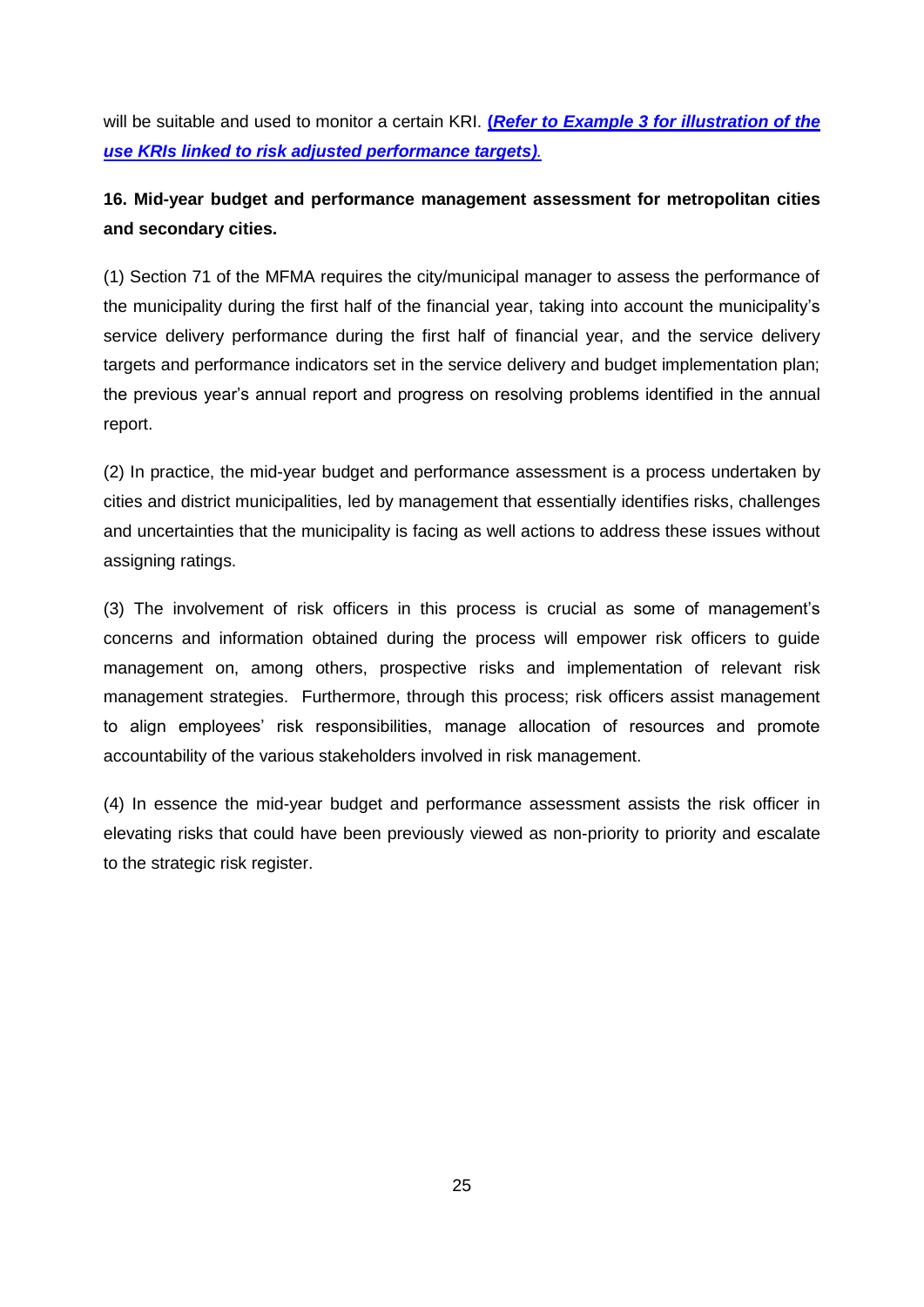#### **CHAPTER 5: RISK IDENTIFICATION, ASSESSMENT AND RESPONSE**

## **17. Introduction**

(1) It is the responsibility of all "municipal heads of departments" or executive management (risk owners) to ensure that department's strategic and operational risks are identified, assessed, and that effective mitigating measures and risk mitigating action plan are developed and monitored.

#### **18. Risk identification**

(1) Risk identification is a deliberate and systematic effort to identify and document the municipality's key risks. The municipality should adopt a rigorous and ongoing process of risk identification that also includes mechanisms to identify new and emerging risks timeously. The risk identification process should cover all risks, regardless of whether or not such risks are within the direct control of the municipality. Risk identification should be inclusive, not overly rely on the inputs of a few senior officials and should also draw as much as possible on unbiased independent sources, including the perspectives of important stakeholders.

(2) Risk identification should be strengthened by supplementing management's perceptions of risks, inter alia, with:

- (a) Review of external and internal audit reports;
- (b) Review of oversight structures' report, i.e. National Treasury, Cooperative Governance and Traditional Affairs (COGTA), South African Local Government Association (SALGA);
- (c) Review of the reports of the Municipal Public Accounts Committee (MPAC);
- (d) Municipal financial analysis, i.e. Municipal Finance Data;
- (e) Analysis of actual loss data;
- (f) Interrogation of trends in key performance indicators;
- (g) Benchmarking against peer group or quasi peer group;
- (h) Environmental, economic, market and sector information;
- (i) Analysis of relevant historic;
- (j) Scenario analyses; and
- (k) Forecasting and stress testing.

## **(3) Focus Points of Risk Identification**

To ensure comprehensiveness of risk identification the municipality should identify risk factors by considering both internal and external factors, through appropriate processes of: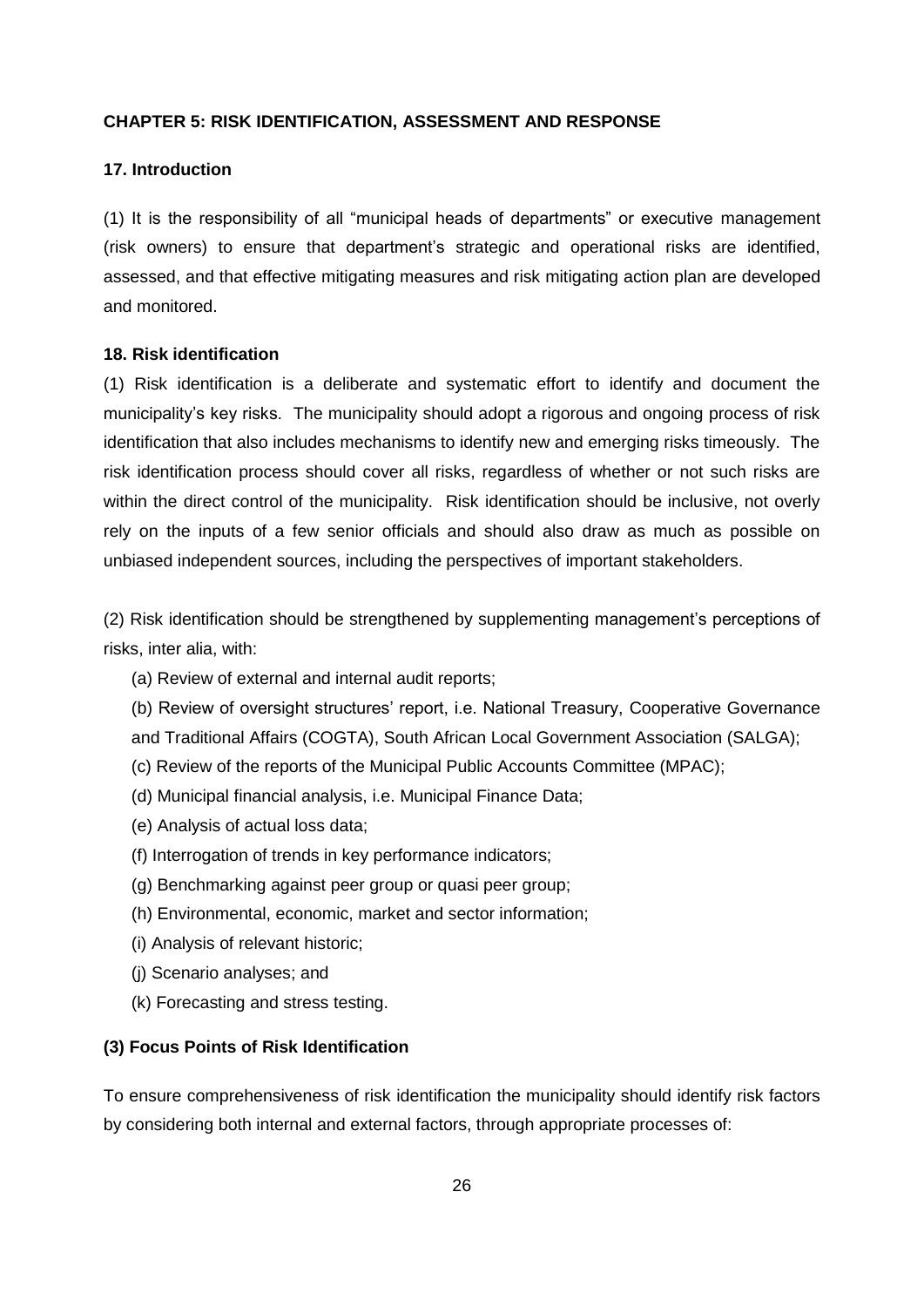(a) Strategic risk identification

Strategic risk identification entails identification of risks from the strategic choices made by the municipality, specifically with regard to whether such choices weaken or strengthen the municipality's ability to execute its Local Governance Constitutional mandate. During this risk identification phase the following should be considered:

(i) Strategic risk identification precede the finalization of strategic choices to ensure that potential risk issues are factored into the decision making process for selecting the strategic options;

(ii) Risks inherent to the selected strategic choices are documented, assessed and managed through the normal functioning of the system of risk management; and

(iii) Strategic risks are formally reviewed concurrently with changes in strategy or as and when a need arises to identify new and emerging risks.

(b) Operational risk identification

Operational risk identification entails identification of risks concerned with the Municipality's operations. During this risk identification phase the following should be considered:

(i) Identification of vulnerabilities introduced by human resources (employees), internal processes and systems, contractors, regulatory authorities and external events;

(ii) Embedding the operational risk identification process to identify new and emerging risks and shifts in known risks through mechanisms such as management and committee meetings, environmental scanning, process reviews and the like; and

(iii) Repeat of operational risk identification when changes occur or as and when a need arises to identify new and emerging risks.

(c) Project risk identification

Risks inherent to projects should be identified and due consideration should be given to:

- (i) Identification of project risks for the entire project lifecycle.
- (ii) Review of project risks on a regular basis, more so for long term projects.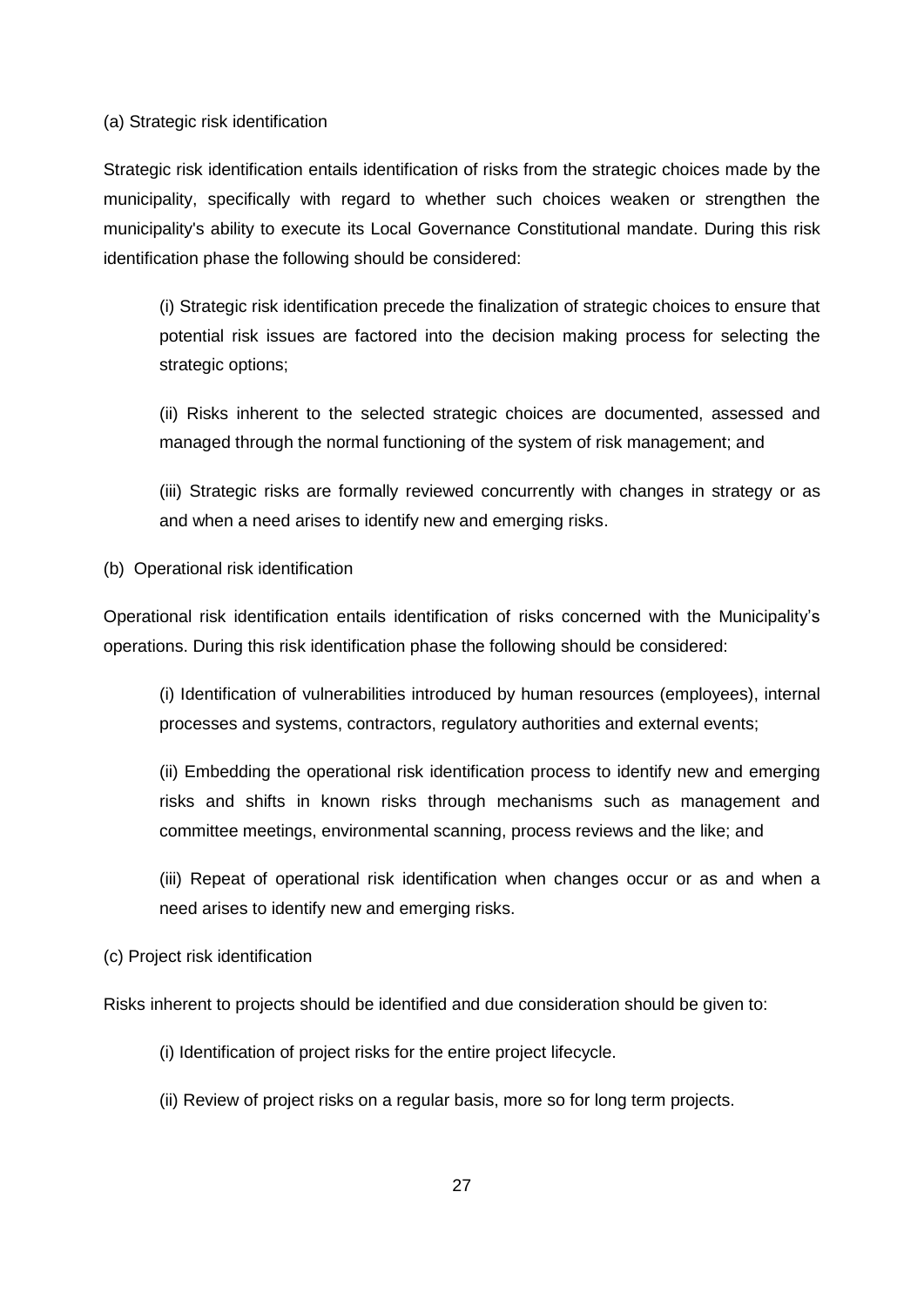(iii) Risks that may impact on the success of multi-year projects due to, among others, change in legislation (external factor) and available resources (internal factor).

(d) Core Business risk identification

Core business in the municipal environment is synonymous to service delivery. Municipality exist to deliver services to their designated service delivery areas. Core business risk identification entails:

(i) Identifying vulnerabilities introduced by service delivery responsibilities, i.e. water, electricity, waste management, parks and recreation, health services, disasters, etc.;

(ii) Core business risk identification should be an embedded continuous process to identify new and emerging risks and consider shifts in known risks through mechanisms such as management and committee meetings, environmental scanning, process reviews and the like; and

(iii) Core business risk identification should be repeated when changes occur, or at least once a year, to identify new and emerging risks.

## *(Refer to Figure 4 [for an example of the Municipal Risk Universe\).](file:///C:/Users/3727/AppData/Local/Microsoft/Windows/Temporary%20Internet%20Files/Content.Outlook/DHSE31YP/2.%20Annexures%2001%20Feb%202019.docx)*

## (e) Compliance risk identification

Compliance risks arise as a result of non-compliance with laws and regulations. Compliance risk identification in a municipality is concerned with identifying vulnerabilities relating to legal penalties; financial forfeiture and material loss that the municipality faces when it fails to act in accordance with laws and regulations, internal policies or prescribed best practices that govern local government.

## (f) Financial risk identification

Financial risk identification in a municipality is concerned with identifying exposures in respect of municipal finance such as, among others, overall financial feasibility, ability to raise additional capital funding, collection of rates and general financial management.

*NB: The areas for consideration for identification of risks are not limited to the above discussed areas. Refer to Figure 4 for comprehensive possible municipal risk universe.*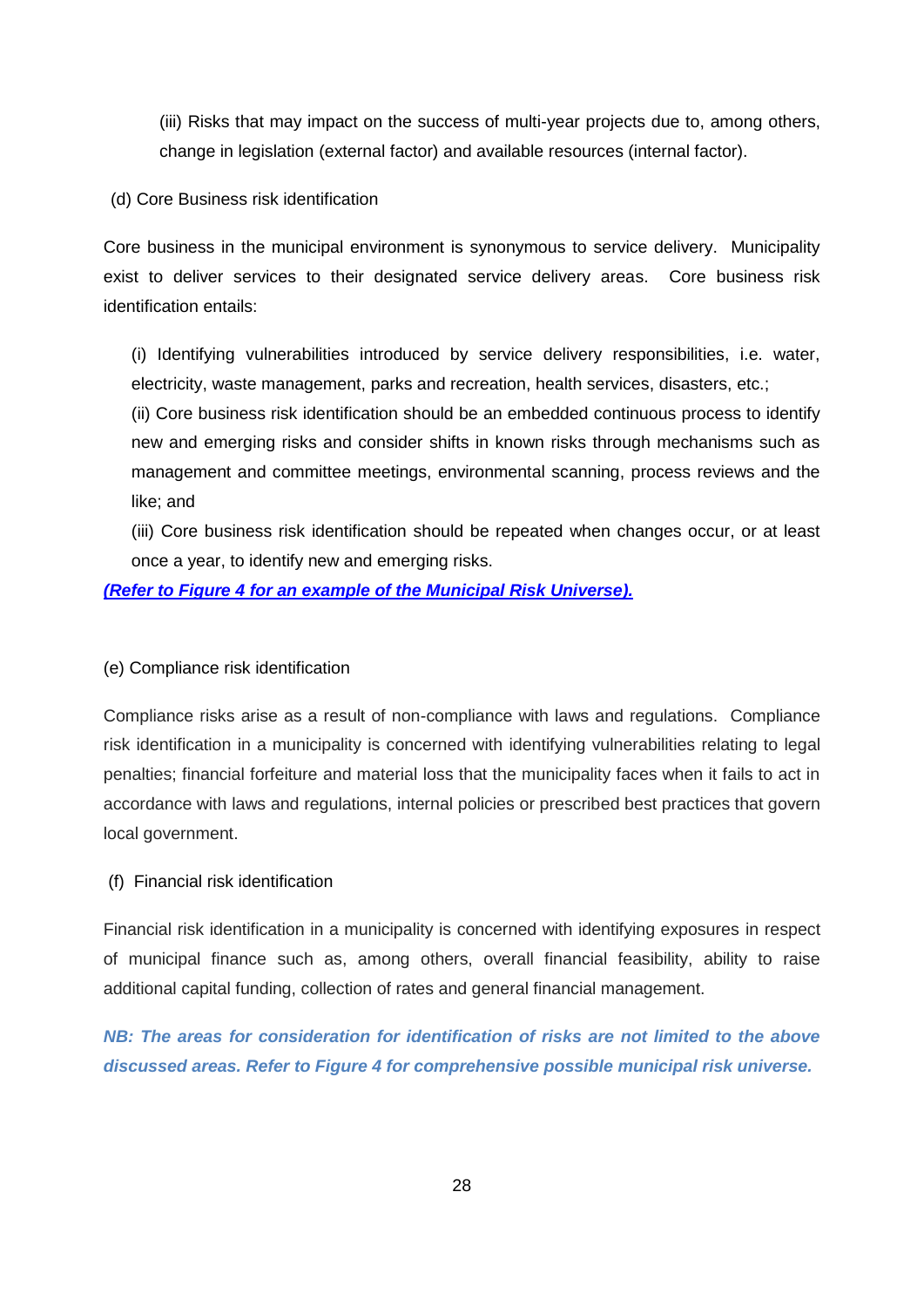### **(4) How to perform risk identification**

(a) It is crucial to have knowledge of the municipality's environment before commencing with risk identification process. It is also important to learn from both past experience and experience of others when considering the risks to which a municipality may be exposed and the best strategy available for responding to those risks.

(b) Risk identification starts with understanding the municipal mandate and objectives, both implicit and explicit. The risk identification process must identify unwanted events, undesirable outcomes, emerging threats, as well as existing and emerging opportunities. By virtue of a municipality's existence, risks will always exist, whether the municipality has controls or not.

(c) When identifying risks, it is also important to bear in mind that 'risk' also has an opportunity component. This means that there should also be a deliberate attention to identifying potential opportunities that could be exploited to improve municipal performance. In identifying risks, consideration should be given to risks associated with not pursuing an opportunity, e.g. failure to implement an IT system to collect municipal rates.

(d) The following are key steps necessary to effectively identify risks from across the municipality:

- (i) Understand what to consider when identifying risks;
- (ii) Gather information from different sources to identify risks;
- (iii) Apply risk identification tools and techniques;
- (iv) Document the risks;
- (v) Document the risk identification process; and
- (vi) Assess the effectiveness of the risk identification process.

## **(5) Understand what to consider when identifying risks**

(a) In order to develop a comprehensive list of risks, a systematic process should be used that starts with defining objectives and key success factors for their achievement. This can help provide confidence that the process of risk identification is complete and major issues have not been missed.

## **(6) Gather information from different sources to identify risks**

(a) Good quality internal and external information is important in identifying risks. The starting point for risk identification may be historical information about this or a similar municipality.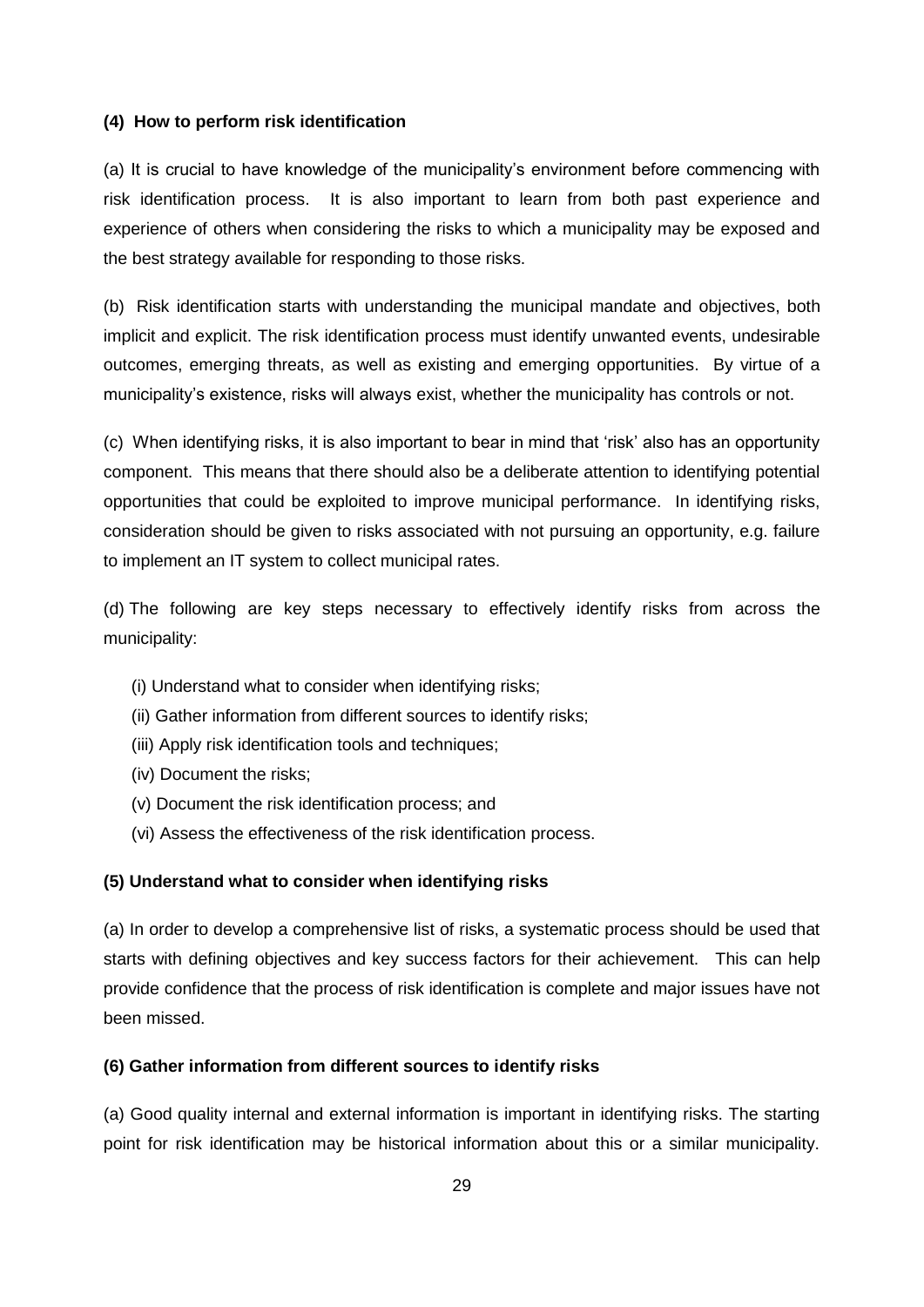Discussions with a wide range of stakeholders about historical, current and evolving issues, data analysis, review of performance indicators, economic information, loss data, scenario planning and the like can produce important risk information, audited financial statements, historical view of the financial affairs, audit report, medium term expenditure framework, future view of the financial affairs, multi-year capital programme, future financial needs, IDP, socio-economic potential of area, local/international news reports on the sector, reports from market analysts, comparison to peers in the market.

(b) Furthermore, processes used during Integrated Development Planning like Strength, Weakness, Opportunity and Threat (SWOT) Analysis, Political Economic Social Technological Environment & Legal (PESTEL), analysis and benchmarking will have revealed major risks and opportunities that should not be ignored, i.e. they should be included in the risk register (*Refer to Figure 3 for tools and documents for analysis of internal and external environments).*

(c) Certain disciplines like IT, Strategic Management, Health and Safety, etc. already have in place established risk identification methodologies as informed by their professional norms and standards. The risk identification process should recognize and utilize the outputs of these techniques in order not to 're-invent the wheel'.

## **(7) Apply risk identification tools and techniques**

(a) Uthukela District Municipality should apply a set of risk identification tools and techniques that are suited to its objectives and capabilities, and to the risk the Municipality faces. Relevant and up-to-date information is important in identifying risks. This should include suitable background information where possible. People with appropriate knowledge should be involved in identifying risks.

(b) Approaches used to identify risks could include, among others, the use of checklists, judgments based on experience and records, flow charts, brainstorming, systems analysis, scenario analysis and facilitated workshops.

## **(8) Document the risks identified**

(a) The 'risk register' is the primary output of the risk identification process and is a comprehensive record of all risks across the municipality. The risk register serves three main purposes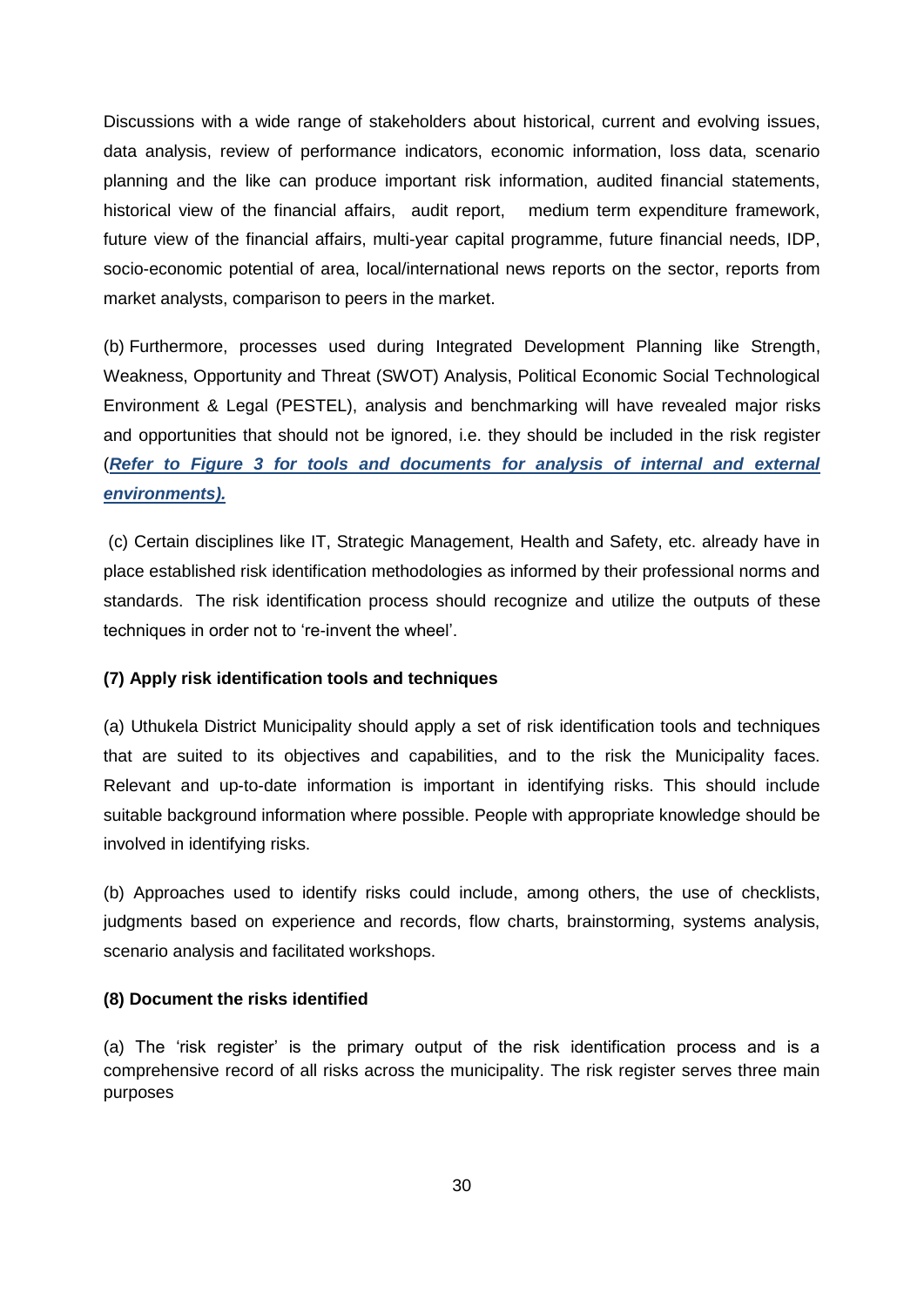(i) It is a source of information to report the key risks throughout the municipality, as well as to key stakeholders.

- (ii) Management uses the risk register to focus their priority risks.
- (iii) It helps the auditors to focus their plans on the municipality's top risks.

(b) The risks identified during the risk identification are typically documented in a risk register that includes the following: (*[Refer to the Template 1 for example](file:///C:/Users/3727/AppData/Local/Microsoft/Windows/Temporary%20Internet%20Files/Content.Outlook/DHSE31YP/Risk%20Register%20_%20Local%20Government%20Toolkit.xlsx) of a risk register)*

- (i) A description of the risk;
- (ii) Impact and likelihood of the risk;
- (iii) How and why the risk can happen (i.e. causes/contributing factors and consequences), and

(iv) The existing internal controls that may reduce the likelihood or the impact (or both) of the risks.

(c) It is the combination of these elements that make up a risk and this level of detail will enable a municipality to better understand its risks.

(d) Experience has shown that management often disregards well controlled risks when documenting the risk profile of the Municipality. It is stressed that a well-controlled risk must still be recorded in the risk profile of the Municipality. The reason for this logic is that the processes for identifying risks should ignore at this point any mitigating factors (these will be considered when the risk is being assessed).

(9) Document the risk identification process

(a) The credibility of the risk identification process is important as it impact on the credibility of the final outputs of the process. A flawed risk identification process raises doubt on the credibility of the risks and subsequently the risk register. Managers understand their areas of responsibility and are thus best suited to identify risks within their area and put in place mitigating measures to manage the risks. It is thus imperative for managers to be engaged in the process and own the risks.

(b) Documenting the risk identification process enable assessment of the process and ultimately drawing conclusions about the credibility of the process and contents of the final outputs.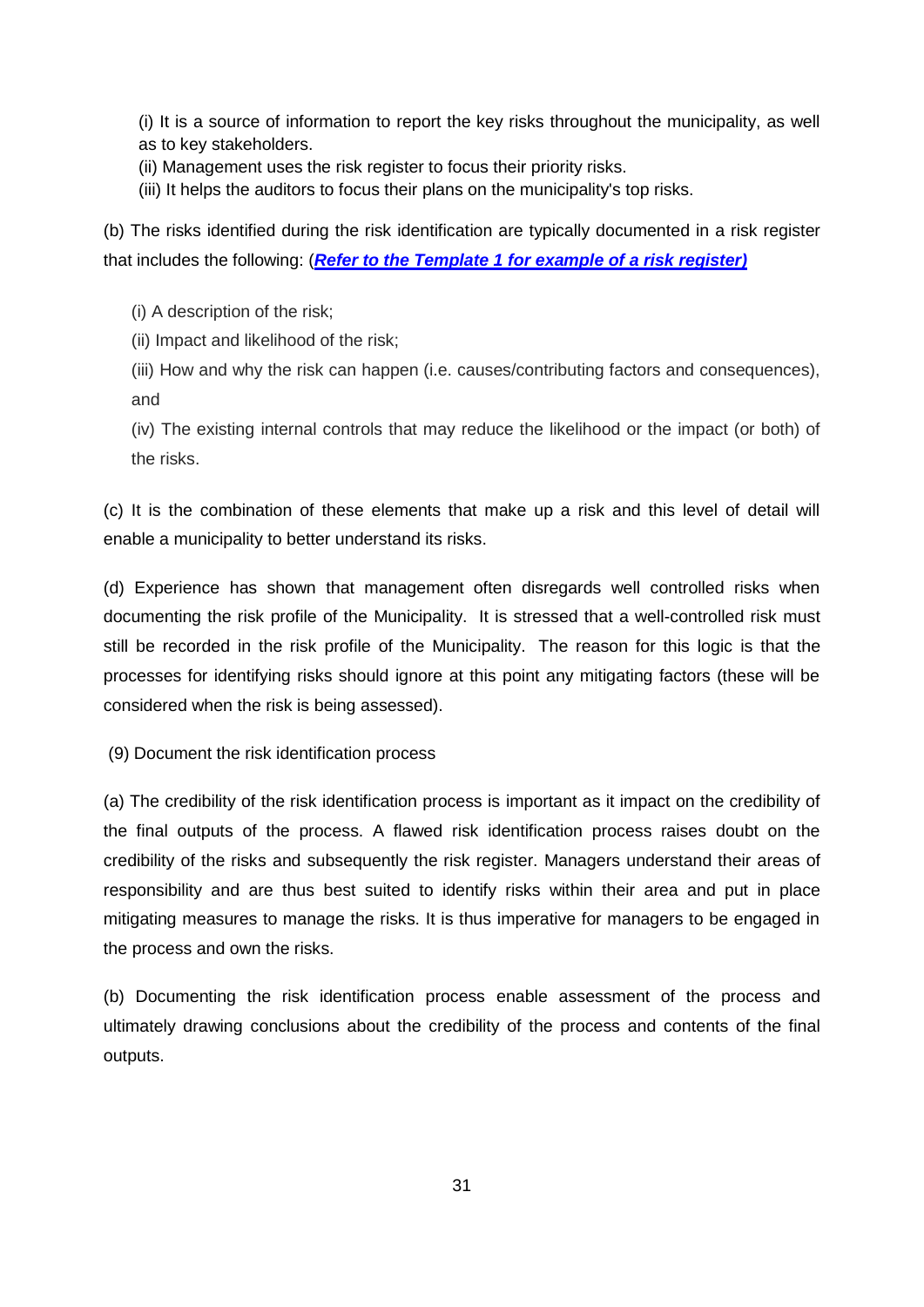(c) Documentation of the risk identification process includes:

## (i)The approach or method used for identifying risks;

- (ii) The scope covered by the identification;
- (iii) The participants in the risk identification; and
- (iv) The information sources consulted.

## (10) Assess the effectiveness of the risk identification process

(1) In this case "effectiveness" relate to the degree to which the risk identification process enable the achievement of the desired results. The process of audit is one of the processes used to determine the effectiveness of the risk identification process. However, the risk management unit can also device a tool to evaluate the effectiveness of the risk identification process and risk management process in general. An ineffective risk identification process impacts on the outputs of the process.

(2) Once the risks have been identified, assessed and rated, and existing controls have been assessed, and it is has been established that controls are inadequate, a risk response strategy needs to be determined, i.e. an assessment, for example, of whether the risk is acceptable or whether it needs to be treated in line with the established risk threshold of the municipality.

## (11) Risk analysis

(1) Risk analysis is critical as it guides the choice of mitigating controls and response/treatment of risks. There are various methods that can be used to analyse risks. Root Cause Analysis (RCA) is one of the commonly used methods and it identifies the causes of the risk event instead of the symptoms. The essence of RCA is to ask the "WHYs" until the "close to correct" cause is identified and an appropriate corrective action is devised.

(2) It is important to realize that the corrective action taken to address the risk event may not necessarily be the most effective hence a need for frequent review and amendment of corrective actions. Below is a pictorial depiction of the RCA: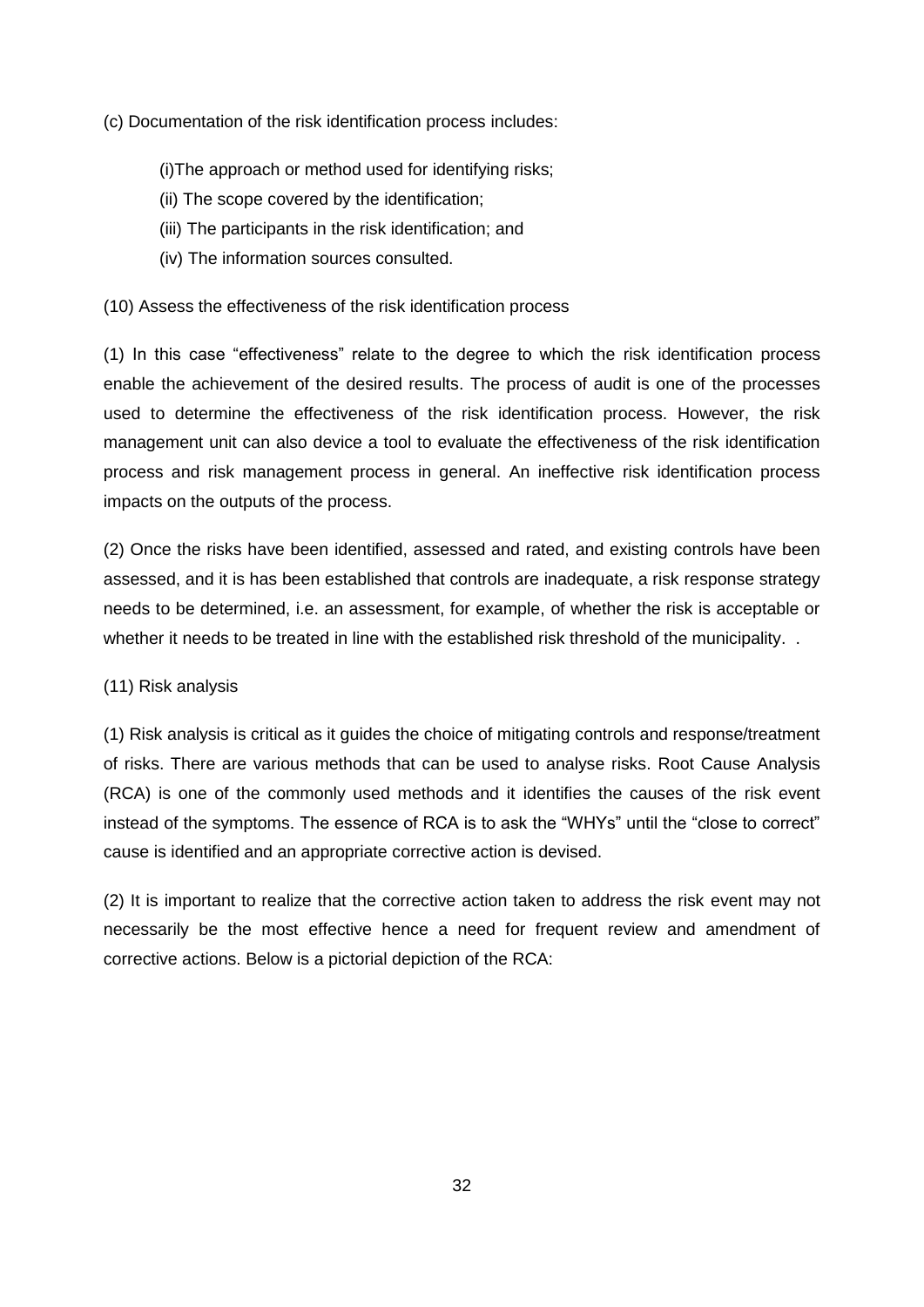## **Root Cause Analysis**

## Ask "Why?" 5 Times



## **Figure 4: Root cause analysis [https://www.designorate.com/how-to-apply-root-causeanalysis-using-5-whys/]**

In the above sketch, the "computer storage costs too high" is a risk event. The "why" will be asked until the analyser reaches the "rock bottom" and the final "why", when no more "whys" can be asked is taken as the main cause and will be the basis for the formulation of the effect and appropriate mitigating control.

## (12) Risk assessment

(1) The likelihood and impact of the risks are assessed for both the inherent risks (risk before the implementation of mitigating controls) and residual risks (risk after the implementation of mitigating controls). The likelihood and impact should be informed by credible information from sources such as, among others:

- (a) Past financial and operational records;
- (b) Internal and external audit reports;
- (c) Applicable legislation;
- (d) Practice and relevant experience;
- (e) Relevant published literature;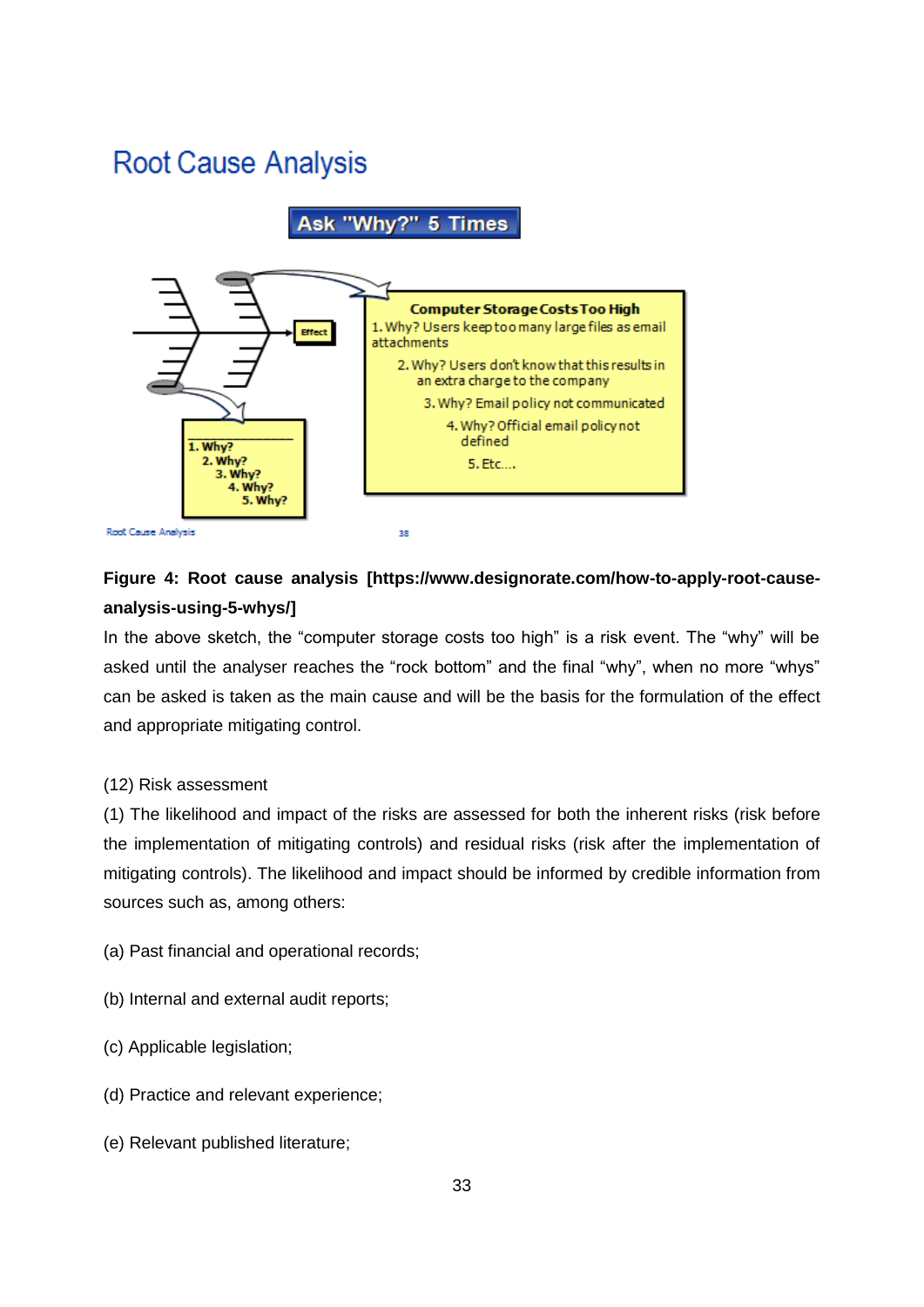(f) Market research;

(g) Results of public consultation; and

(h) Specialist and expert judgements.

(2) Risk assessment entails:

(a) Evaluating the effectiveness of existing controls in terms of design (fit for purpose) and effectiveness (operate as intended) NB: Engage staff with an understanding of controls;

(b) Determining the likelihood (probability of risk occurrence) and impact (event consequence);

(c) Determining overall risk rating (product of likelihood and impact). The municipality should adopt a risk rating matrix/criteria to be used across the entire municipality.

(d) Documenting risk assessment process covering key assumptions and limitations, sources of information used, assessment method, effectiveness of existing controls, severity of impact, likelihood of occurrences and overall risk level.

## *(Refer Figures 5, 6 7, 8 and 9 [for an example of a risk rating matrix\)](file:///C:/Users/3727/AppData/Local/Microsoft/Windows/Temporary%20Internet%20Files/Content.Outlook/DHSE31YP/2.%20Annexures%2001%20Feb%202019.docx)*

## **NB: Consider the institution's risk appetite when assessing risk to determine its (risks') acceptability or not.**

(13) Risk response

(1) Determine the acceptability or non-acceptability of the risk and put in place actions/controls to manage the risks. The risks should be assigned to the owner who will be responsible to implement the risk management actions, monitor the risks and report on the impact of the implemented actions on the risks. In case where actions controls are not effective, alternative controls should be explored.

(2) Responses to risks should be developed and the options could be to accept, eliminate/terminate, mitigate/reduce, exploit, avoid, integrate options or transfer the risk to third a party

*(Refer to Figure 9(b) [for an example of the risk responses\)](file:///C:/Users/3727/AppData/Local/Microsoft/Windows/Temporary%20Internet%20Files/Content.Outlook/DHSE31YP/2.%20Annexures%2001%20Feb%202019.docx)*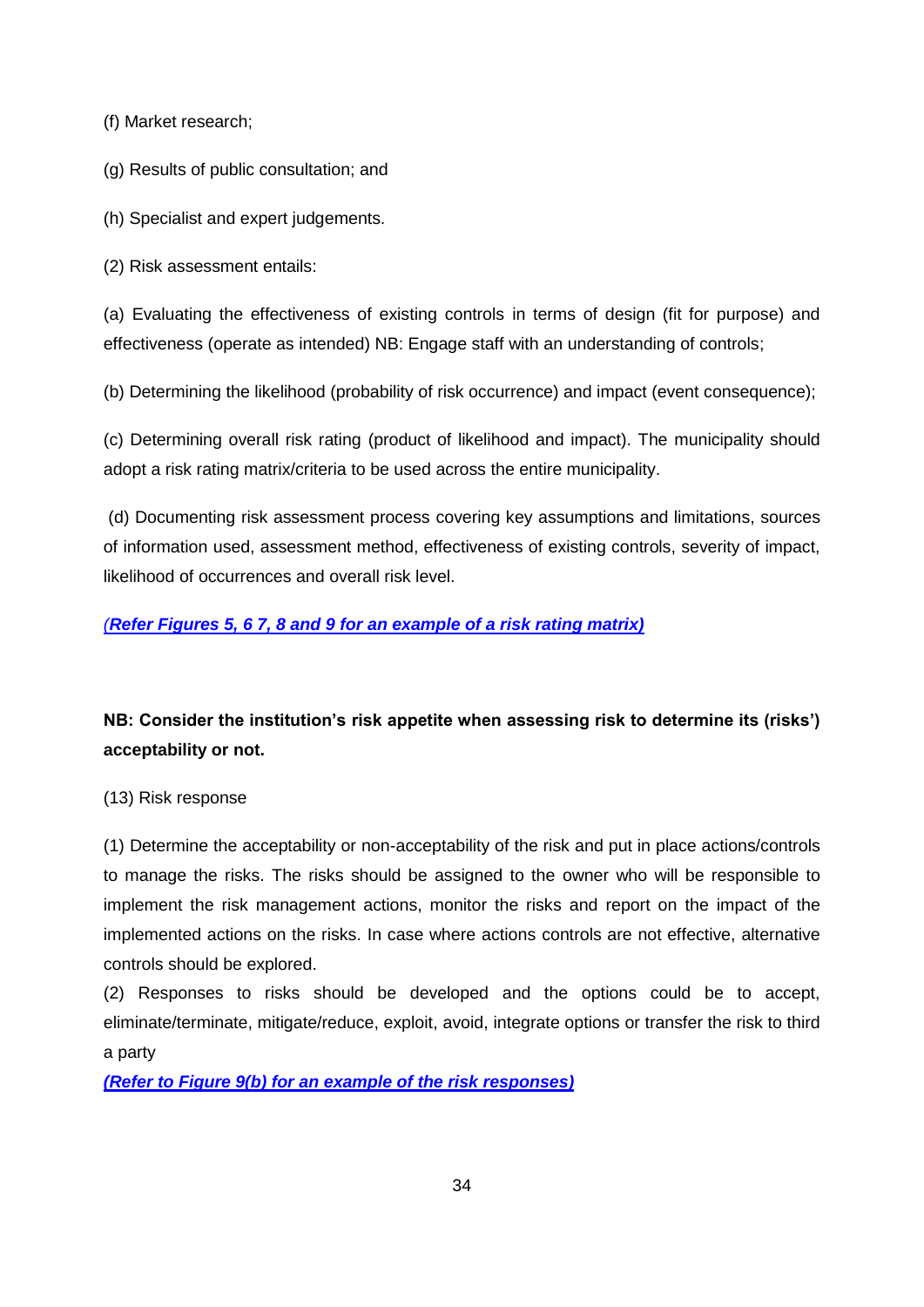## **CHAPTER 6: MONITORING, COMMUNICATION AND REPORTING**

## **19. Introduction**

(1). Risk management reporting is a regular provision of appropriate risk and risk management information to stakeholders and decision-makers within and outside of a municipality in order to support the understanding of risk management issues and to assist all officials in performing their municipal duties.

(2) Reporting is a form of communicating or is a communication mechanism. Prior to reporting on risks, the risks would have been monitored over a period of time to establish the **direction** to which the risk is moving or the trend (upward/downward movement/trend**),** the possible **risk impact** on municipal performance and the **effectiveness of the controls** in managing the risks. The three former highlighted constitute key areas of "what" is reported on. The primary reason for managing risks is to enable the municipality to achieve its planned performance objectives, hence the importance of elevating reporting risks in relation to performance.

## **20. Monitoring of risks and performance**

(1) Monitoring entails "collecting, critically analysing, and reporting data on inputs, activities, outputs, outcomes and impacts as well as external factors, in a way that support effective management. Thus monitoring precedes reporting. KRIs should be developed to guide risk monitoring and should be aligned to KPIs which monitors performance. Performance is reflected by the targets which should be risk-adjusted. KPIs are developed by management and KRIs are developed jointly by risk officials and management. Risk officials should agree with management on the data that will be used to monitor risks.

## **21. Reporting on risks and performance**

(1) It is not the responsibility of risk officials to report on risks but that of managers since they (managers) are the risk owners and manage their business on a daily basis. Risk officials should advice management on "how" to integrate KRIs, KPIs and controls to enhance effective reporting and interpretation of the results thereof. It is merely impossible for the municipality to monitor and report on all the risks; hence the focus should be on identified key risks. However, management is not absolved from monitoring non-key risks through the established key risk indicators. Some risks identified as having low likelihood of occurrence may have devastating effect. These risks threaten the municipality's ability to provide services to the community.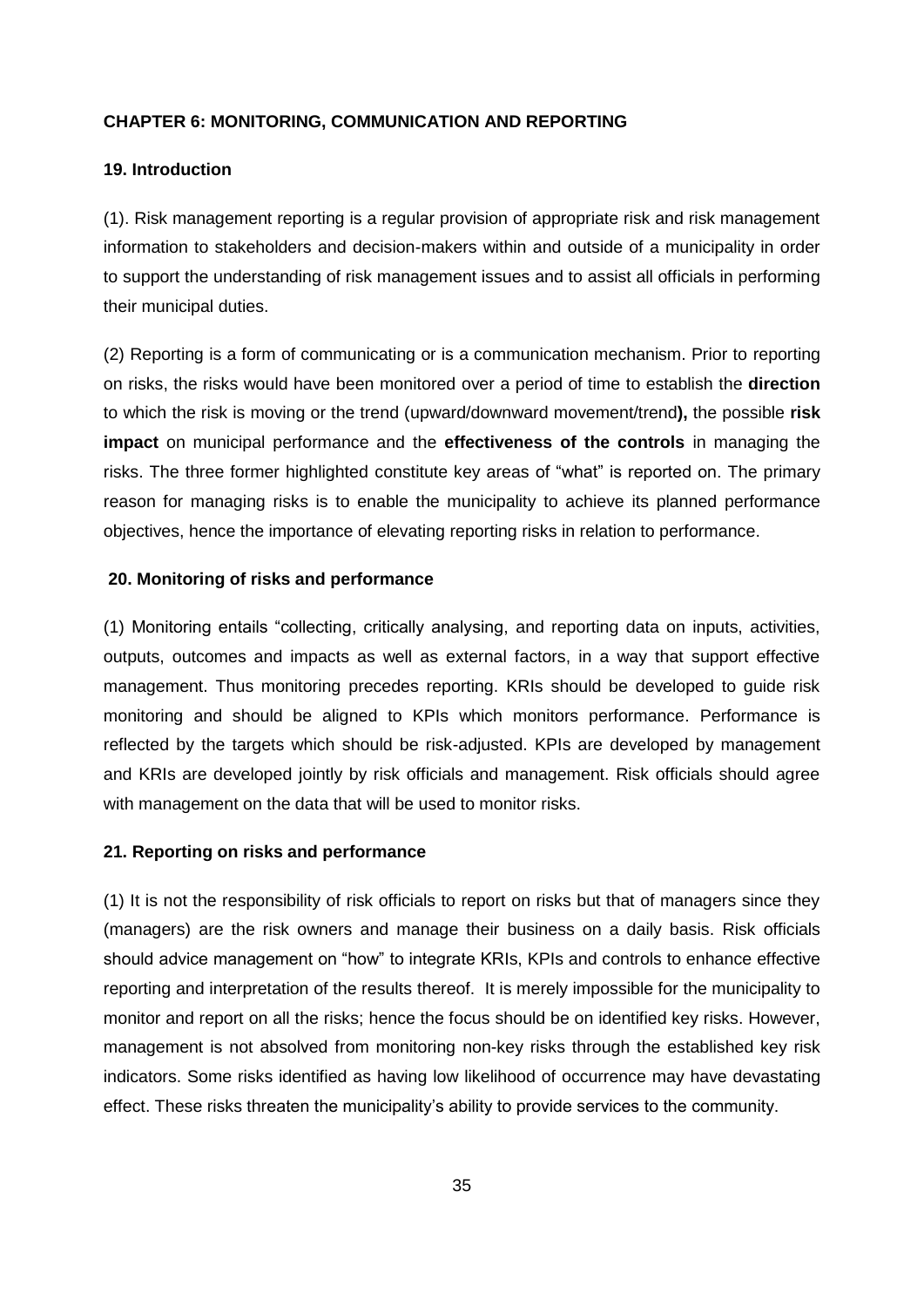## **22. Implementing an efficient and effective risk management reporting system**

(1)The institution can utilize an on-line or manual risk management reporting system. When deciding on the risk management reporting system, management should take into consideration the institution's risk maturity. If an institution's risk maturity is at an intelligence level, the system should cater for the reporting needs at that level. Such a consideration may enhance the efficiency and effectiveness of the risk management reporting system.

(2) Furthermore, capacity, skills, budget, information relevance, timeliness, accuracy and completeness impact on the efficiency and effectiveness of risk management reporting system.

(3) The municipality report on risks to internal and external stakeholders who can be clustered into: oversight, assurance providers, and external stakeholders.

## (*Refer to Figure 10 [for a risk reporting structure](file:///C:/Users/3727/AppData/Local/Microsoft/Windows/Temporary%20Internet%20Files/Content.Outlook/DHSE31YP/2.%20Annexures%2001%20Feb%202019.docx)*).

The various stakeholders use risk reports for different purposes hence it is important for risk officials/management to solicit the stakeholders' input to the design of the format of the risk report. This will ensure that the risk report is customized to meet the stakeholders' risk information needs

## (*[Refer to Table 17 Stakeholders' Report Content Customization](file:///C:/Users/3727/AppData/Local/Microsoft/Windows/Temporary%20Internet%20Files/Content.Outlook/DHSE31YP/2.%20Annexures%2001%20Feb%202019.docx)*).

## **23. Risk management performance reports**

(1) All municipalities (irrespective of its level of maturity, size and type) should at least provide the following types of risk and risk management performance reporting:

## **(a) Risk profile reporting**

The report should reflect risk profile improvement, indicating the extent to which the municipality is achieving the right balance between risk taking and risk mitigation and reducing its risk exposure to ensure that the municipality is operating within its risk bearing capacity.

## **(b) Risk maturity reporting**

The report should reflect whether the municipality is:

(i) Making progress in moving towards a greater level of maturity;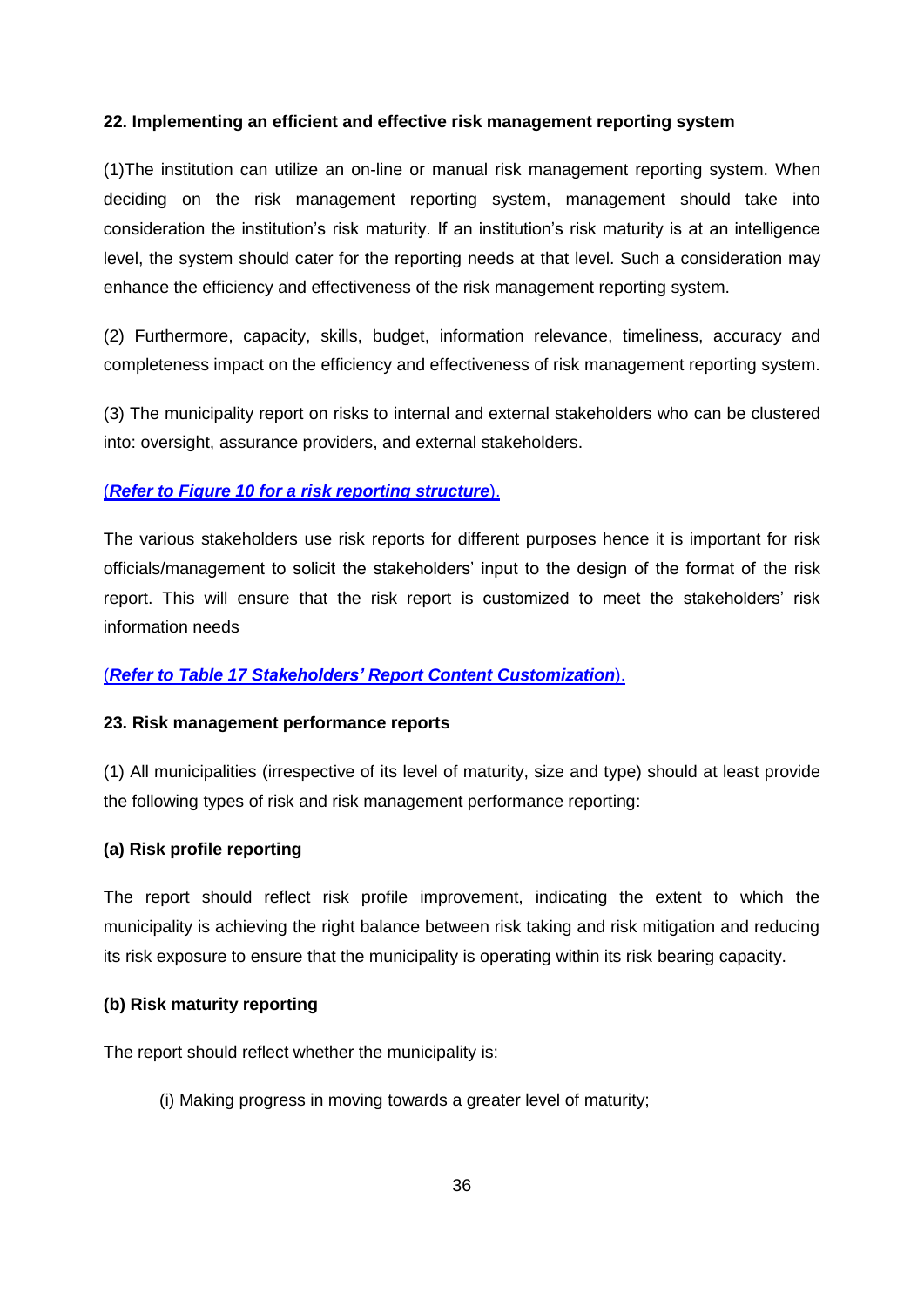(ii) Achieving cost benefit of its risk management processes by embedding risk management as much as possible into all operational and decision-making processes; and

(iii) Adding value through the achievement of its service delivery objectives.

## **(c) Risk management compliance reporting**

At a strategic level the report could address, among others:

(i) The extent to which the municipality complies with the prescribed risk management processes as per the risk management policy;

(ii) The extent to which the municipality remains within its risk bearing levels;

(iii) Improvement of the municipality's compliance to predetermined levels of performance.

(iv) At an operational level the reports could highlight issues on controls such as:

- *Inadequate controls*, which in essence indicate a lack of or poorly designed controls;
- *Ineffective controls*, which indicates that staff and management is not applying the controls that have been designed; and
- *Excessive controls* and where they may be reduced to enable reallocation of resources to areas where controls may be less adequate. Excessive controls are costly and add to the red-tape that prevents effective and efficient service delivery.
- In some instances operational risks might need to be reported or escalated to strategic risk. The risk officer should provide guidance on when, why and how should operational risks be escalated to strategic risk. However the risk officer should also guard against escalating every operational risk to strategic level even if it can be resolved at operational level.

*(Refer [Table 16 for Types of Risk Report\)](file:///C:/Users/3727/AppData/Local/Microsoft/Windows/Temporary%20Internet%20Files/Content.Outlook/DHSE31YP/2.%20Annexures%2001%20Feb%202019.docx)*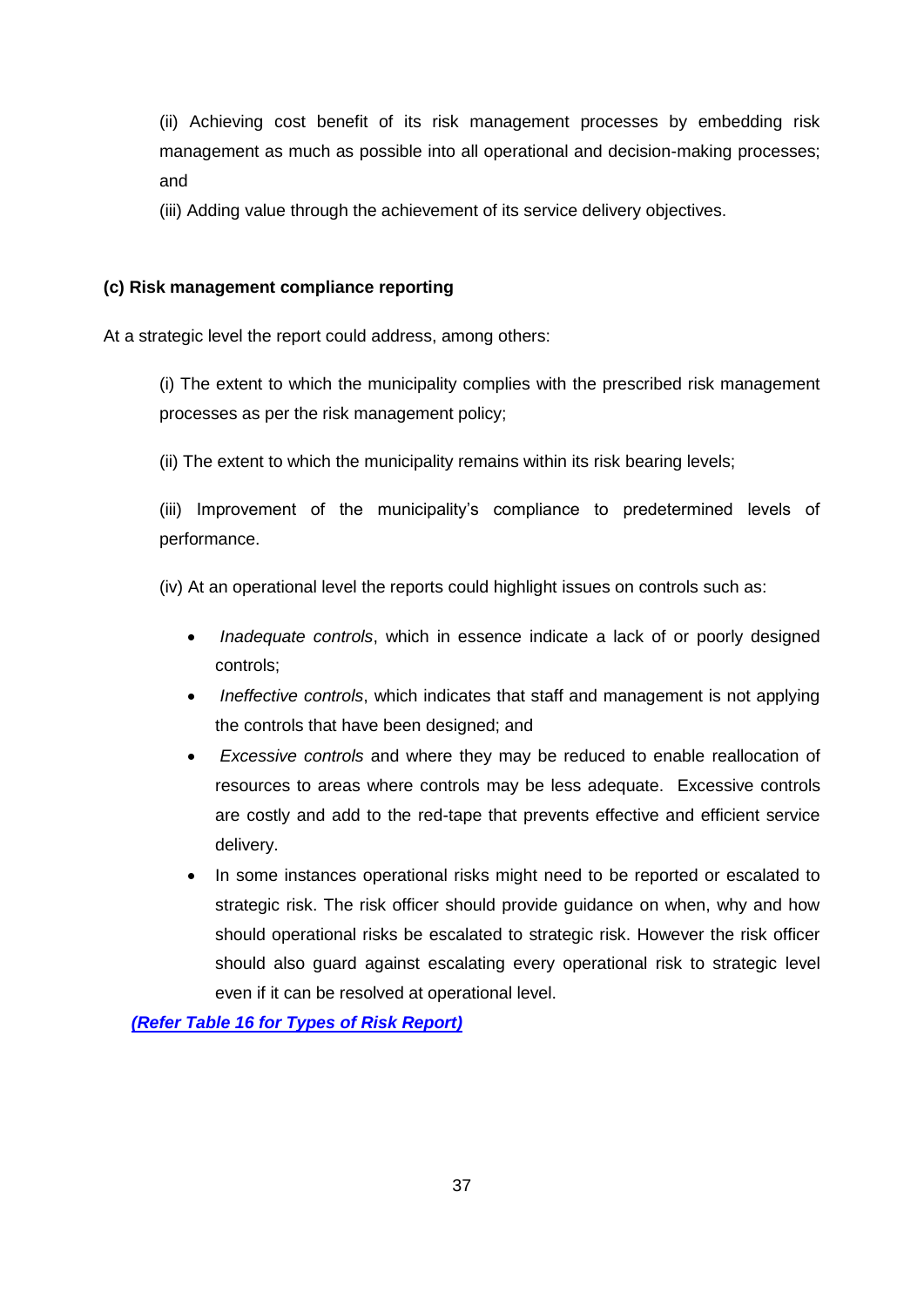## **CHAPTER 7: ROLES AND RESPONSIBILITIES OF STAKEHOLDERS**

## **A. OVERSIGHT**

## **24. Functions of the Council/ Executive Committee with respect to risk management**

(1) The Council provides oversight over the Executive Committee.

(2) The Council should take an interest in risk management to the extent necessary to obtain comfort that properly established and functioning systems of risk management are in place to protect the municipality against significant risks.

(3) Responsibilities of the Council in risk management should include:

(a) ensuring that the municipal strategies are aligned to the government mandate;

(b) obtaining assurance from management that the municipality's strategic choices were based on a rigorous assessment of risk;

(c) obtaining assurance that key risks inherent in the municipality's strategies were identified and assessed, and are being properly managed;

(d) assisting the Municipal/City Manager, to deal with fiscal, intergovernmental, political and other risks beyond their direct control and influence;

(e) insisting on the achievement of objectives, effective performance management and value for money.

(f) giving effect to the strategy by approving the risk management policy, strategy, and implementation plan; and fraud prevention policy, strategy and implementation plan.

(g) govern risk and opportunity in a way that supports the municipality to set and achieve strategic objectives.

## **25. Functions of the Municipal Public Accounts Committee with respect to risk management**

(1) The Municipal Public Accounts Committee is established through section 79 of the Municipal Structures Act in order to promote transparency, accountability, good governance, effective financial management, and quality service delivery at municipalities.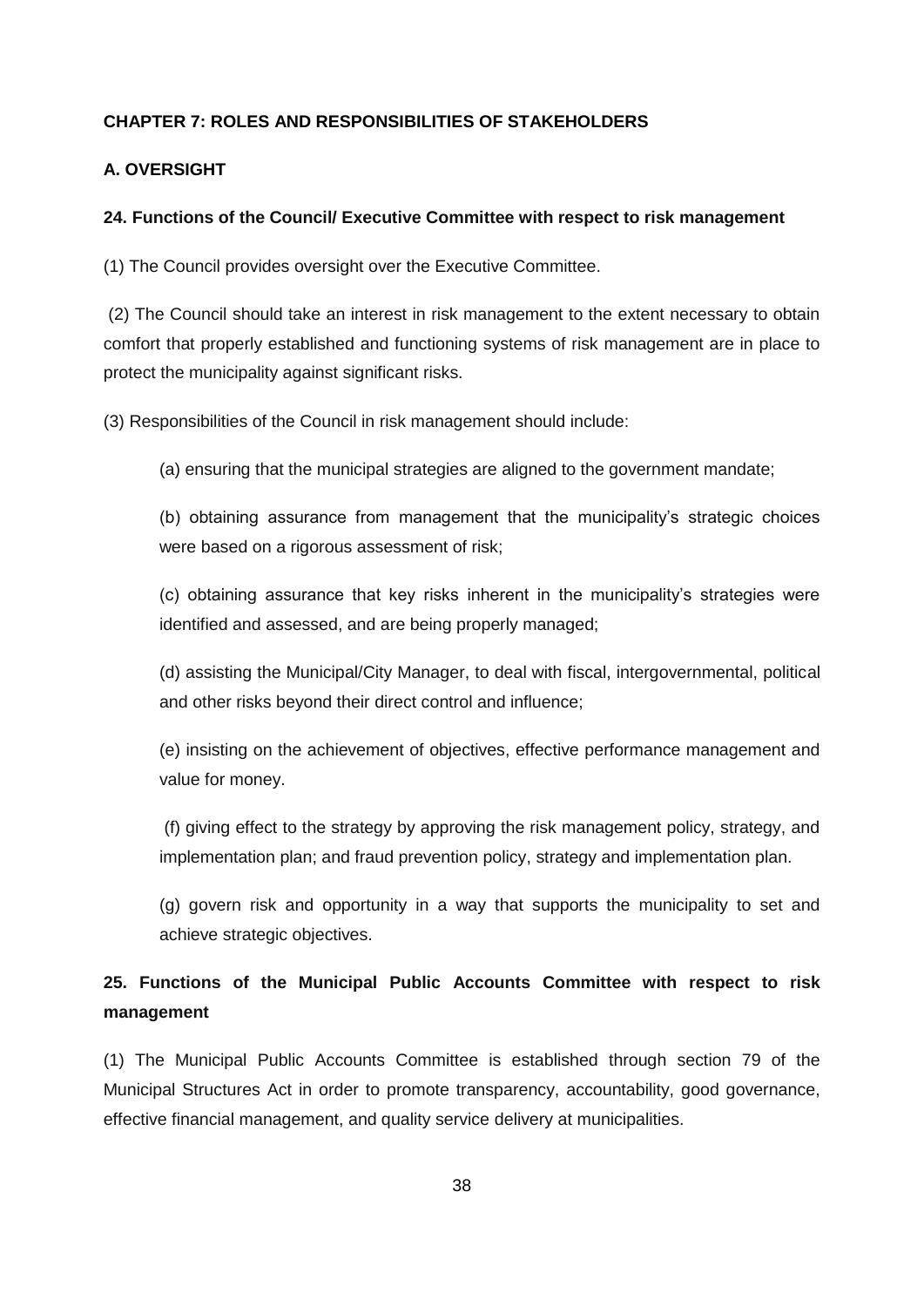- (2) Its primary function in relation to risk management is:
	- a) To consider and evaluate the risk management content contained in the annual report and to make recommendations to Council when adopting an oversight report on the annual report;
	- b) Review information relating to past recommendations made on the Annual Report on risk management including the quarterly and mid-year reports;
	- c) Examine audit reports of the municipality, taking into consideration improvements from previous reports and must evaluate the extent to which the Audit Committee's and the Auditor General's recommendations relating to risk management have been implemented;
	- d) To perform any other functions assigned to it through a resolution of council within its area of responsibility.

## **26. Functions of the Executive Committee with respect to risk management**

(1) The executive committee provides oversight to the municipal manager and is accountable to the council.

(2) The executive committee is responsible for carrying out any risk management related responsibilities that may have been, delegated to it by the Mayor.

## **27. Functions of the Audit Committee with respect to risk management**

(1) The Audit Committee is an independent committee responsible for oversight of the municipality's control, governance and risk management.

(2) The responsibilities of the Audit Committee with respect to risk management should be formally defined in its charter.

(3) The Audit Committee should provide an independent and objective view of the municipality's risk management effectiveness.

(4) Responsibilities of the Audit Committee, where there is a separate Risk Management Committee, should include:

(a) reviewing and recommending disclosures on matters of risk in the annual financial statements;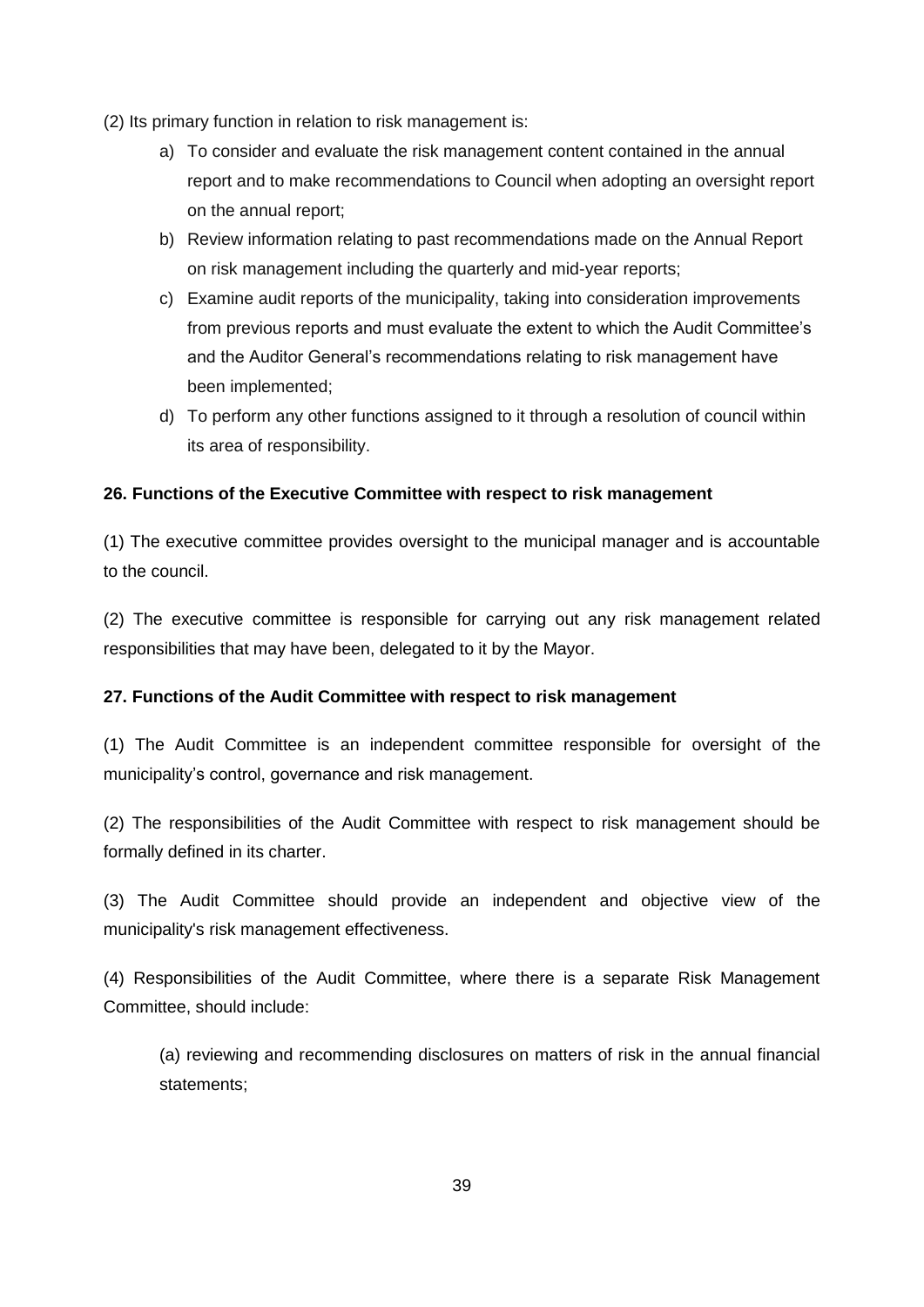(b) reviewing and recommending disclosures on matters of risk and risk management in the annual report;

## **28. Functions of the Risk Management Committee**

(1) The Risk Management Committee is appointed by the Municipal Manager, to assist them to discharge their responsibilities for risk management.

(2) The membership of the Risk Management Committee should comprise both management and external members with the necessary blend of skills, competencies and attributes, including the following critical aspects:

- (a) an intimate understanding of the Municipality's mandate and operations;
- (b) the ability to act independently and objectively in the interest of the municipality; and
- (c) a thorough knowledge of risk management principles and their application.

(3) The chairperson of the Risk Management Committee should be an independent external person, appointed by the Municipal Manager,

(4) The responsibilities of the Risk Management Committee should be formally defined in a charter approved by the Municipal Manager,

(5) In discharging its governance responsibilities relating to risk management, the Risk Management Committee should:

- (a) review and recommend for the Approval of the Council, the:
- (i) risk management policy;
- (ii) risk management strategy;
- (iii) risk management implementation plan;
- (iv) municipality's risk appetite, ensuring that limits are:
	- supported by a rigorous analysis and expert judgment;

• expressed in the same values as the key performance indicators to which they apply;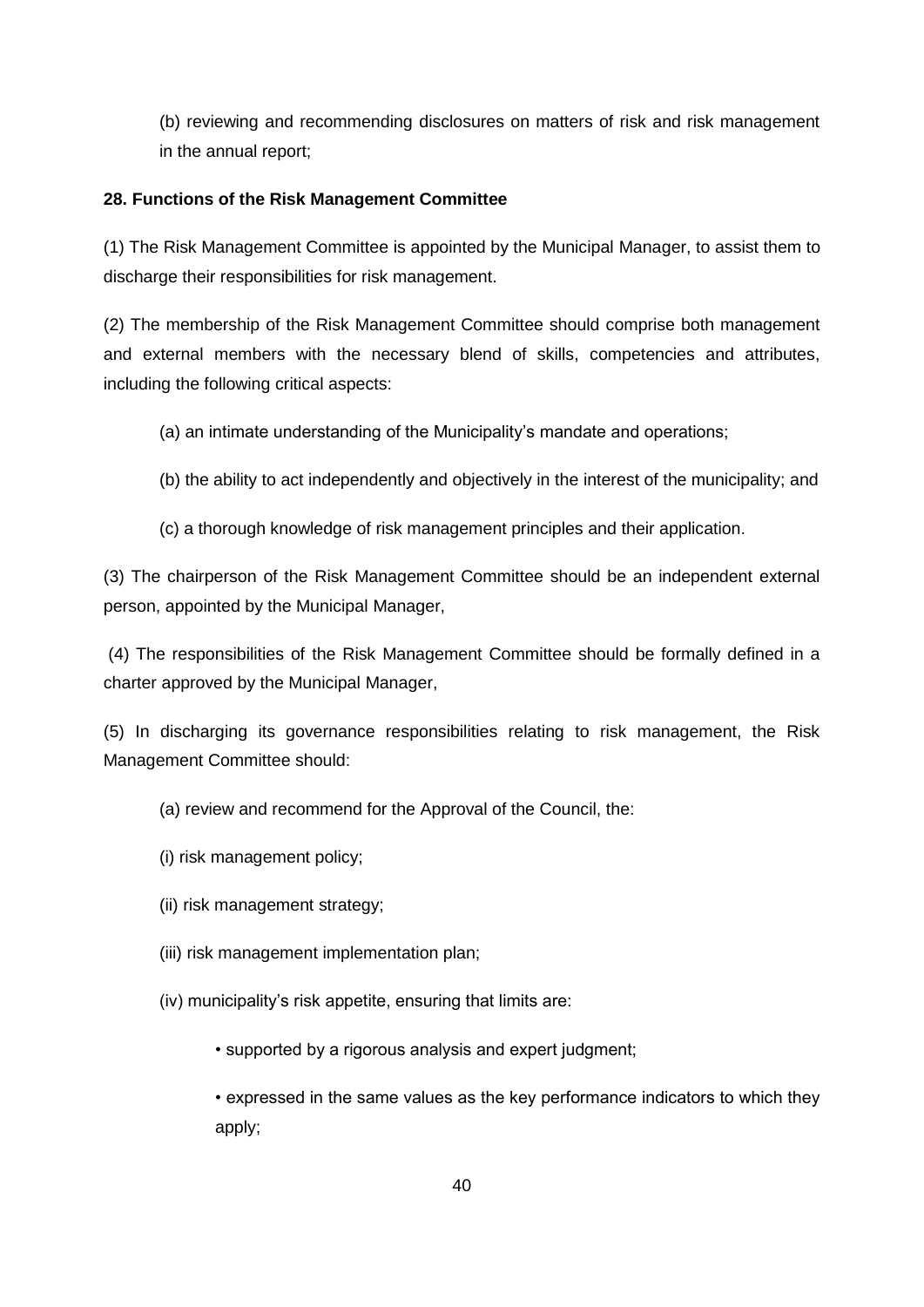• set for all material risks individually, as well as in aggregate for particular categorisations of risk; and

• consistent with the materiality and significance framework.

(v) Municipality's risk tolerance, ensuring that limits are supported by a rigorous analysis and expert judgment of:

- the municipality's ability to withstand significant shocks; and
- the municipality's ability to recover financially and operationally from significant shocks.

(vi) Municipality's risk identification and assessment methodologies, after satisfying itself of their effectiveness in timeously and accurately identifying and assessing the municipality's risks.

(b) evaluate the extent and effectiveness of integration of risk management within the municipality;

(c) assess implementation of the risk management policy and strategy (including plan);

(d) evaluate the effectiveness of the mitigating strategies implemented to address the material risks of the municipality;

(e) review the material findings and recommendations by assurance providers on the system of risk management and monitor the implementation of such recommendations;

(f) develop its own key performance indicators for approval by the Municipal/City Manager

(g) interact with the Audit Committee to share information relating to material risks of the municipality; and

(h) provide timely and useful reports to the Council on the state of risk management, together with accompanying recommendations to address any deficiencies identified by the Committee.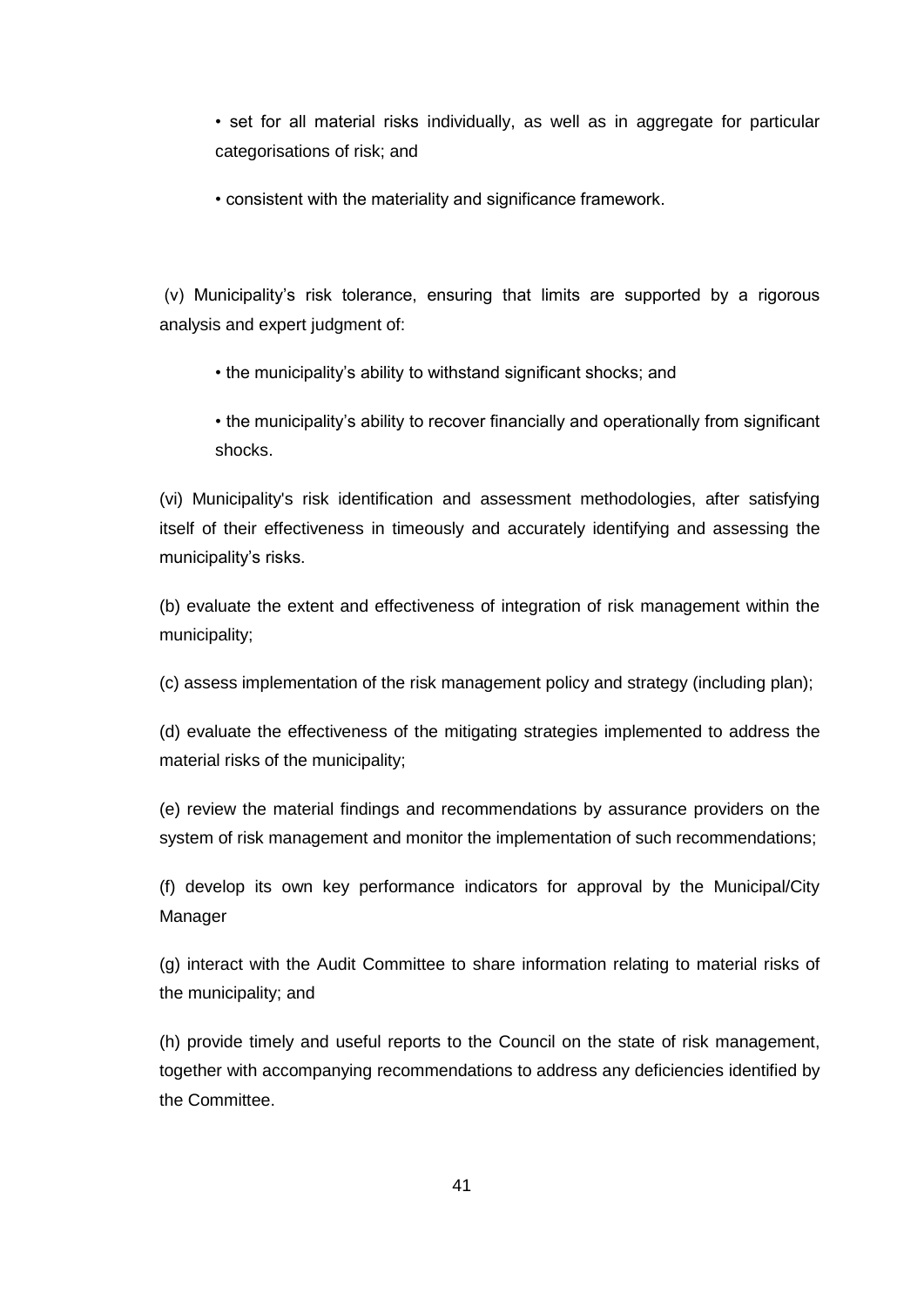(6) In instances where the scale, complexity and geographical dispersion of the municipality's activities dictate the need for the Risk Management Committee to work through subcommittees, the Risk Management Committee should ensure that:

(a) approval is obtained from the Council for the establishment of the sub-committees;

(b) the terms of reference of the sub-committees are aligned to that of the Risk Management Committee; and

(c) the Risk Management Committee exercises control over the functioning of the subcommittees.

## **B. EXTERNAL STAKEHOLDERS**

## **29. Functions of the Cooperative Government and Traditional Affairs with respect to risk management**

(1) Supporting the risk management policies, strategies and activities that enhance the delivery of municipal services to the right quality and standard,

(2) Promote good governance, transparency and accountability, ensures sound financial management and accounting.

## **30. Functions of the South African Local Government Association with respect to risk management**

(1) Providing ideas, advice, political insight, and support on risk management related issues, including risk management training for councillors.

## **31. Functions of the National Treasury with respect to risk management**

(1) The National Treasury has specific functions in terms of sections 5(2) and 34 of the MFMA to:

(a) prescribe uniform norms and standards;

(b) monitor and assess the implementation of the MFMA;

(c) assist municipalities in building their capacity for efficient, effective and transparent financial management; and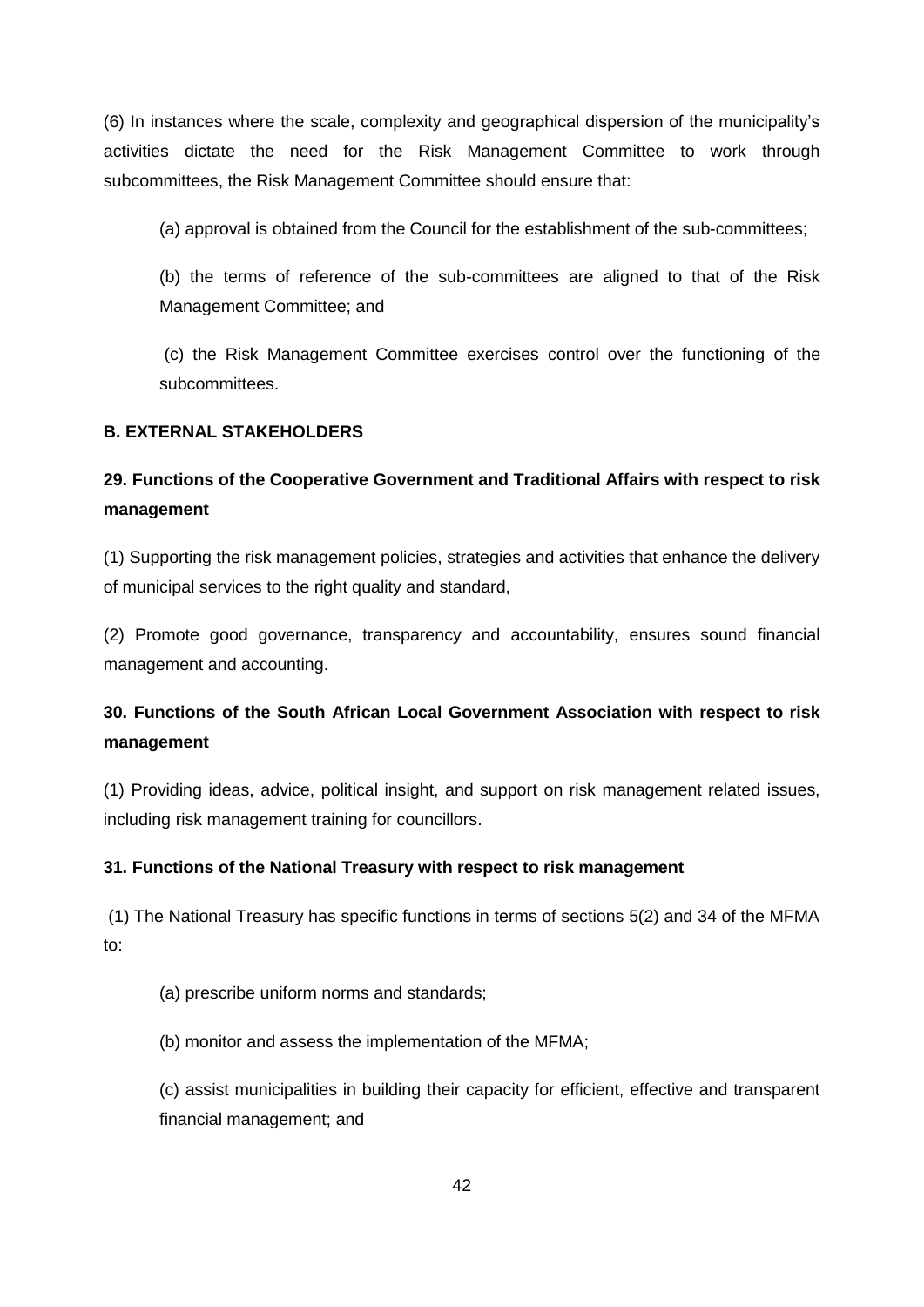(d) enforce the MFMA.

(2) **Monitor and assess**, among other things, the implementation of risk management, including any prescribed norms and standards.

(3) With respect to **capacity building**, the National Treasury should assist municipalities and municipal entities in building their capacity for, among other things, efficient, effective and transparent risk management.

(4) With respect to **enforcement**, the National Treasury should enforce the legislation and any prescribed norms and standards for, among other things, risk management in municipalities and municipal entities.

(5) In addition, the National Treasury may do anything further that is necessary to fulfill its responsibilities effectively.

## **32. Functions of the Provincial Treasury with respect to risk management**

(1) The Provincial Treasury has specific functions in terms of section 34 of the MFMA to:

- (a) prescribe uniform norms and standards;
- (b) monitor and assess the implementation of the MFMA;

(c) assist Municipality's in building their capacity for efficient, effective and transparent financial management; and

(d) enforce the MFMA.

(2) M**onitor and assess**, among other things, the implementation of risk management, including any prescribed norms and standards.

(3) With respect to **capacity building**, the Provincial Treasury should municipalities and municipal entities, in among other things, in building their capacity for efficient, effective and transparent risk management.

(4) With respect to **enforcement**, the Provincial Treasury should enforce the legislation and any prescribed norms and standards for, among other things, risk management in municipalities and municipal entities.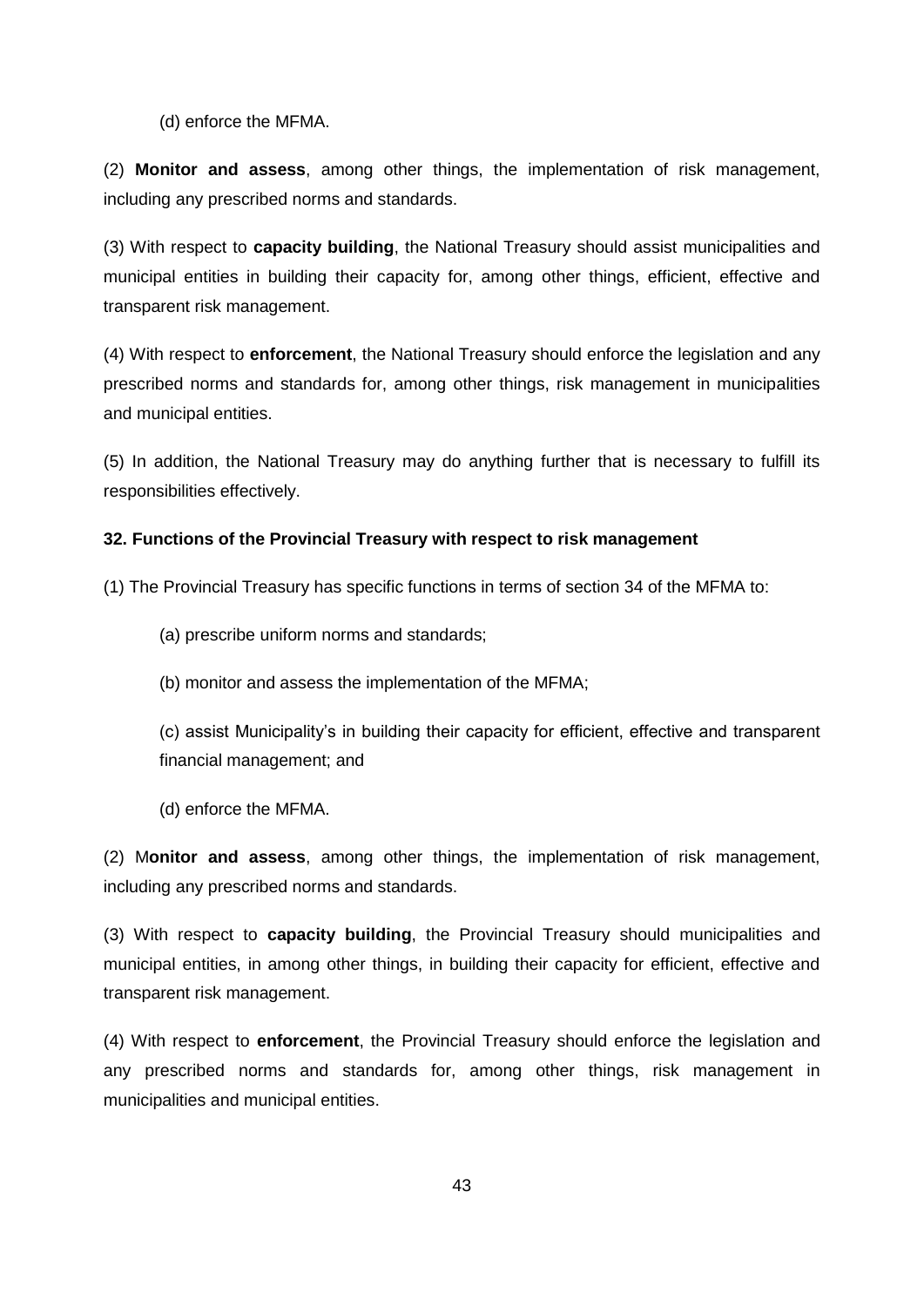(5) In addition, the Provincial Treasury may do anything further that is necessary to fulfill its responsibilities effectively.

## **C. RISK OWNERS**

## **33. Functions of the Municipal Manager with respect to risk management**

(1)The Municipal Manager is accountable for the Municipality's overall governance of risk. High level responsibilities of the Municipal Manager should include:

- (a) Setting an appropriate tone by supporting and being seen to be supporting the Municipality's aspirations for effective management of risks;
- (b) Delegating responsibilities for risk management to Management and internal formations such as the Risk Management Committee, Fraud Prevention Committee, Finance Committee, Information and Communication Technology Committee;
- (c) Holding Management accountable for designing, implementing, monitoring and integrating risk management into their day-today activities;
- (d) Holding the internal structures referred to (in pint "b" above) accountable for performance in terms of their responsibilities for risk management;
- (e) Providing leadership and guidance to enable Management and internal structures responsible for various aspects of risk management to properly perform their functions;
- (f) Ensuring that the control environment supports the effective functioning of risk management;
- (g) Approving the risk management policy, strategy, and implementation plan;
- (h) Approving the fraud prevention policy, strategy and implementation plan;
- (i) Approving the Municipality's risk appetite and risk tolerance and (and all relevant risk thresholds);
- (j) Devoting personal attention to overseeing management of the significant risks;
- (k) Leveraging the Audit Committee, Internal Audit, External Audit and Risk Management Committee for assurance on the effectiveness of risk management;
- (l) Ensuring appropriate action in respect of the recommendations of the Audit Committee, Internal Audit, External Audit and Risk Management Committee to improve risk management; and
- (m) Providing assurance to relevant stakeholders that key risks are properly identified, assessed and mitigated.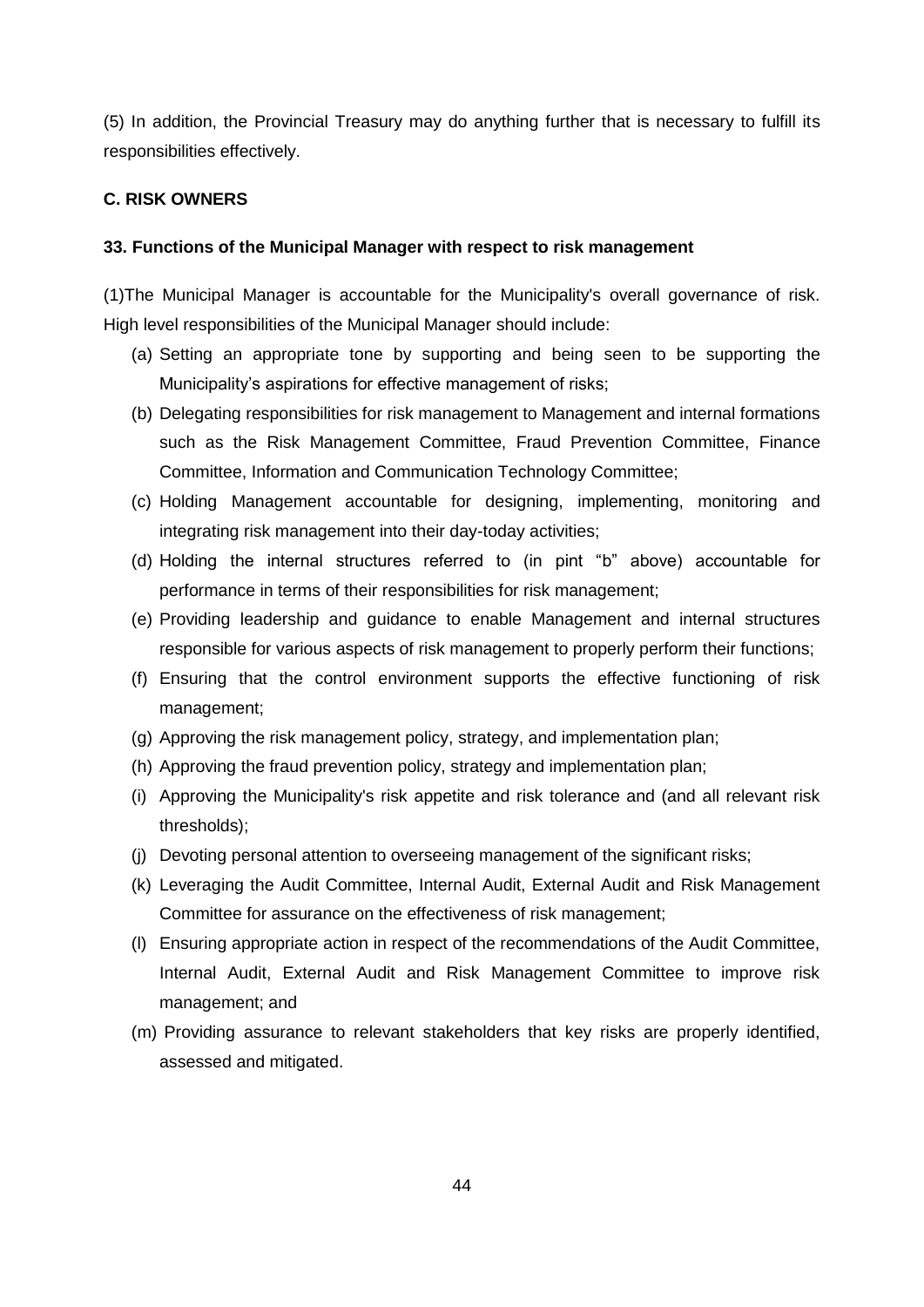#### **34. Functions of the Executive Committee with respect to risk management**

(1) The Executive Committee (EXCO) has a duty to monitor performance and financial management against the Municipality's objectives and\or mandate. They are responsible for overseeing the daily implementation of the Municipality's policies and making sure that the Municipality's oversight structures are establishing and maintaining good governance practices. Furthermore, the EXCO (as a collective) also has risk management duties to:

- (a) Endorse risk management strategies and plans for approval, especially areas identified as high risks;
- (b) Input to strategic direction of the Municipality when risk management is concerned;
- (c) Influence and input to the Municipality's strategies of institutional culture and risk management culture, and
- (d) Identify opportunities and emerging risks affecting the Municipality.

## **35. Functions of Management with respect to risk management**

(1) Management is responsible for executing their responsibilities outlined in the risk management strategy and for integrating risk management into the operational routines. High level responsibilities of Management should include:

- (a) Executing their responsibilities as set out in the risk management strategy;
- (b) Empowering officials to perform effectively in their risk management responsibilities through proper communication of responsibilities, comprehensive orientation and ongoing opportunities for skills development;
- (c) Aligning the functional risk management methodologies and processes with the Municipal process;
- (d) Devoting personal attention to overseeing the management of key risks within their area of responsibility;
- (e) maintaining a co-operative relationship with the Risk Management Unit and Risk Champion;
- (f) Providing risk management reports at the stipulated times;
- (g) Presenting to the Risk Management and Audit Committees as requested;
- (h) Maintaining the proper functioning of the control environment within their area of responsibility;
- (i) Monitoring risk management within their area of responsibility; and
- (j) Holding officials accountable for their specific risk management responsibilities.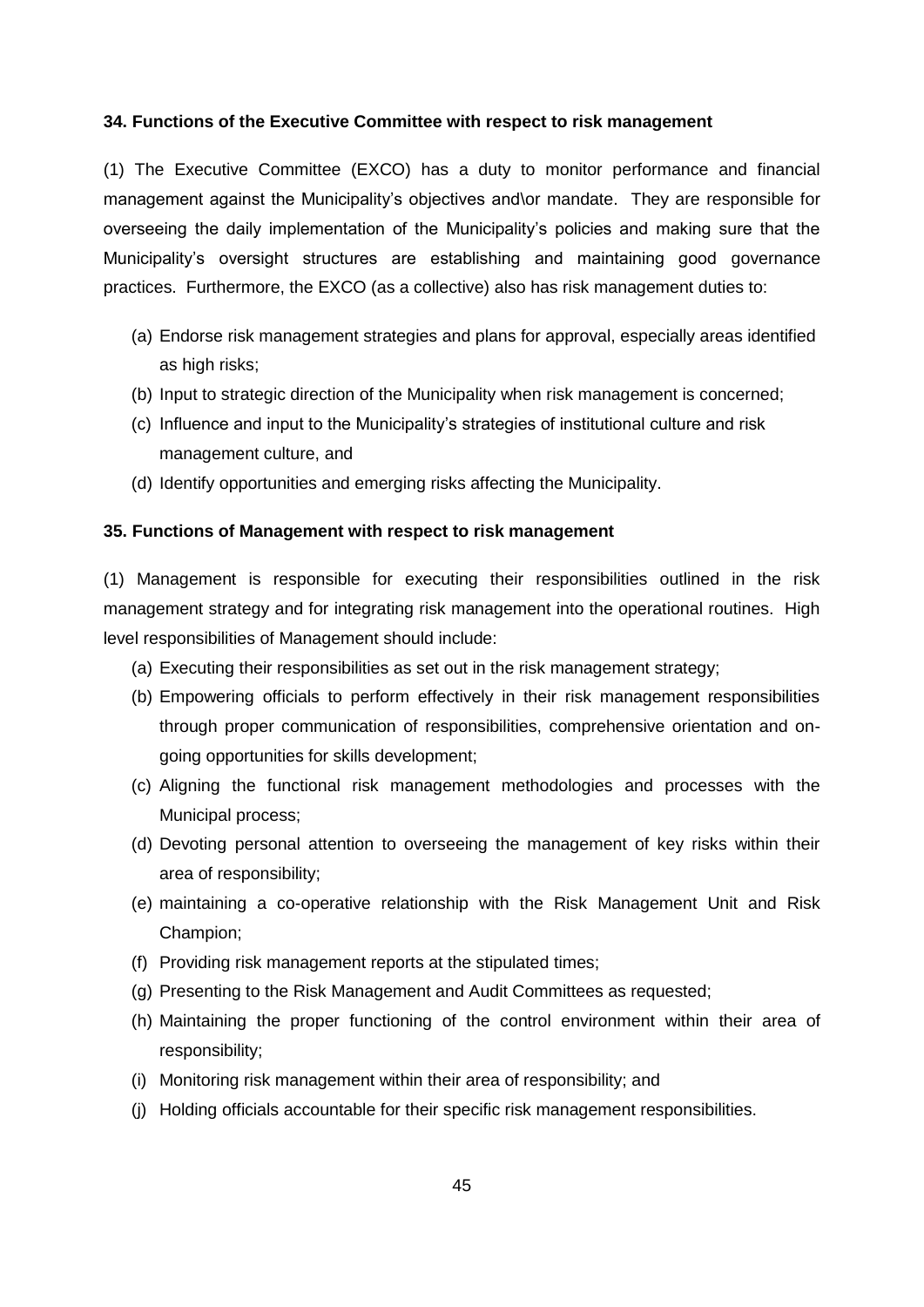#### **36. Functions of Employees with respect to risk management**

(1) Other officials are responsible for integrating risk management into their day-today activities. High level responsibilities of other officials should include:

- (a) Applying the risk management processes in their respective functions;
- (b) Implementing the delegated action plans to address the identified risks;
- (c) Informing their supervisors and/or the Risk Management Unit of new risks and significant changes in known risks; and
- (d) Co-operating with other role players in the risk management process and providing information as required.

## **37. Functions of the Risk Champions with respect to risk management**

(1) The Risk Champion is a person with the skills, knowledge, leadership qualities and power of office required to champion a particular aspect of risk management. A key part of the Risk Champion's responsibility should involve intervening in instances where the risk management efforts are being hampered, for example, by the lack of co-operation by Management and other officials and the lack of Municipal skills and expertise.

(2) The Risk Champion should also add value to the risk management process by providing guidance and support to manage "problematic" risks and risks of a transversal nature that require a multiple participant approach. In order to fulfil his/her function, the Risk Champion should possess:

- (a) A good understanding of risk management concepts, principles and processes;
- (b) Good analytical skills;
- (c) Expert power;
- (d) Leadership and motivational qualities; and
- (e) Good communication skills.

(3) The Risk Champion should not assume the role of the Risk Owner but should assist the Risk Owner to solve problems. Some of the roles and responsibilities of the Risk Champion may also include:

- (a) Advocating the culture of change and adopting risk management as a professional discipline to be adopted in every day management of activities and to strategically influence the current way of doing things which is compliance driven;
- (b) Educating the stakeholders of the importance of managing risk in dealing with public funds…the responsibility that goes beyond meeting the requirements of meeting the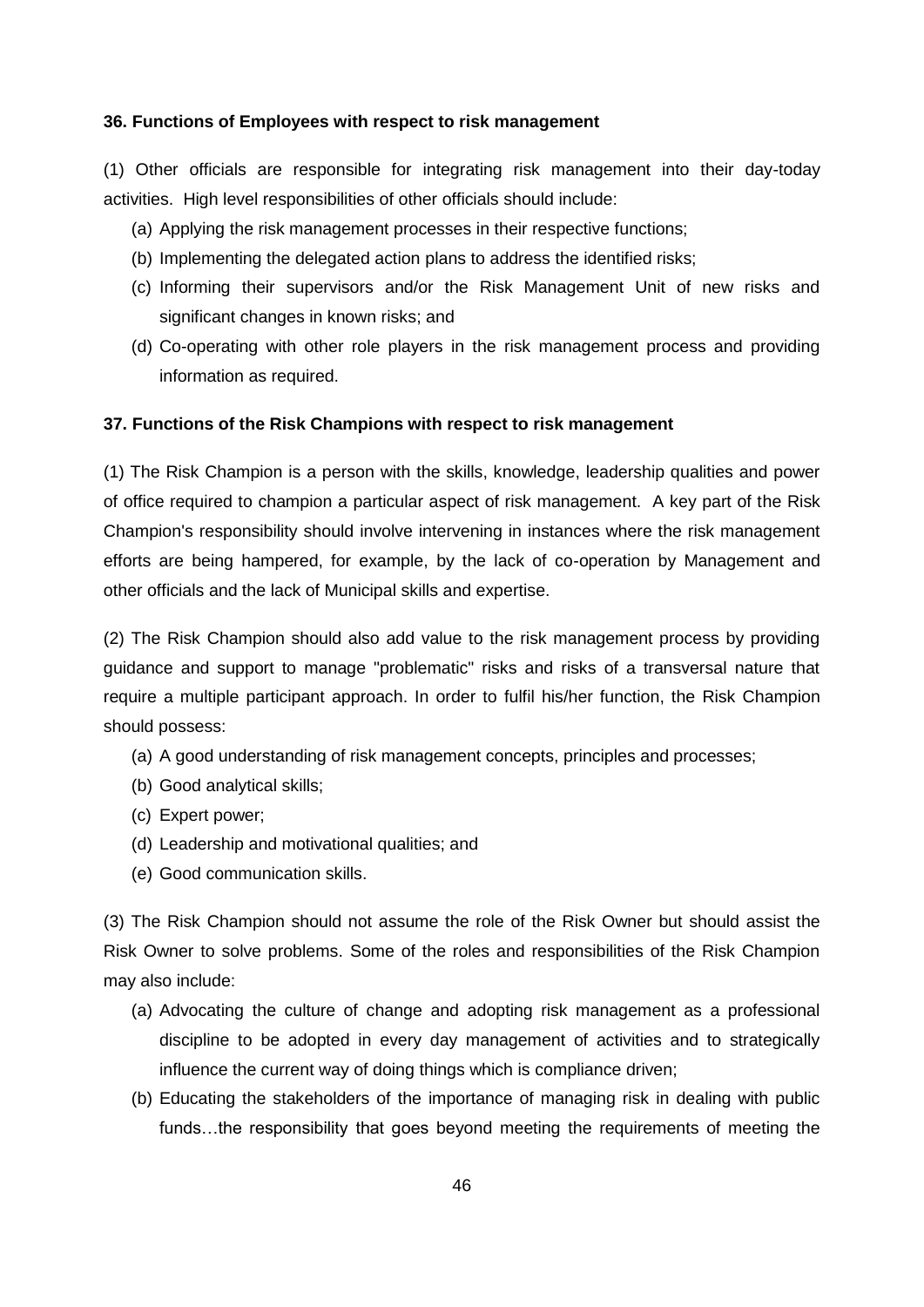requirements of financial management prescripts but most importantly impacting positively service delivery;

- (c) Communicating the right message and driving this message to influence behaviour and discipline in getting the basics right. This extends further to ensuring the use of a common risk management language and consistent messages in all communications, and
- (d) Informing the users and stakeholders of current demands, need to improve, what to improve and how to improve to leave the legacy that goes beyond compliance but continuous improvement of accountability and service delivery.

(4) A key part of the Risk Champion's responsibility should involve intervening in and escalating instances where the risk management efforts are being hampered, for example, by the lack of co-operation by Management and other officials and the lack of institutional skills and expertise.

## **D. ASSURANCE PROVIDERS**

## **38. Functions of the Office of the Accountant-General with respect to risk management**

(1) The Office of the Accountant – General within the National Treasury (OAG) is responsible for developing policies and frameworks on Risk Management. The OAG recognises the critical importance of appropriate and well embedded risk management practices within municipalities and supports these municipalities to deliver their constitutional mandates efficiently, effectively and economically. Accordingly, the OAG was established to:

- (a) Develop, maintain and communicate risk management norms and standards aligned to the Municipal Finance Management Act and other relevant legislation;
- (b) Provide technical support and guidance to facilitate implementation of risk management legislation, regulations, norms and standards;
- (c) Monitor and evaluate the implementation of risk management legislation, regulations, norms and standards;
- (d) Facilitate risk management capacity building in collaboration with various stakeholders, and
- (e) Facilitate risk management research and knowledge sharing.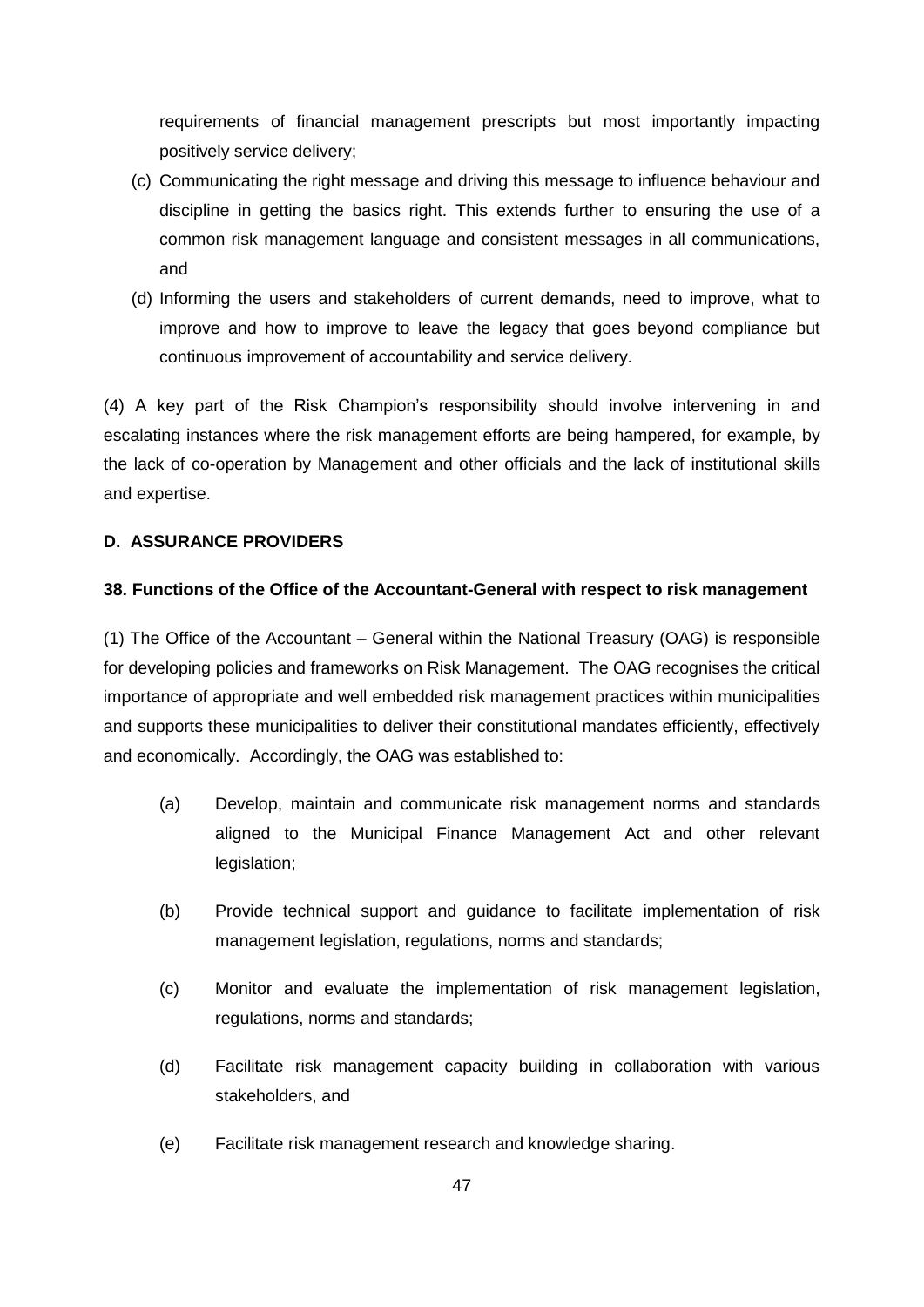## **39. Functions of the Auditor – General/ External Auditor with respect to risk management**

(1) The external auditor (Auditor-General) provides an independent opinion on the effectiveness of risk management. In providing the audit opinion, the Auditor – General usually focuses on:

- (a) Determining whether the risk management policy, strategy and implementation plan are in place and are appropriate;
- (b) Assessing the implementation of the risk management policy, strategy and implementation plan;
- (c) Reviewing the risk identification process to determine if it is sufficiently robust to facilitate the timely, correct and complete identification of significant risks, including new and emerging risks;
- (d) Reviewing the risk assessment process to determine if it is sufficiently robust to facilitate timely and accurate risk rating and prioritization; and
- (e) Determining whether the management action plans to mitigate the key risks are appropriate, and are being effectively implemented.

## **40. Functions of the Internal Audit with respect to risk management**

(1) The role of the Internal Auditing in risk management is to provide an independent, objective assurance on the effectiveness of the Municipality's system of risk management. Internal Auditing must evaluate the effectiveness of the entire system of risk management and provide recommendations for improvement where necessary.

(2) Internal Auditing must develop its internal audit plan on the basis of the key risk areas. In terms of the International Standards for the Professional Practice of Internal Audit, determining whether risk management processes are effective is a judgment resulting from the Internal Auditor's assessment that:

- (a) Municipal objectives support and align with the Municipality's mission;
- (b) Significant risks are identified and assessed;
- (c) Risk responses are appropriate to limit risk to an acceptable level; and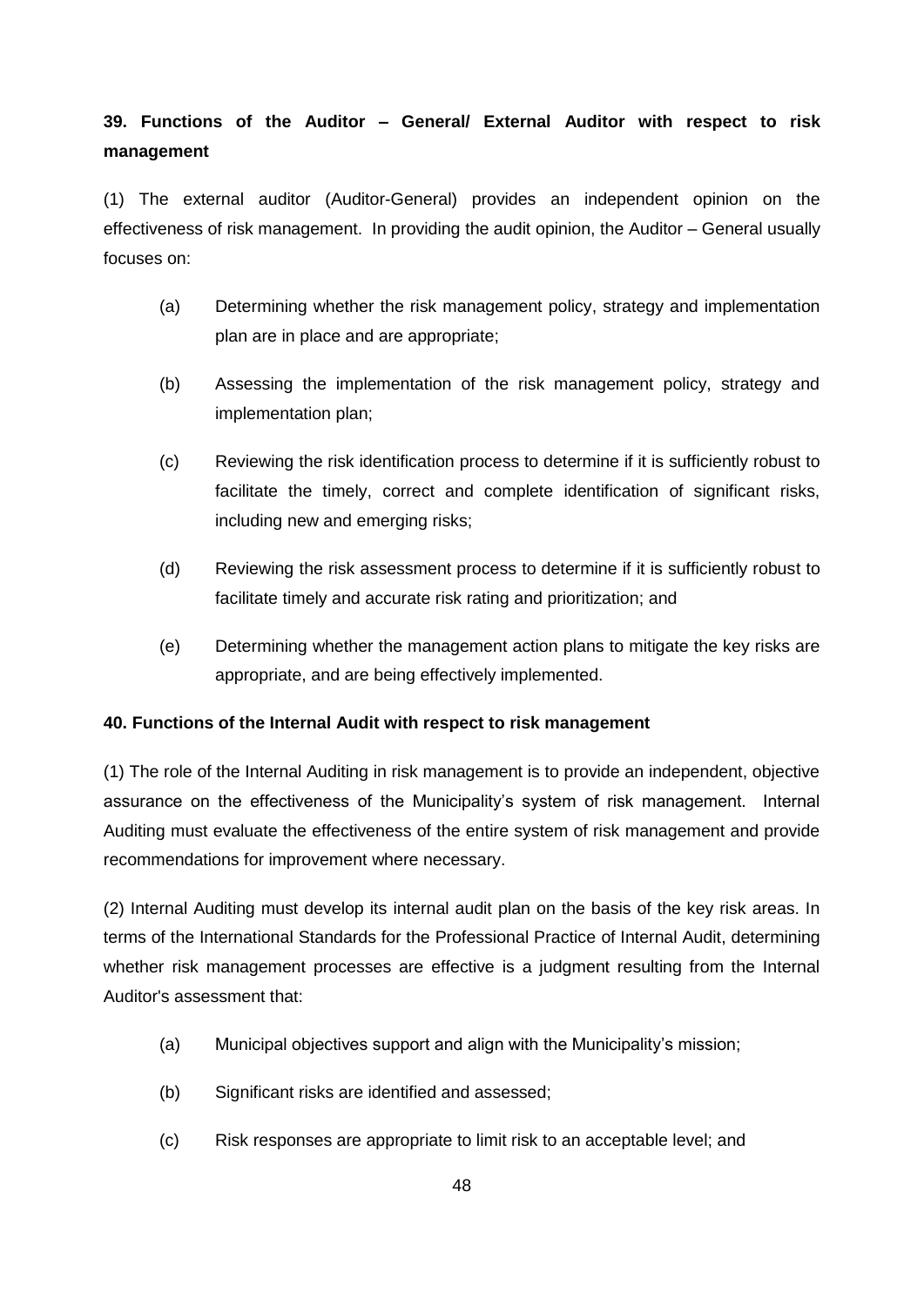(d) Relevant risk information is captured and communicated in a timely manner to enable the Municipal Manager, Management, the Risk Management Committee and other officials to carry out their responsibilities.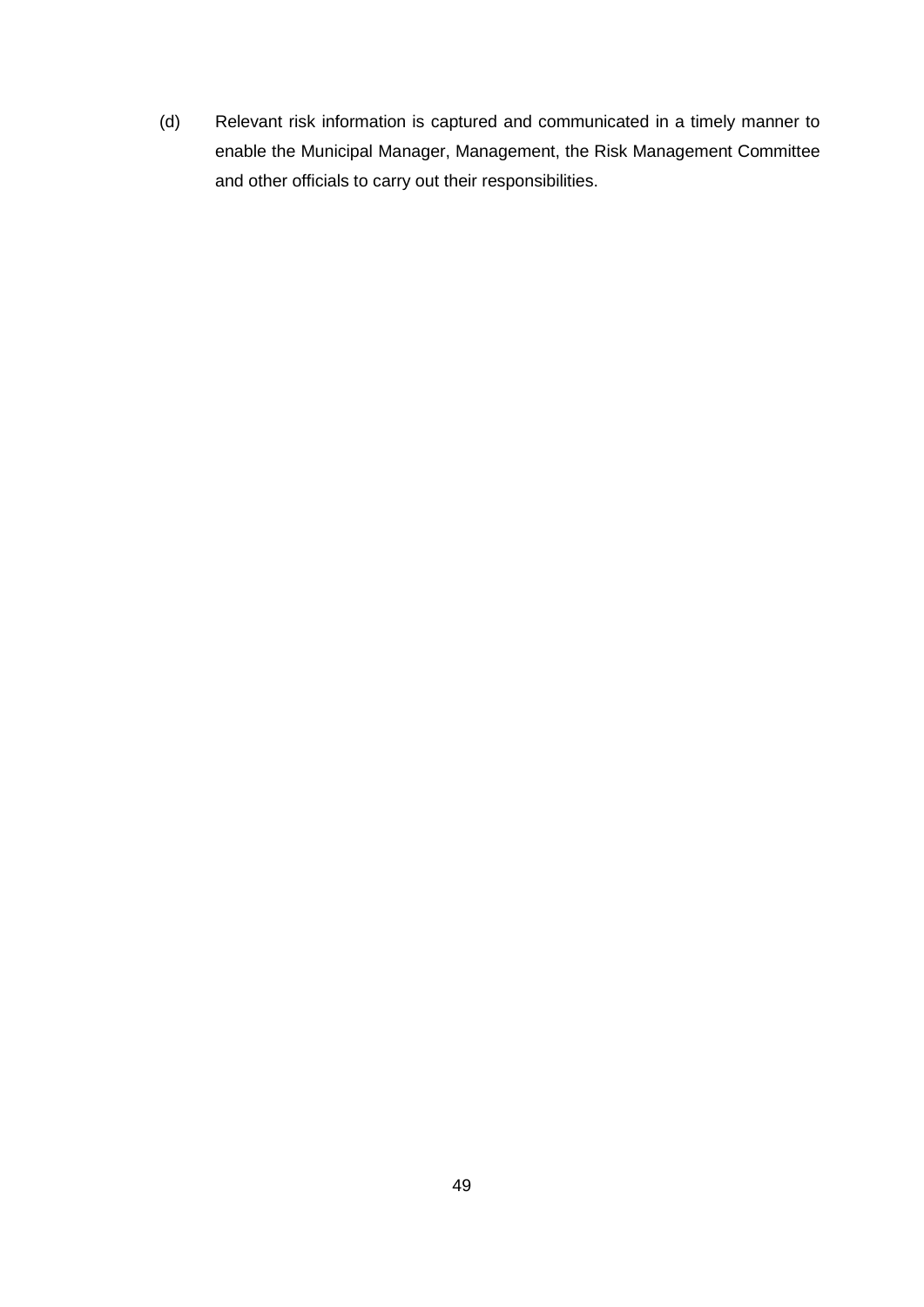## **List of references**

Auditor-General South Africa. 2015-16. Consolidated General Report on Local Government South Africa

Auditor-General: Combined assurance in the Public Sector.

Australian Government. (2014). Risk Management Framework Policy.

Basel Committee on Banking Supervision re Principles for Effective Data Aggregation and Risk Reporting, 2013

Buffalo City. 2017-18. DRAFT Integrated Developmental Plan.

City of Ekurhuleni. 2016-17. Annual Report.

Control Objectives Information and Related Technology (COBIT), www.isaca.org/cobit.

Committee of Sponsoring Organization (COSO). (2013). Internal control – Integrated framework.

Committee of Sponsoring Organization (COSO). (2017). Enterprise Risk Management – Integrating with strategy and performance

Committee of Sponsoring Organization (COSO). Enterprise Risk Management Framework: Executive Summary.

Committee of Sponsoring Organization (COSO). (2014). Enterprise Risk Management

Deloitte. (2015). Enterprise risk management – A risk intelligent approach. Deloitte Advisory.

Department of Cooperative Governance Traditional Affairs. 2018/19. Annual Performance Plan.

Department of National Treasury. 2018-19. Local Government Budget and Benchmark Assessments.

Department of National Treasury. 2010. Public Sector Risk Management Framework

Department of National Treasury.2006. Circular 32: The Oversight Report.

Department of National Treasury. (2010). Public Sector Risk Management Framework. Pretoria: Department of National Treasury, Republic of South Africa.

Enhancing oversight in the Municipality, Practical Guide.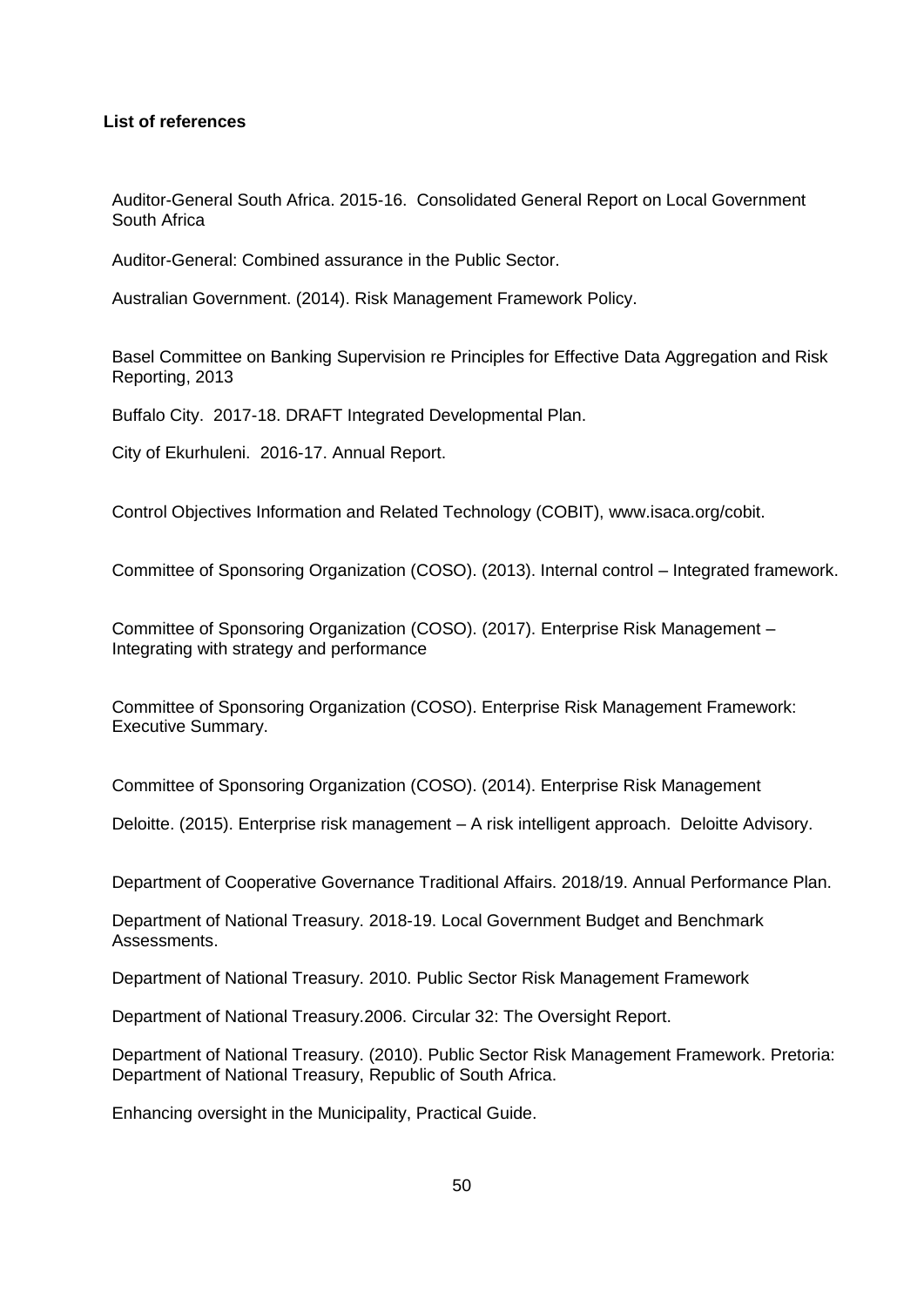Enterprise Risk Management Policy of the Ekurhuleni Metropolitan Municipality

IEC 31010:2009 Risk management and risk assessment techniques.

Institute of Directors (IoD). (2016). King IV Report on Corporate Governance for South Africa

Institute of Directors (IoD). The King Code of Corporate Governance (King III).

Institute of Internal Auditors (IIA) website, [www.theiia.org.](http://www.theiia.org/)

Institute of Internal Auditors (IIA). Leveraging COSO across the three lines of defence

ISO 31000 – Risk Management.

ISO 31000. A structured approach to Enterprise risk assessment and the requirements. Airmic, IRM.

ISO Guide 73:2009, Risk Management Vocabulary.

Kimbrough, R.L. & Componation, P.J. (2009). The relationship between organizational culture and enterprise risk management. Engineering Management Journal, 21(2), 18-26

King IV Report on Corporate Governance for South Africa. 2016. Supplement for Municipalities

Knysna Municipality: Risk Management Strategy and Policy

Li, K., Griffin, D., Yue, H. & Zhao, L. (2013). How does culture influence corporate risk-taking. Journal of Corporate Finance, 23, 1-22

Local Government: Municipal Planning and Performance Management Regulations, 2001.

Midvaal Local Municipality – Risk Management Policy

Mosselbay. (2017). Risk Management Charter, Risk Management Strategy, Risk Policy, and Risk Registers

Nelson Mandela Bay. Enterprise Risk Management Policy.

Nelson Mandela Mandela Bay Metro Municipality. 2016. Organogram.

Okhahlamba Local Municipality: Risk Management Framework.

Organization for Economic Co-operation and Development (OECD). (2014). Risk Management and Corporate Governance